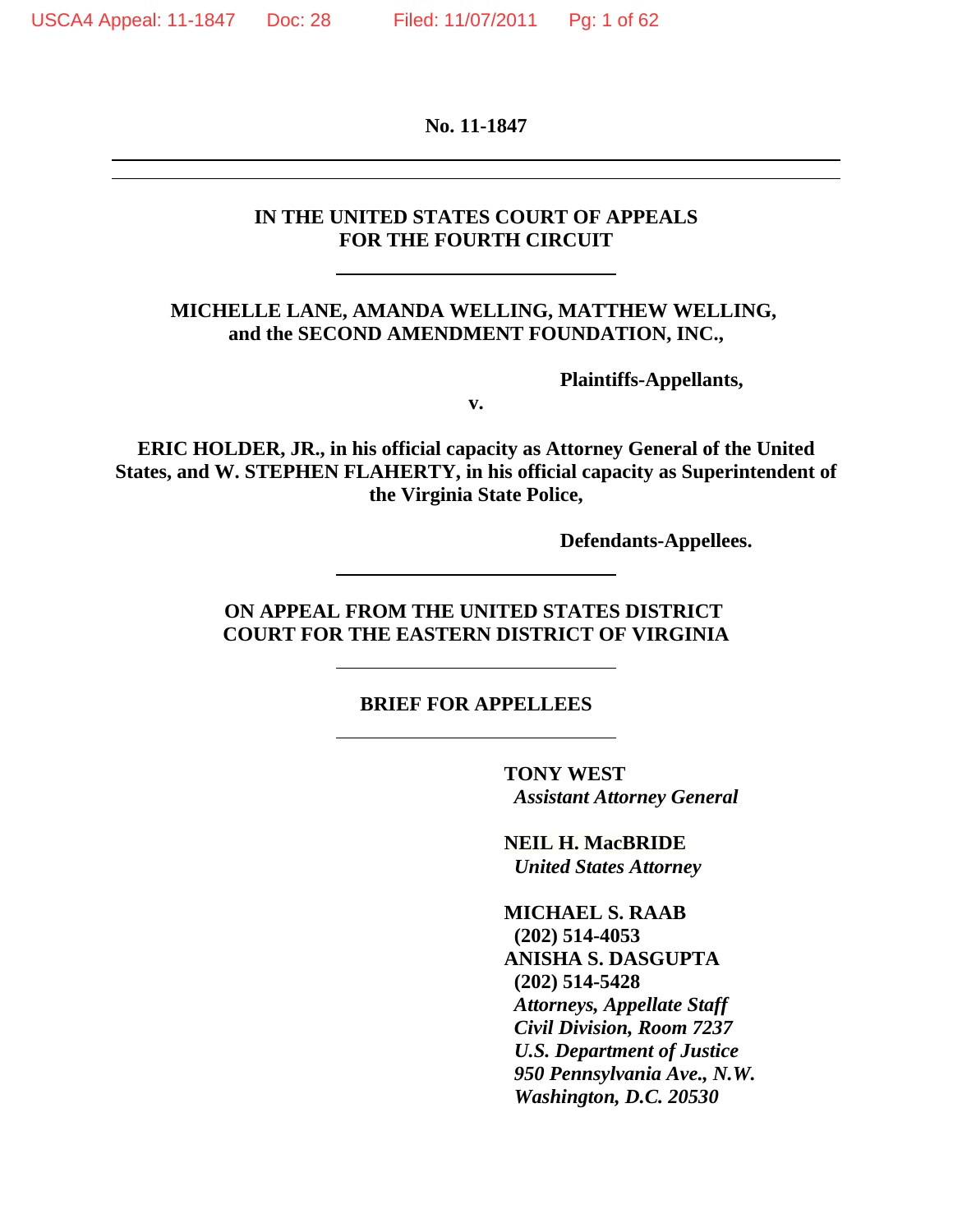# **TABLE OF CONTENTS**

# **Page**

| A.        |    |                                                                                                       |
|-----------|----|-------------------------------------------------------------------------------------------------------|
| <b>B.</b> |    |                                                                                                       |
|           |    |                                                                                                       |
|           |    |                                                                                                       |
|           |    |                                                                                                       |
|           |    | The District Court Properly Dismissed Plaintiffs' Suit<br>For Lack Of Standing                        |
| A.        |    |                                                                                                       |
| <b>B.</b> |    | The District Court Properly Declined To Consider<br>Plaintiffs' Request For A Preliminary Injunction, |
|           | 1. | The Challenged Federal Laws Do Not Burden                                                             |
|           | 2. | Even If Plaintiffs' Suit Implicates Their Second<br>Amendment Rights, The Challenged Federal Laws     |
|           |    | At Most This Court Should Apply<br>a.                                                                 |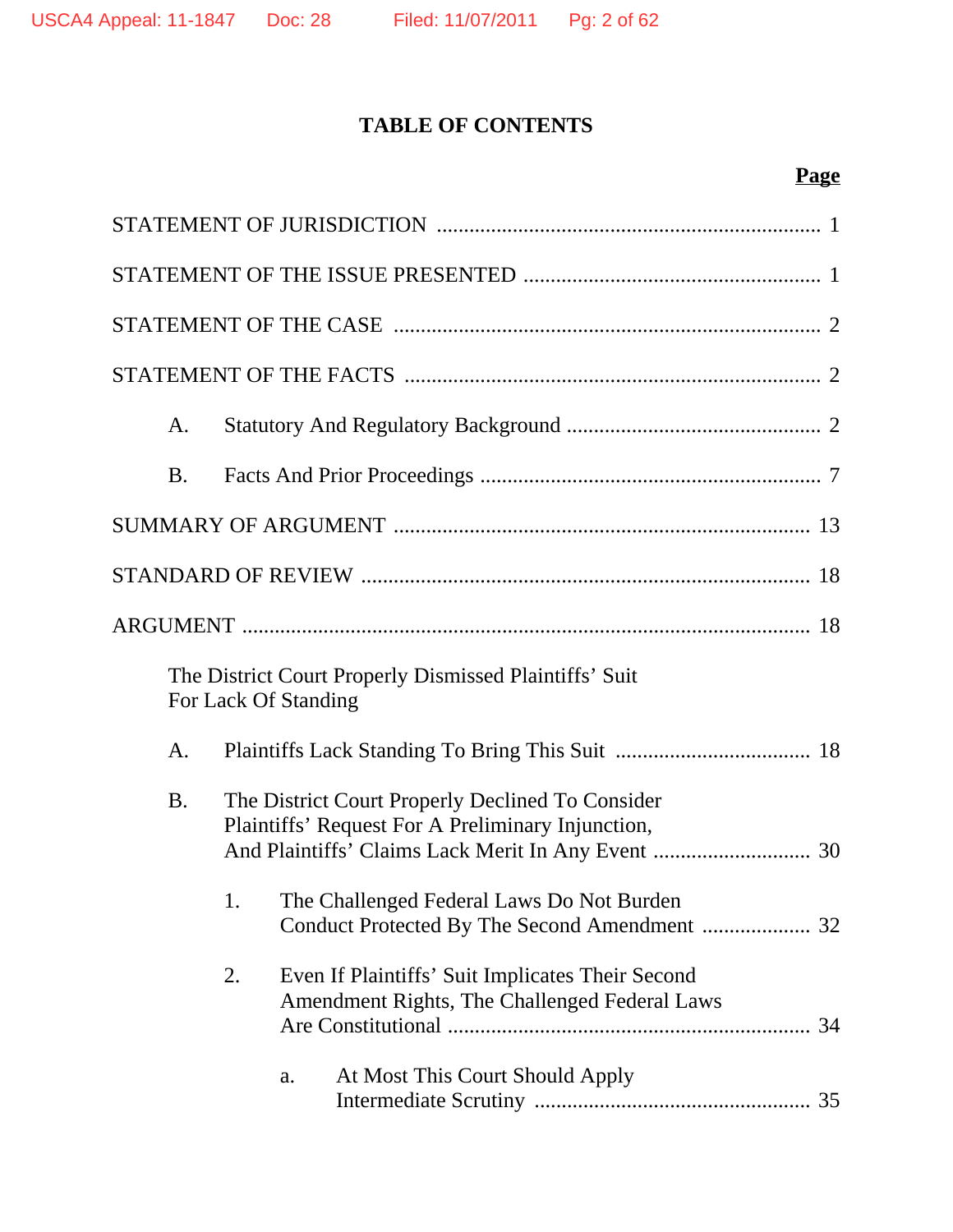|                                  | $\mathbf{b}$ . | The Challenged Federal Laws Satisfy   |  |
|----------------------------------|----------------|---------------------------------------|--|
| 3.                               |                | The Balance Of Harms Weighs Decidedly |  |
|                                  |                |                                       |  |
| <b>CERTIFICATE OF COMPLIANCE</b> |                |                                       |  |

CERTIFICATE OF SERVICE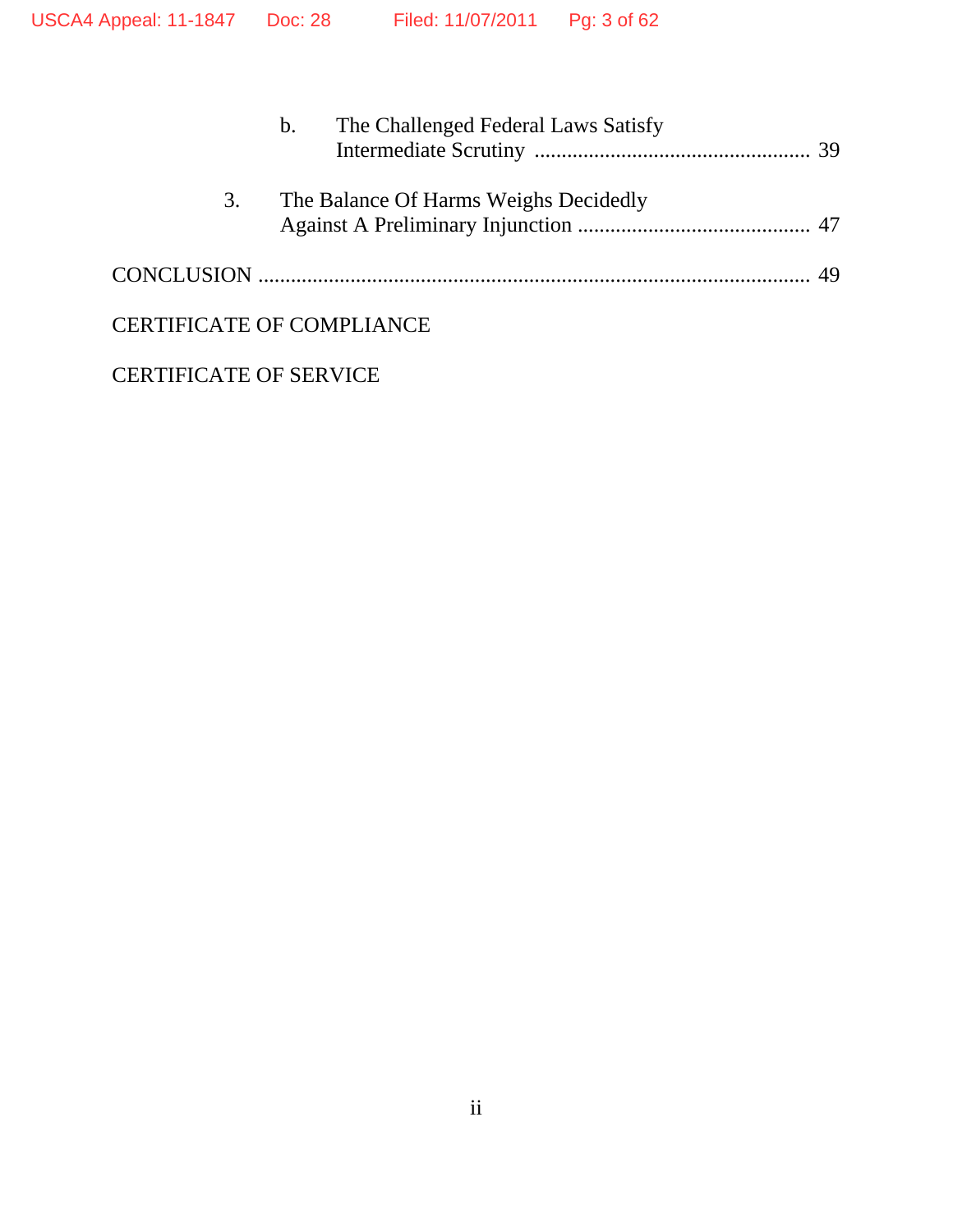# **TABLE OF AUTHORITIES**

| <b>Cases:</b>                                                                      | <b>Page</b> |
|------------------------------------------------------------------------------------|-------------|
| <b>Abigail Alliance For Better Access to</b><br>Developmental Drugs v. Eschenbach, |             |
| <u>Annex Books, Inc. v. City of Indianapolis,</u>                                  |             |
| Carey v. Population Services International,                                        |             |
| Chesapeake B & M, Inc. v. Harford County,                                          |             |
| Dearth v. Holder,                                                                  |             |
| Del. & H. Ry. Co. v. United Transp. Union,                                         |             |
| District of Columbia v. Heller,                                                    |             |
| Doe v. Bolton,                                                                     |             |
| Doe v. Obama,                                                                      |             |
| <u>Eisenberg v. Wachovia Bank, N.A.,</u>                                           |             |
| Ezell v. City of Chicago,                                                          |             |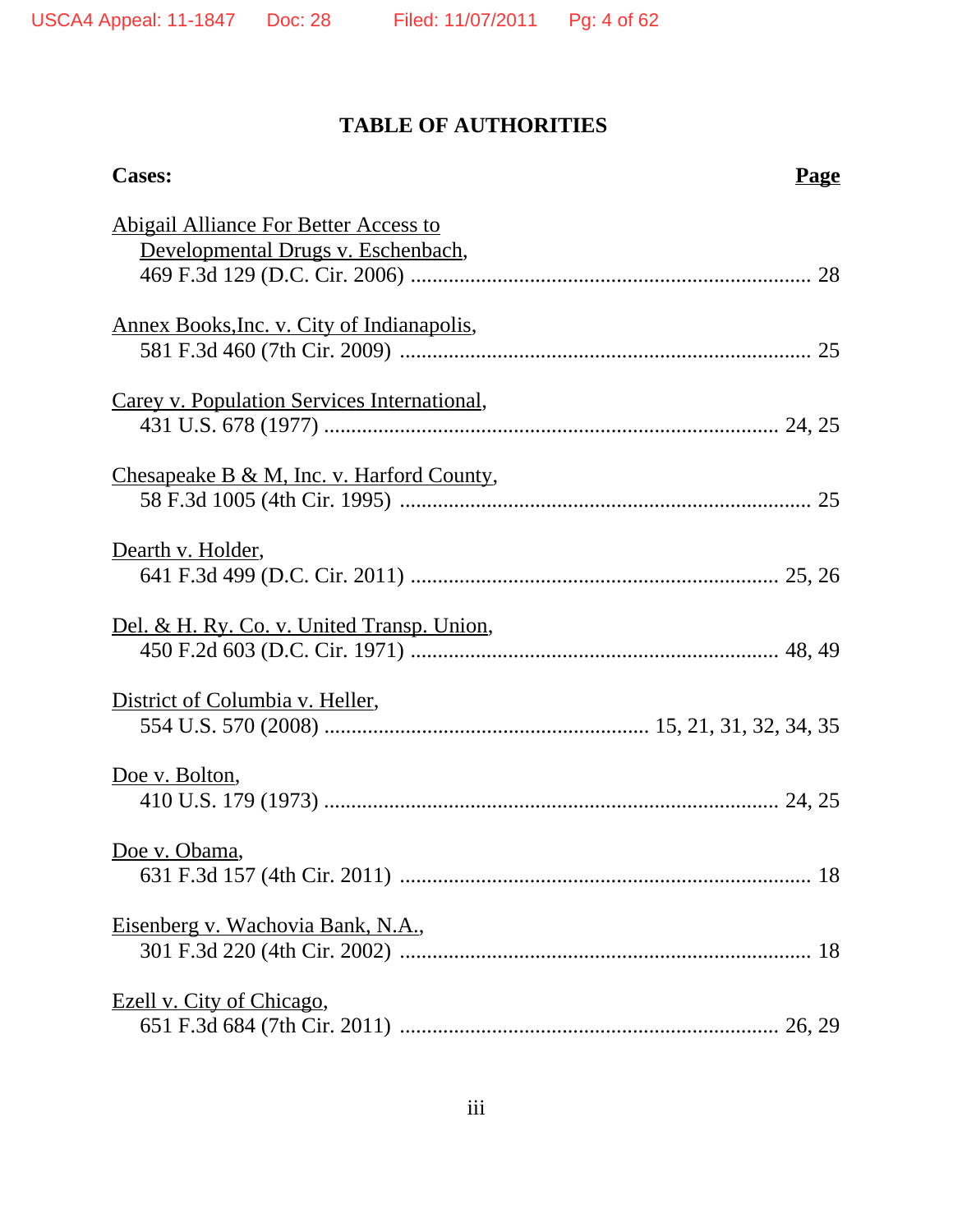| <b>Fair Employment Council of Greater Washington, Inc. v.</b> |
|---------------------------------------------------------------|
| <b>BMC Mktg. Corp,</b>                                        |
|                                                               |
|                                                               |
| Frank Krasner Enterprises, Ltd. v. Montgomery County,         |
|                                                               |
|                                                               |
| Havens Realty Corp. v. Coleman,                               |
|                                                               |
|                                                               |
| Lane v. Holder,                                               |
|                                                               |
|                                                               |
| Lujan v. Defenders of Wildlife,                               |
|                                                               |
| McDonald v. City of Chicago,                                  |
|                                                               |
|                                                               |
| Michael M. v. Superior Court of Sonoma County,                |
|                                                               |
|                                                               |
| In re Microsoft Corp. Antitrust Litig.,                       |
|                                                               |
|                                                               |
| <u>National Rifle Ass'n v. Brady</u> ,                        |
|                                                               |
|                                                               |
| <u>Navegar, Inc. v. United States,</u>                        |
|                                                               |
|                                                               |
| New Motor Vehicle Board v. Orrin W. Fox Co.,                  |
|                                                               |
|                                                               |
| Nordyke v. King,                                              |
|                                                               |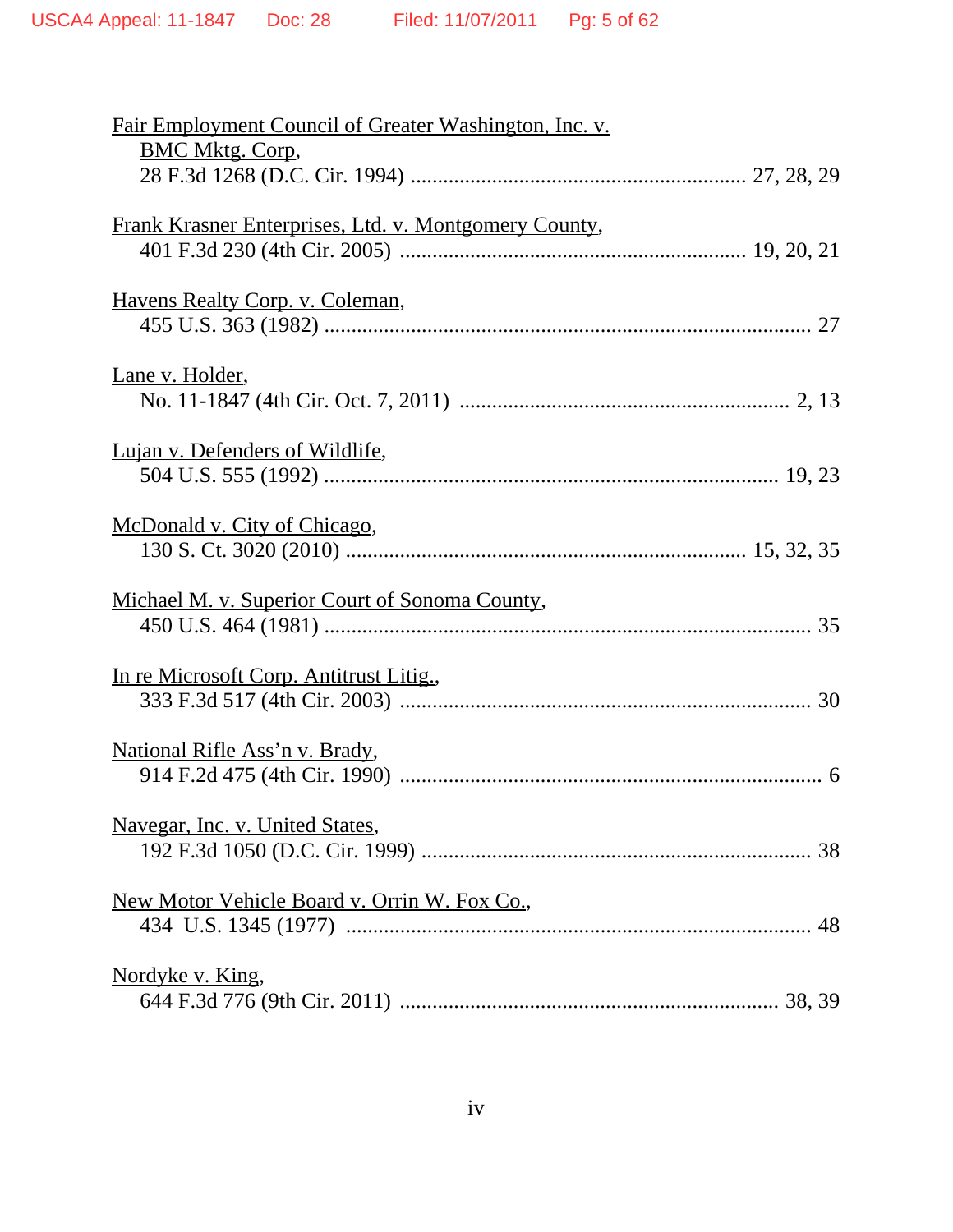| Real Truth About Obama, Inc. v. FEC,                      |
|-----------------------------------------------------------|
| 575 F.3d 342 (4th Cir. 2009)                              |
|                                                           |
| <u>San Diego County Gun Rights Committee v. Reno,</u>     |
|                                                           |
|                                                           |
| Schad v. Mt. Ephraim,                                     |
|                                                           |
|                                                           |
| <b>Schenck v. Pro-Choice Network of Western New York,</b> |
|                                                           |
|                                                           |
| Schneider v. New Jersey,                                  |
|                                                           |
| United States v. Chester,                                 |
|                                                           |
|                                                           |
| United States v. Marzzarella,                             |
|                                                           |
|                                                           |
| United States v. Masciandaro,                             |
|                                                           |
|                                                           |
| United States v. Petrucci,                                |
|                                                           |
|                                                           |
| United States v. Salerno,                                 |
|                                                           |
| Univ. of Tex. v. Camenisch,                               |
|                                                           |
|                                                           |
| <u>Walters v. Nat'l Ass'n of Radiation Survivors,</u>     |
|                                                           |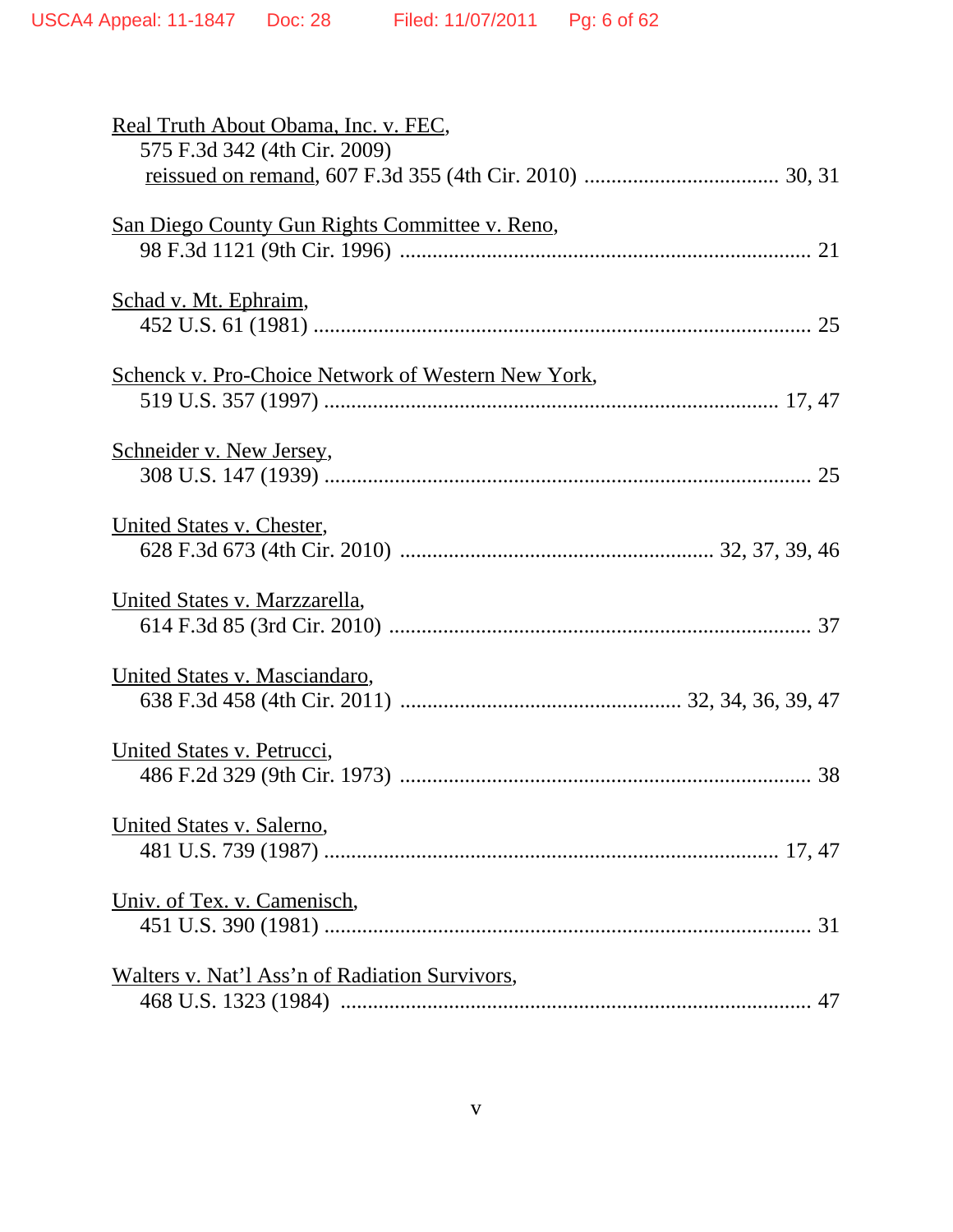| Wetzel v. Edwards,                         |
|--------------------------------------------|
| Winter v. Natural Res. Def. Council, Inc., |
| <u>Ysursa v. Pocatello Educ. Ass'n,</u>    |
| <b>Constitution:</b>                       |
|                                            |
| <b>Statutes:</b>                           |
|                                            |
|                                            |
|                                            |
|                                            |
|                                            |
|                                            |
|                                            |
|                                            |
|                                            |
|                                            |
|                                            |
|                                            |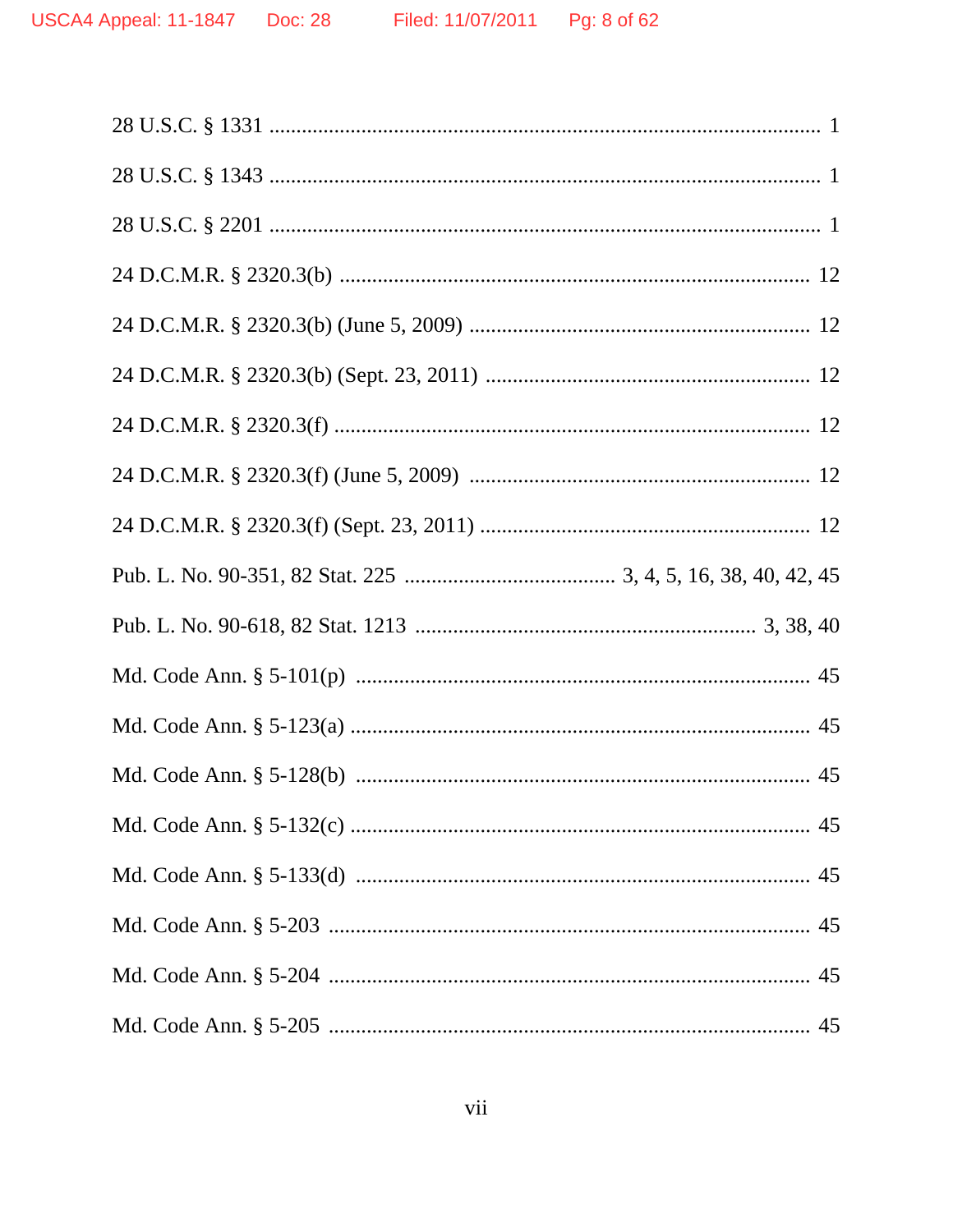| <b>Regulations:</b>                                                                                                                                                |
|--------------------------------------------------------------------------------------------------------------------------------------------------------------------|
|                                                                                                                                                                    |
|                                                                                                                                                                    |
|                                                                                                                                                                    |
|                                                                                                                                                                    |
|                                                                                                                                                                    |
|                                                                                                                                                                    |
|                                                                                                                                                                    |
|                                                                                                                                                                    |
|                                                                                                                                                                    |
| 58 D.C. Register 008240 (Sept. 23, 2011)<br>available at http://www.dcregs.dc.gov/Gateway/<br>NoticeHome.aspx?noticeid=1742040 (last visited October 25, 2011)  12 |
|                                                                                                                                                                    |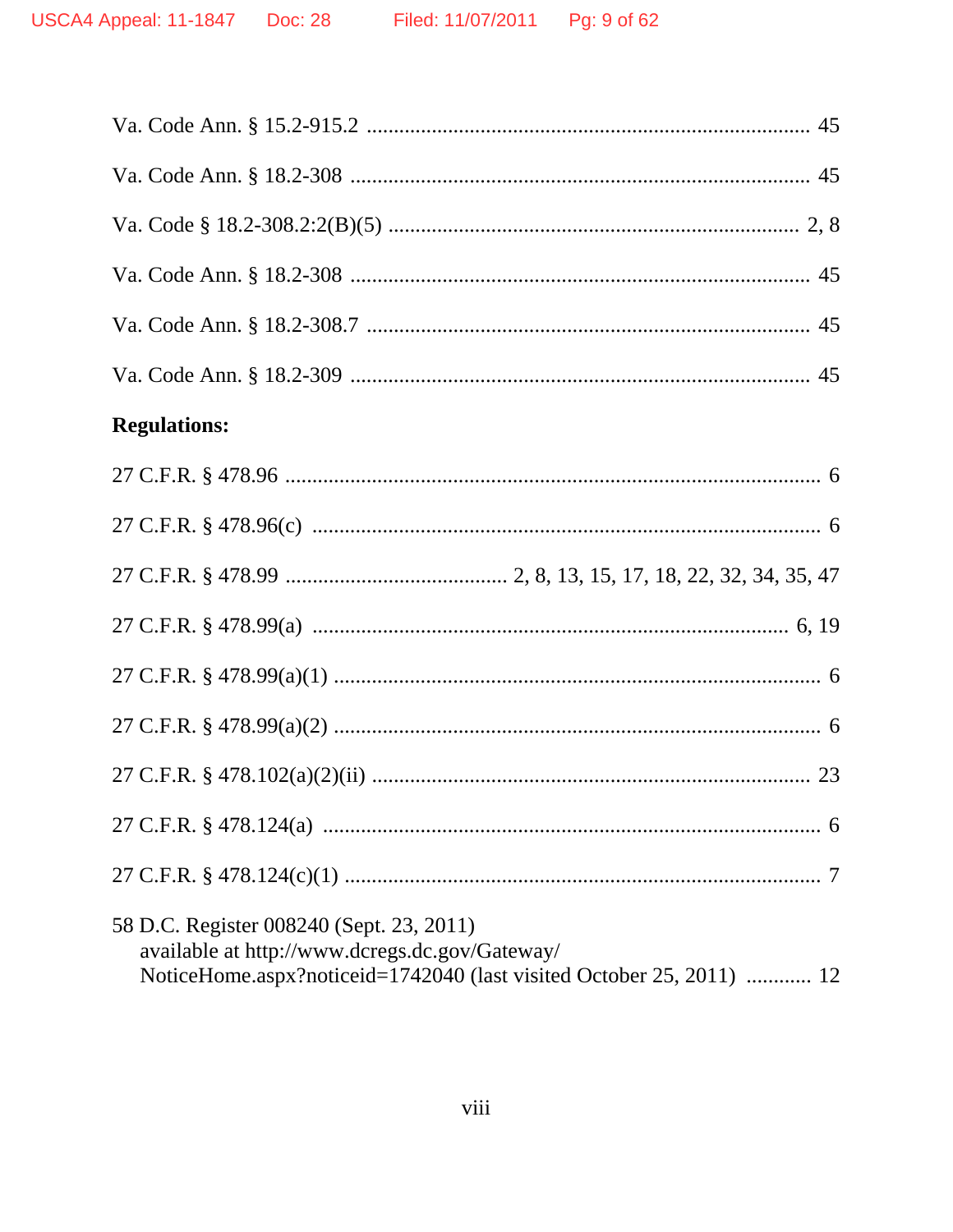# **Rules:**

| <b>Legislative Materials:</b>                                                                               |
|-------------------------------------------------------------------------------------------------------------|
| Federal Firearms Act: Hearings Before the Subcomm.<br>to Investigate Juvenile Delinquency of the Sen. Comm. |
|                                                                                                             |
|                                                                                                             |
|                                                                                                             |
|                                                                                                             |
| <b>Other Authorities:</b>                                                                                   |
| Saul Cornell & Nathan DeDino $\Delta$ Well Requilated Right:                                                |

| Saul Cornell & Nathan DeDino, A Well Regulated Right:                                                                       |  |
|-----------------------------------------------------------------------------------------------------------------------------|--|
| The Early American Origins of Gun Control,                                                                                  |  |
|                                                                                                                             |  |
| Federal Bureau of Investigation, Uniform Crime Reports, table 8,<br>available at http://www2.fbi.gov/ucr/cius2009/offenses/ |  |
| expanded_information/data/shrtable_08.html (last visited Nov. 7, 2011)  43                                                  |  |
| Federal Bureau of Investigation, Uniform Crime Reports, table 20,                                                           |  |
| available at http://www2.fbi.gov/ucr/cius2009/data/table_20.html                                                            |  |
|                                                                                                                             |  |
| Federal Bureau of Investigation, Uniform Crime Reports, table 27,                                                           |  |
| available at http://www2.fbi.gov/ucr/killed/2009/data/table_27.html                                                         |  |
|                                                                                                                             |  |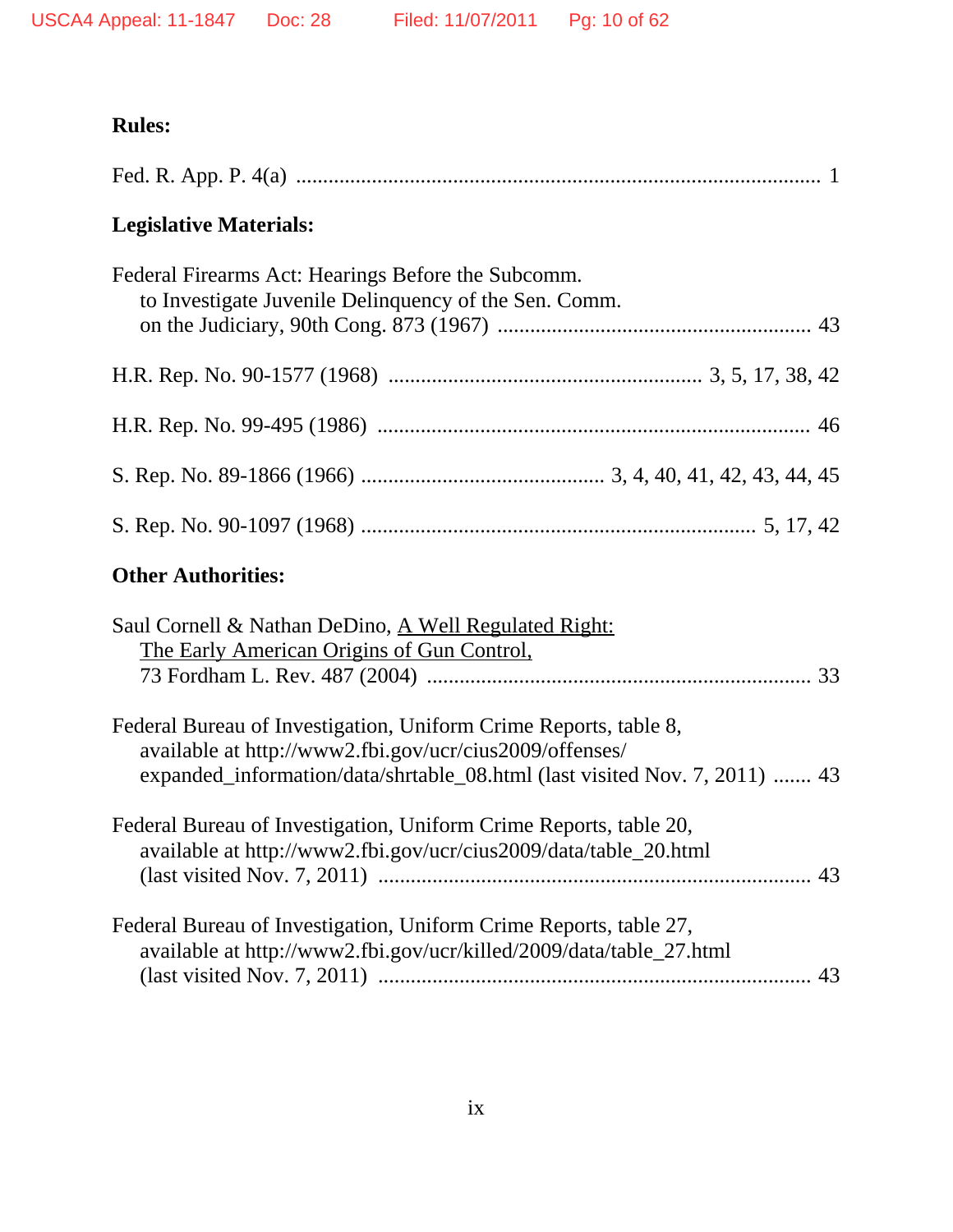## IN THE UNITED STATES COURT OF APPEALS FOR THE FOURTH CIRCUIT

\_\_\_\_\_\_\_\_\_\_\_\_\_\_\_\_\_\_\_\_\_

## No. 11-1847 \_\_\_\_\_\_\_\_\_\_\_\_\_\_\_\_\_\_\_\_

## MICHELLE LANE, AMANDA WELLING, MATTHEW WELLING, and the SECOND AMENDMENT FOUNDATION, INC.,

Plaintiffs-Appellants,

v.

ERIC HOLDER, JR., in his official capacity as Attorney General of the United States, and W. STEPHEN FLAHERTY, in his official capacity as Superintendent of the Virginia State Police,

Defendants-Appellees.

ON APPEAL FROM THE UNITED STATES DISTRICT COURT FOR THE EASTERN DISTRICT OF VIRGINIA

\_\_\_\_\_\_\_\_\_\_\_\_\_\_\_\_\_\_\_\_

\_\_\_\_\_\_\_\_\_\_\_\_\_\_\_\_\_\_\_\_

## **STATEMENT OF JURISDICTION**

Plaintiffs-appellants invoked the district court's jurisdiction under 28 U.S.C.

§§ 1331, 1343, and 2201. JA 9. On July 15, 2011, the district court dismissed plaintiffs' suit for lack of standing. Id. at 213-14. Plaintiffs filed a timely notice of appeal on July 29, 2011 Id. at 182; Fed. R. App. P.  $4(a)$ . This Court has jurisdiction pursuant to 28 U.S.C. § 1291.

#### **STATEMENT OF THE ISSUE PRESENTED**

Whether plaintiffs have standing to bring this suit.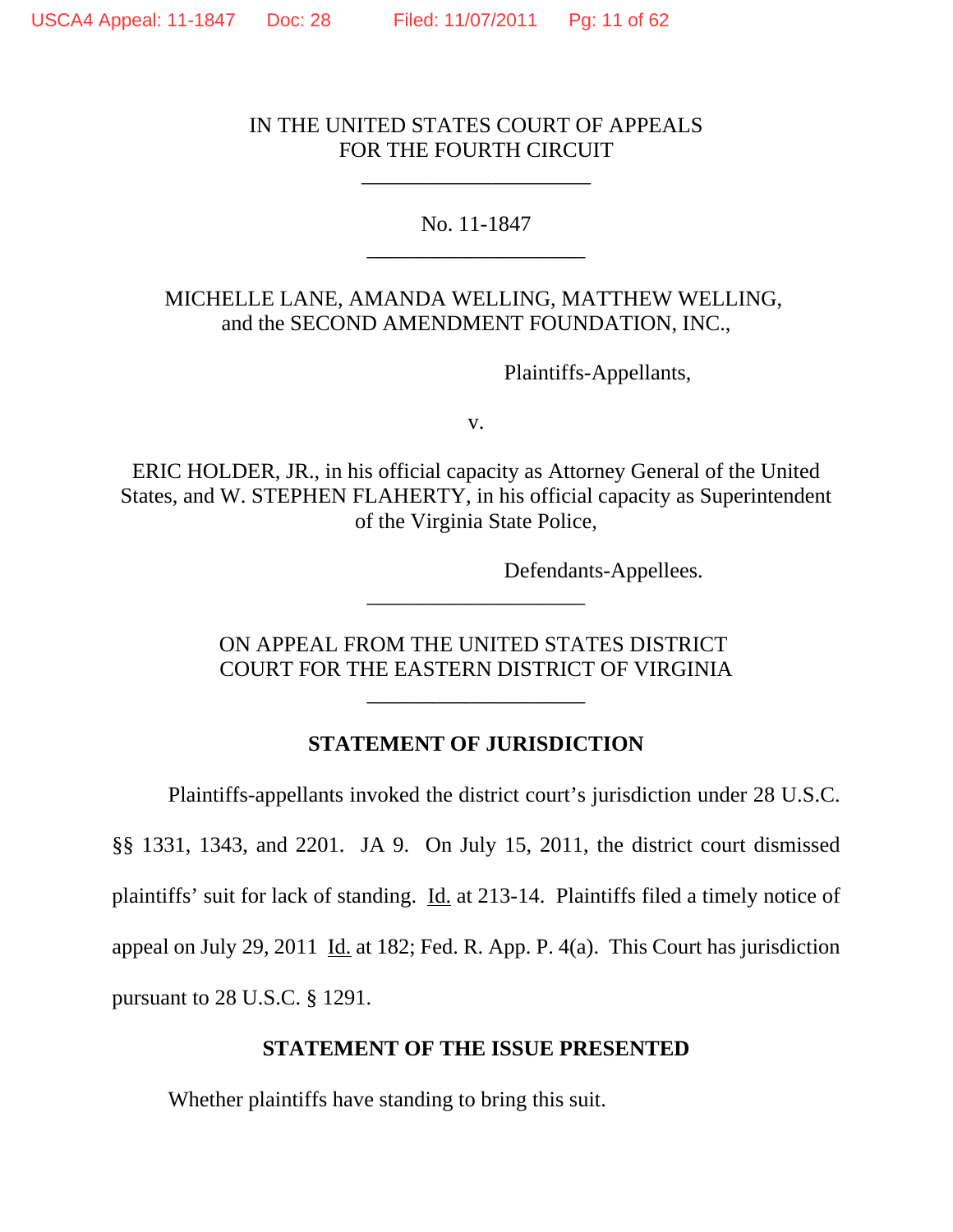#### **STATEMENT OF THE CASE**

Plaintiffs – three individuals and the Second Amendment Foundation, Inc. – filed this pre-enforcement challenge to the constitutionality of a federal criminal statute restricting non-resident transfers of handguns by federal firearms licensees, 18 U.S.C. § 922(b)(3), a federal regulation implementing that statutory provision, 27 C.F.R. § 478.99, and a Virginia law prohibiting Virginia firearms dealers from selling or transferring a handgun to a non-resident of Virginia, Va. Code § 18.2-  $308.2:2(B)(5)$ . See JA 14-15.<sup>1</sup> The district court concluded that plaintiffs lacked standing to sue and accordingly dismissed their action. Id. at 214. This appeal followed.

#### **STATEMENT OF THE FACTS**

#### **A. Statutory And Regulatory Background.**

1. Congress has found "that there is a widespread traffic in firearms moving in or otherwise affecting interstate or foreign commerce, and that the existing Federal controls over such traffic do not adequately enable the States to control this traffic within their own borders through the exercise of their police power." Omnibus Crime

<sup>&</sup>lt;sup>1</sup> Plaintiffs' complaint also challenges certain District of Columbia municipal regulations regulating the transfer of handguns purchased outside the District. JA 16. The District of Columbia subsequently amended these regulations, see infra 12-13 and on October 7, 2011, this Court granted plaintiffs' motion to dismiss their claims against the District of Columbia, see Lane v. Holder, No. 11-1847 (4th Cir.).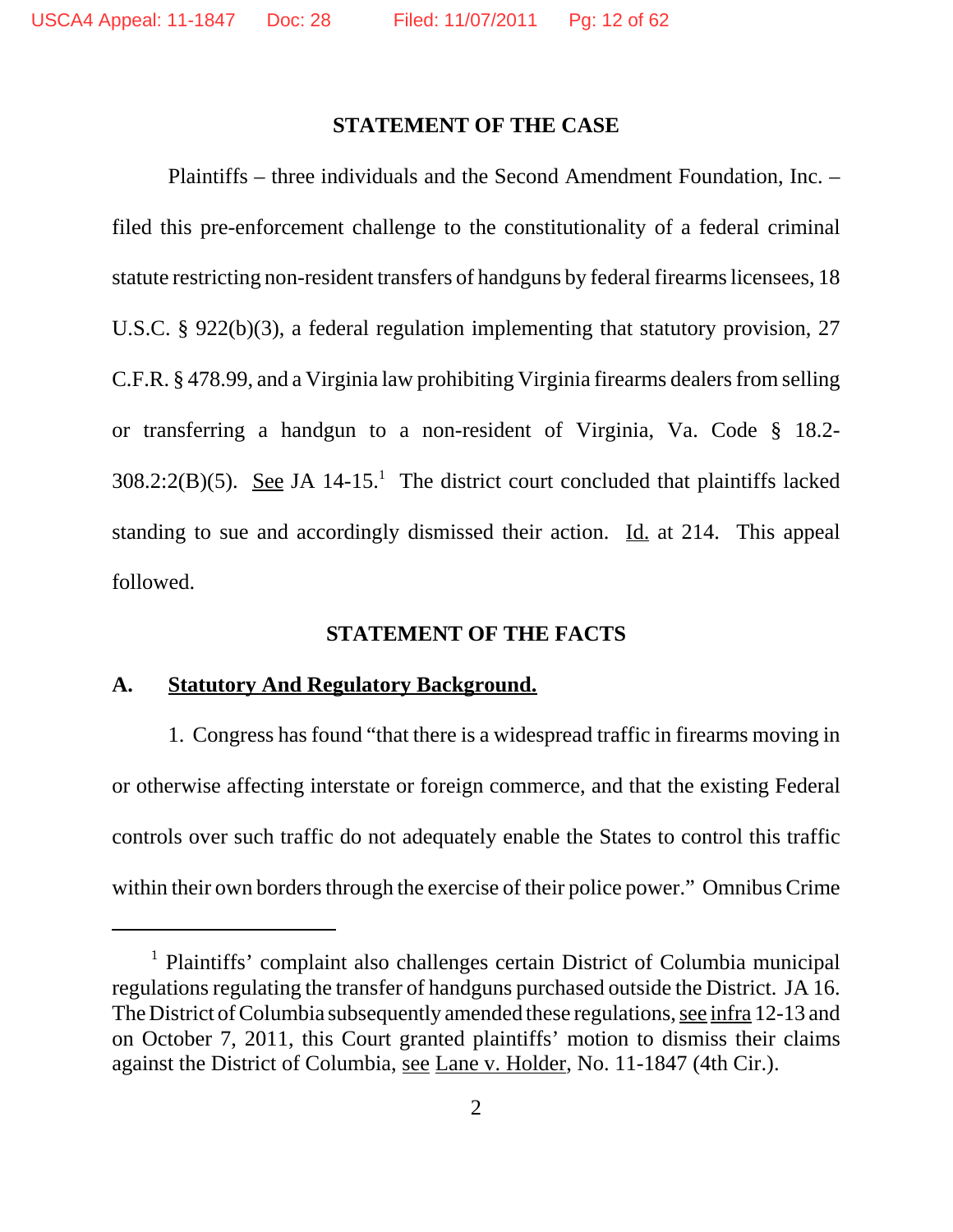Control and Safe Streets Act of 1968 ("Omnibus Crime Control Act"), Pub. L. No. 90-351, Title IV, § 901(a)(1), 82 Stat. 225. Accordingly, Congress has enacted a comprehensive framework for regulating commerce in firearms.

Congress enacted the Omnibus Crime Control Act following a multi-year investigation of violent crime, which revealed "the serious problem of individuals going across State lines to procure firearms which they could not lawfully obtain or possess in their own State and without the knowledge of their local authorities." S. Rep. No. 89-1866, at 19 (1966). Subsequently, Congress built on this regulatory framework in enacting the Gun Control Act of 1968, Pub. L. No. 90-618, 82 Stat. 1213, the "principal purpose" of which was "to strengthen Federal controls over interstate and foreign commerce in firearms and to assist the States effectively to regulate firearms traffic within their borders." H.R. Rep. No. 90-1577, at 6 (1968).

Congress's investigations revealed that "[n]ot only is mail order a means of circumventing State and local law, but the over-the-counter sale of firearms, primarily handguns, to persons who are not residents of the locale in which the dealer conducts his business, affords similar circumvention." S. Rep. No. 89-1866, at 3. Congress established that "[c]ircumvention of the laws of the District of Columbia was easily effected by" interstate transfers of handguns and that "[t]his situation is not peculiar or confined to the Washington, D.C. area." Id. at 61. "[I]n the Maryland suburban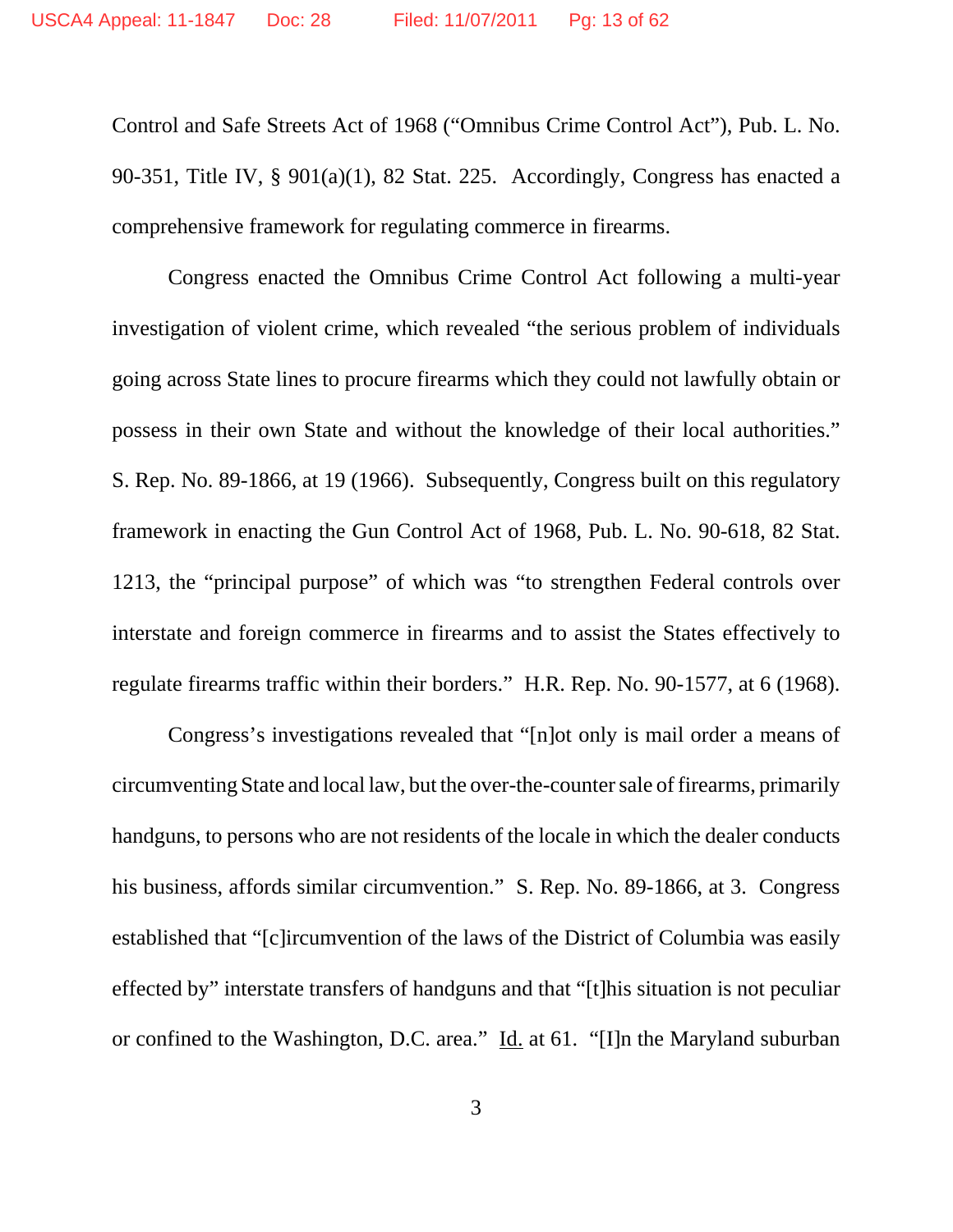area of Washington D.C.," 58 percent of one firearms dealer's handgun sales were to residents of the District of Columbia, and "[s]ubsequent criminal records checks on these purchasers reveal[ed] that 40 percent of them have criminal records." Ibid. Another firearms dealer in Maryland made 40 percent of its handgun sales to residents of the District of Columbia, 23 percent of whom were subsequently found to have criminal records in the District of Columbia. Ibid, In Massachusetts, the state police "traced 87 percent of the concealable firearms used in crimes in Massachusetts to outof-State purchases." Id. at 54.

Congress thus found that "concealable weapons" presented a particular challenge for state and local law enforcement authorities, Pub. L. No. 90-351, Title IV, § 901(a)(2), (4), (5), (6), 82 Stat. at 225, and that "the sale or other disposition of concealable weapons by importers, manufacturers, and dealers holding Federal licenses, to nonresidents of the State in which the licensees' places of business are located, has tended to make ineffective the laws, regulations, and ordinances in the several States and local jurisdictions regarding such firearms," id. § 901(a)(5), 82 Stat. at 225. Congress found "that only through adequate Federal control over interstate and foreign commerce in these weapons, and over all persons engaging in the businesses of importing, manufacturing, or dealing in them, can this grave problem be properly dealt with, and effective State and local regulation of this traffic be made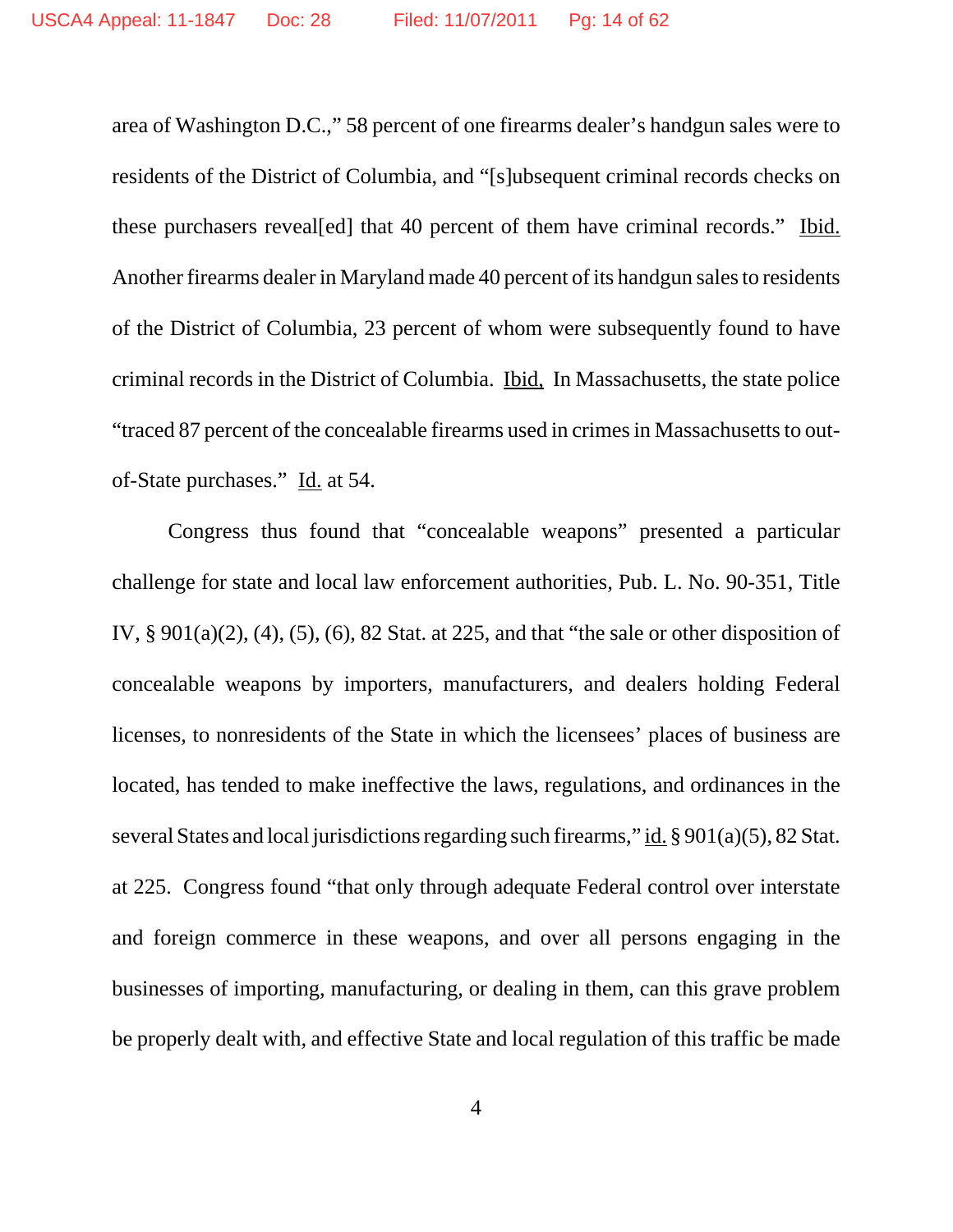possible." Id. § 901(a)(3), 82 Stat. at 225.

To that end, Congress included, in both the Omnibus Crime Control Act and the Gun Control Act, statutory provisions "designed to prevent the avoidance of State and local laws controlling firearms by the simple expediency of crossing a State line to purchase one." H. Rep. No. 90-1577, at 14 (1968); see also S. Rep. No. 90-1097, at 14 (1968). These provisions include 18 U.S.C.  $\S$ § 922(a)(1)-(5), which require interstate transfers of firearms to take place through federal firearms licensees, and 18 U.S.C. § 922(b)(3), which regulates the interstate transfer of firearms by federal firearms licensees.

Under Section 922(b)(3), federal firearms licensees may sell or deliver "any rifle or shotgun to a resident of a State other than a State in which the licensee's place of business is located if the transferee meets in person with the transferor to accomplish the transfer, and the sale, delivery, and receipt fully comply with the legal conditions of sale in both such States." Id. §  $922(b)(3)(A)$ . A licensee may also provide "the loan or rental of a firearm to any person for temporary use for lawful sporting purposes." Id. § 922(b)(3)(B). Otherwise, the licensee may not transfer firearms "to any person who the licensee knows or has reasonable cause to believe does not reside in . . . the State in which the licensee's place of business is located." Id.  $§$  922(b)(3).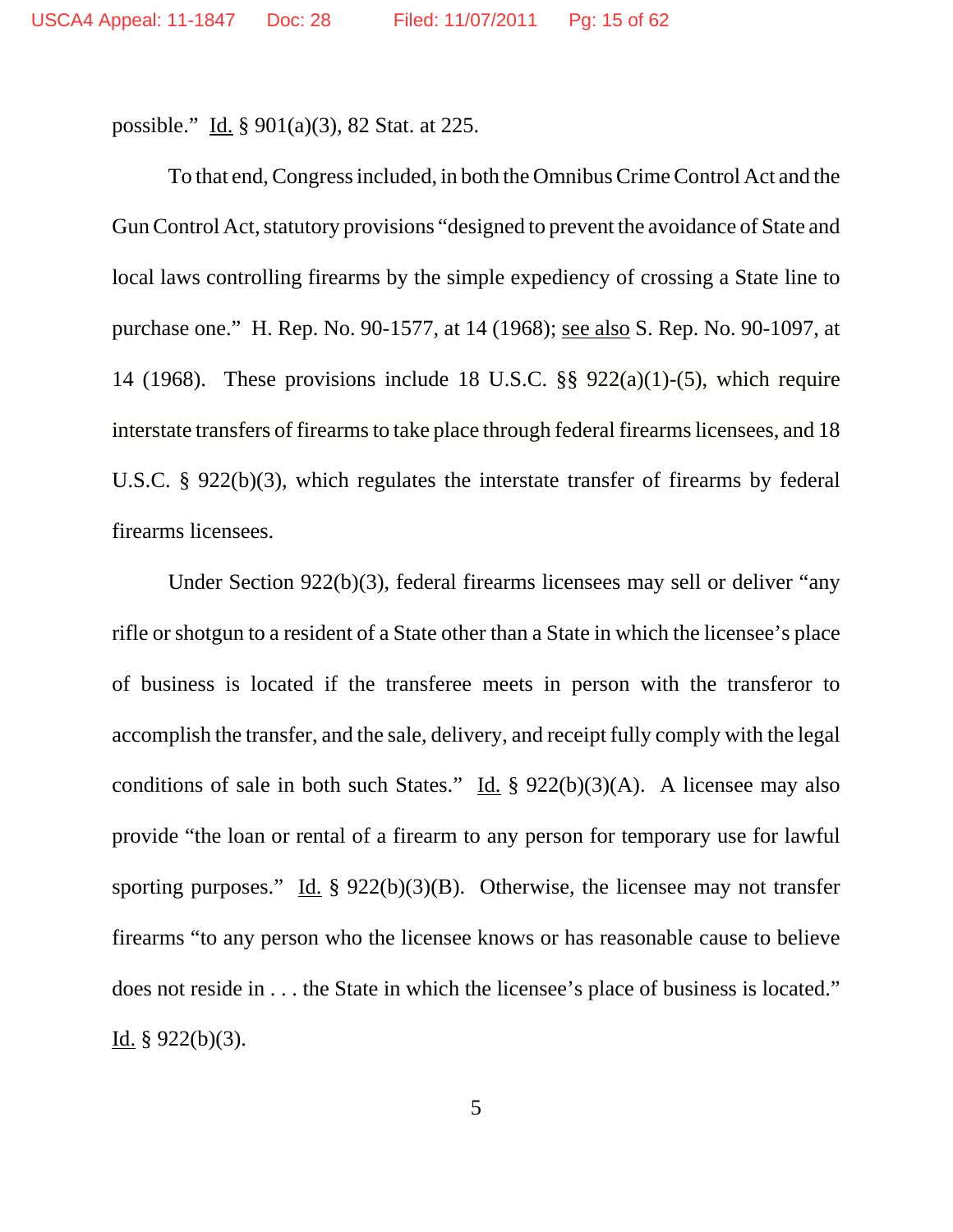2. The Bureau of Alcohol, Tobacco, Firearms and Explosives (ATF) is authorized to issue "such rules and regulations as are necessary to carry out" title 18's provisions relating to firearms. 18 U.S.C. § 926(a); National Rifle Ass'n v. Brady, 914 F.2d 475, 477 (4th Cir. 1990) ("The Secretary of the Treasury was authorized to promulgate regulations to facilitate the enforcement of the Gun Control Act" and "[t]his responsibility was delegated within the Department of the Treasury to the Bureau of Alcohol, Tobacco and Firearms.").

The implementing regulations promulgated by ATF include 27 C.F.R. § 478.99(a), which closely tracks Congress's limitations on interstate transfers of firearms by federal firearms licensees, 18 U.S.C.  $\S 922(b)(3)$ .<sup>2</sup> ATF has also provided that federal firearms licensees "shall not sell or otherwise dispose, temporarily or permanently, of any firearm to any [transferee who is not federally licensed] unless the licensee records the transaction on a firearms transaction record, Form 4473." 27 C.F.R. § 478.124(a); see also 27 C.F.R. § 478.96 (imposing same restrictions with

<sup>&</sup>lt;sup>2</sup> The regulation at 27 C.F.R.  $\S$  478.99(a) provides that a federally-licensed importer, manufacturer, dealer, or collector "shall not sell or deliver any firearm to any person not licensed under this part and who the licensee knows or has reasonable cause to believe does not reside in . . . the State in which the licensee's place of business or activity is located." Ibid.The regulation does not "apply to the sale or delivery of a rifle or shotgun" if ATF's requirements for mail order sales, id.  $§$  478.96(c), "are fully met." Id.  $§$  478.99(a)(1). The regulation also does not "apply to the loan or rental of a firearm to any person for temporary use for lawful sporting purposes." Id.  $\frac{3}{7}$  478.99(a)(2).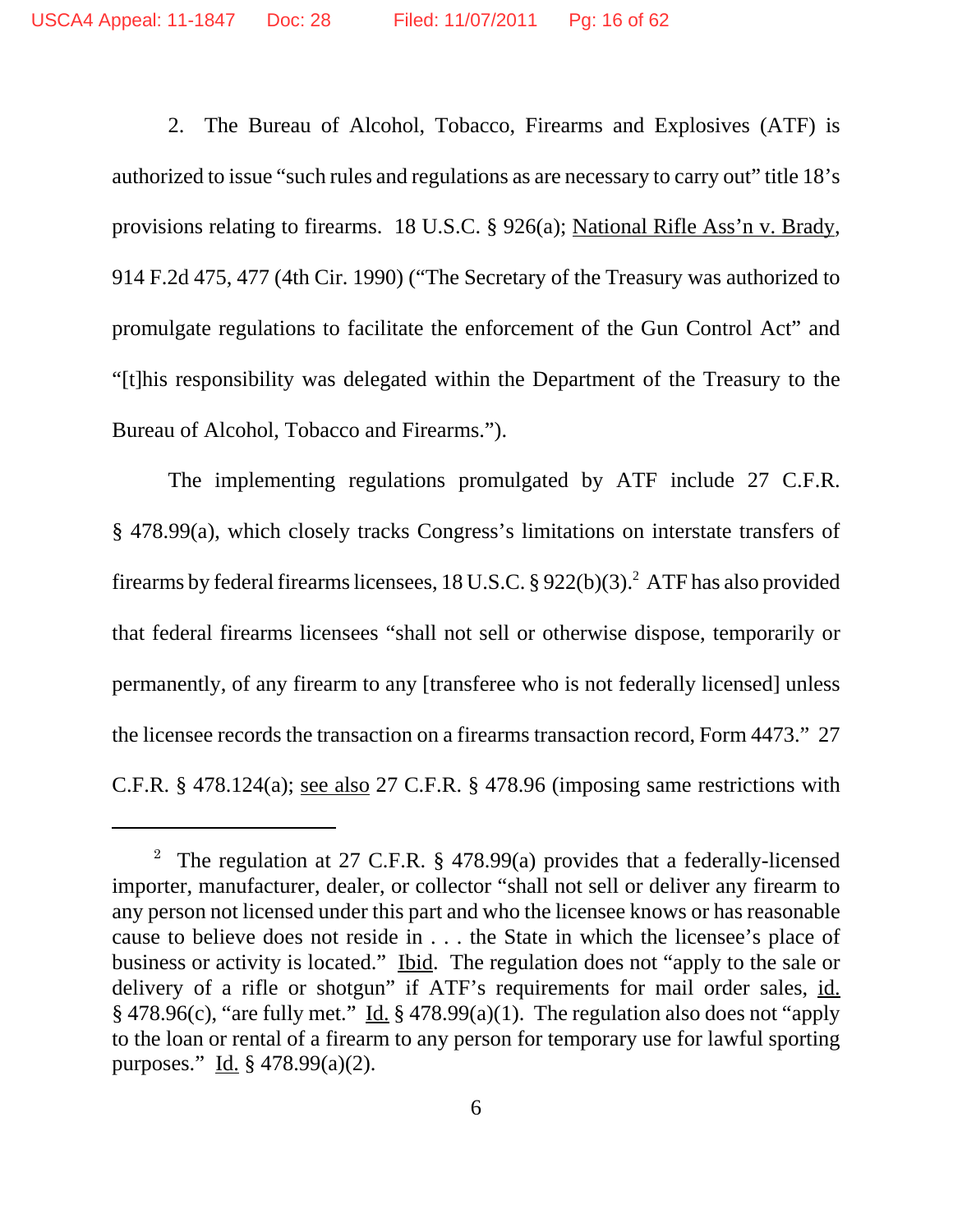respect to mail order sales). The Form 4473 establishes the transferee's identity as well as his or her eligibility to possess a firearm by documenting "the transferee's name, sex, residence address," "date and place of birth," "height, weight and race," "country of citizenship," "State of residence," and the transferee's certification that he or she "is not prohibited by the Act from transporting or shipping a firearm in interstate or foreign commerce or receiving a firearm which has been shipped or transported in interstate or foreign commerce or possessing a firearm in or affecting commerce." 27 C.F.R. § 478.124(c)(1) (emphasis added).

Under this regulatory framework, a person who is eligible to possess a handgun may purchase a handgun through an in-state federal firearms licensee or obtain a handgun from an out-of-state source, by arranging for the handgun to be delivered to an in-state firearms dealer, from whom the purchaser may retrieve the handgun directly. 18 U.S.C. § 922(b) (providing that "[p]aragraphs  $(1)$ ,  $(2)$ ,  $(3)$ , and  $(4)$  of this subsection shall not apply to transactions between" federal firearms licensees).

#### **B. Facts And Prior Proceedings.**

1.This is an action for injunctive relief filed by plaintiffs Michelle Lane, Matthew Welling, Amanda Welling, and the Second Amendment Foundation, Inc., "on behalf of itself and its members." JA 8, 17. Plaintiffs challenge the constitutionality of a federal statute restricting non-resident transfers of handguns by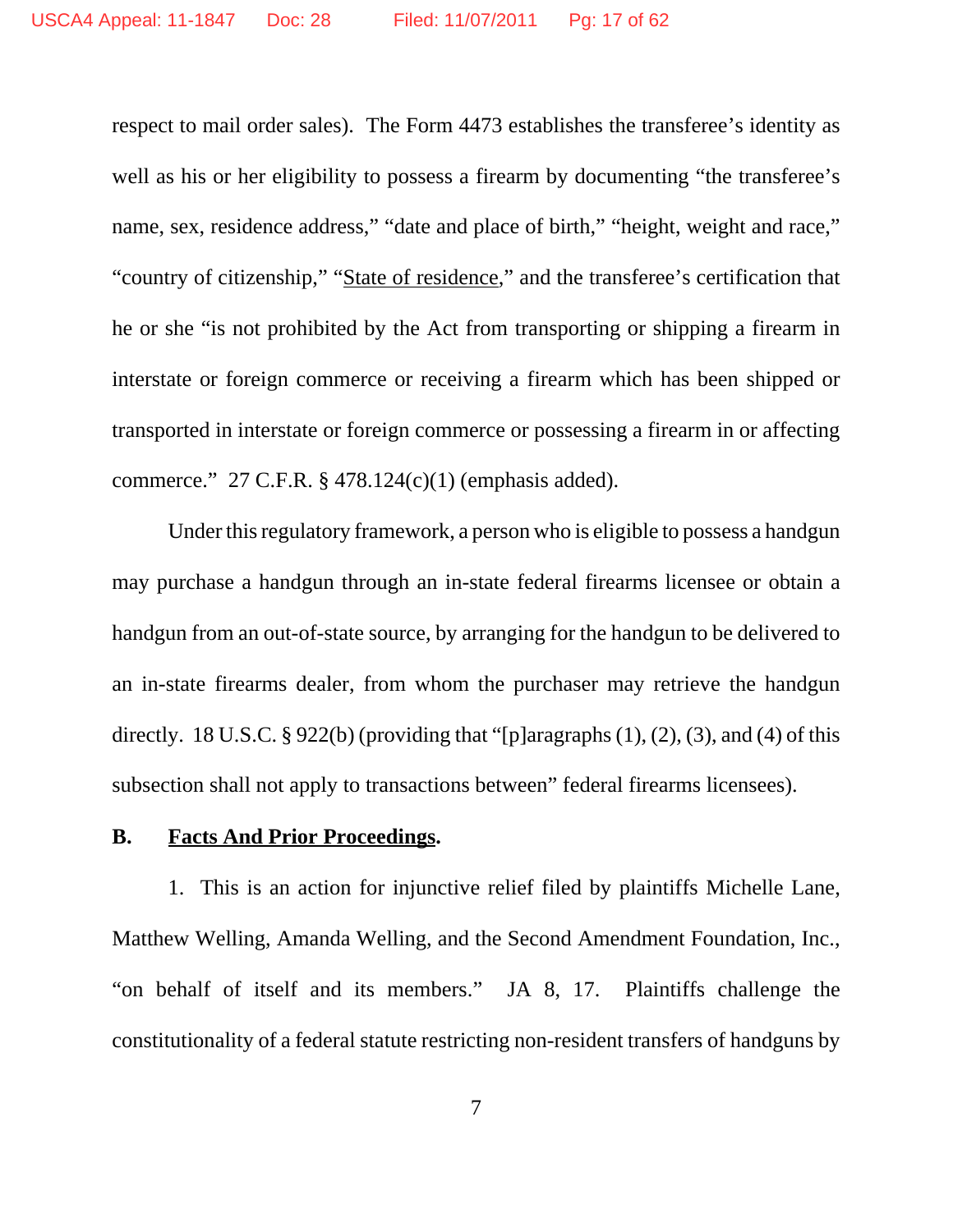federal firearms licensees, 18 U.S.C. § 922(b)(3), an ATF regulation implementing that statutory provision, 27 C.F.R. § 478.99, and a Virginia law prohibiting Virginia firearms dealers from selling or transferring a handgun to a non-resident of Virginia, Va. Code § 18.2-308.2:2(B)(5). See JA 14-15.

The Second Amendment Foundation is "a non-profit membership organization" whose "purposes... include education, research, publishing and legal action focusing on the Constitutional right to privately own and possess firearms, and the consequences of gun control." Id. at 8, 29. The individual plaintiffs are residents of the District of Columbia who wish to receive interstate transfers of handgunsthrough federal firearms licensees in Virginia. Id. at 8, 10, 22-28. Michelle Lane has ordered two handguns from a licensed dealer in Virginia. Id. at 10, 22. Amanda Welling and Matthew Welling "would like to accept the offer of Amanda Welling's father, David Slack of Texas, to gift them a handgun for their use in home self-defense" via "a federal licensee in Virginia." Id. at 10, 25-28. The Wellings state that "[i]n order for Plaintiffs to take possession of the handguns, they must first have their registration forms filled out in the District of Columbia, and the Virginia dealer, and Slack, must arrange to transfer the various handguns to a federal firearms licensee in the District of Columbia, who could, in turn, transfer the handguns to Plaintiffs." Id. at 12.

The complaint alleges that "[u]ntil recently, only one federal firearms licensee,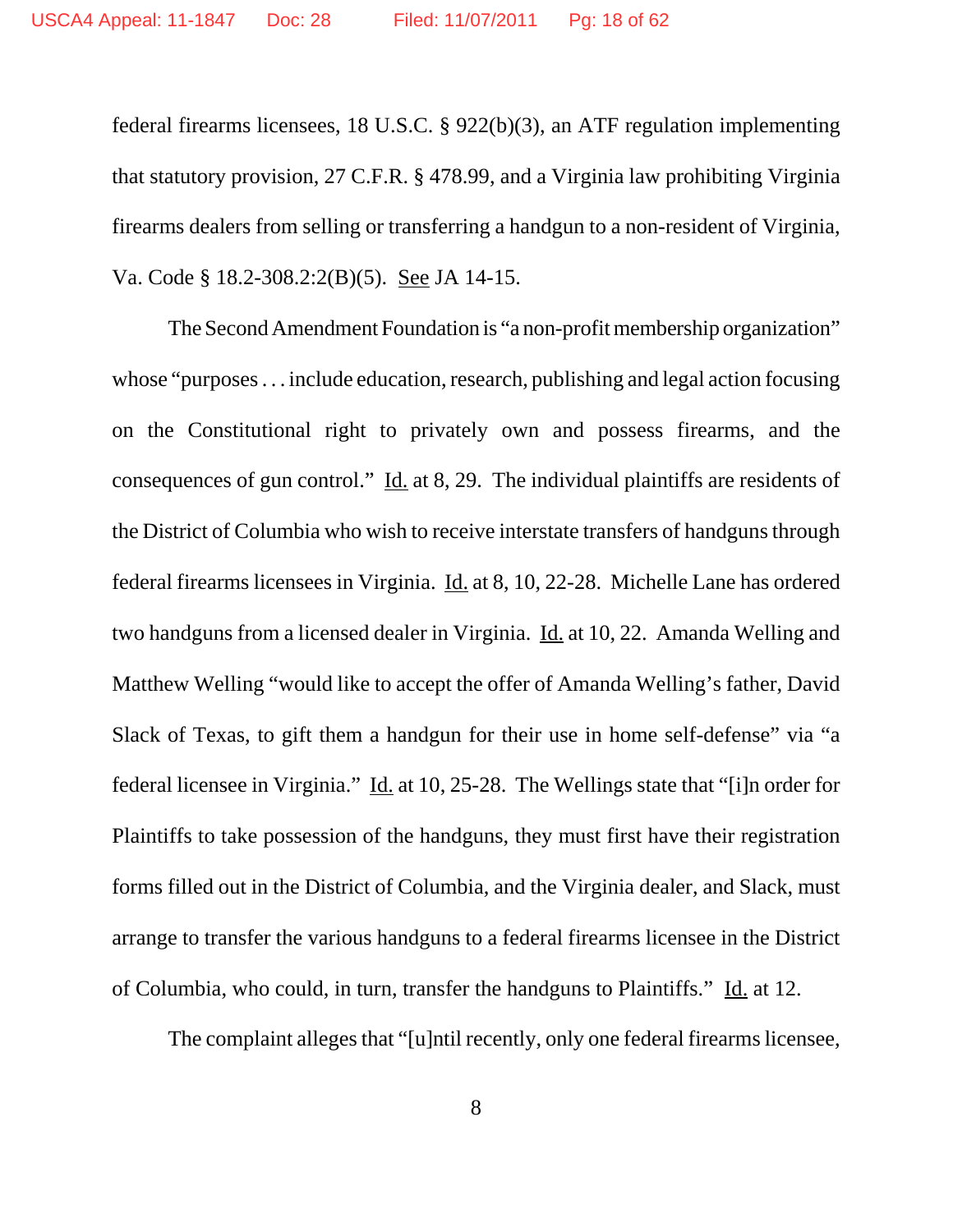Charles Sykes, was in the business of effectuating lawful handgun transfers to District of Columbia residents," ibid., that "Mr. Sykes has recently lost his lease in the District of Columbia," id. at 13, and that "as of this writing, [Sykes] is barred from effecting handgun transfers for District of Columbia residents," ibid. The complaint further alleges that "[a]s a result, by operation" of the challenged federal and state laws, "District of Columbia residents are unable to acquire handguns." Ibid.

2. Five weeks after filing their suit, plaintiffs moved for a preliminary injunction. Id. at 1, 20. All three individual plaintiffs declared that it was "burdensome and expensive to make multiple trips between gun stores outside the District of Columbia, the police station, and Charles Sykes's office (or any other location to which he would move) inside the District, just to purchase a handgun," and "burdensome and expensive to pay the costs of transferring guns from an out-of-state federal firearms licensee to Charles Sykes, and then to pay Sykes's \$125 transfer fee, just to acquire a handgun." Id. at 23, 26, 28. The plaintiffs declared that "[b]ut for the various rules and regulations that forbid [them] from doing so, [they] would take possession of" handguns from federal firearms licensees in Virginia. Id. at 23, 26; see also id. at 28. They further declared that they "would participate more frequently in the market for handguns in the absence of restrictions on the acquisition of handguns from out-of-state." Id. at 26, 28; see also id. at 23.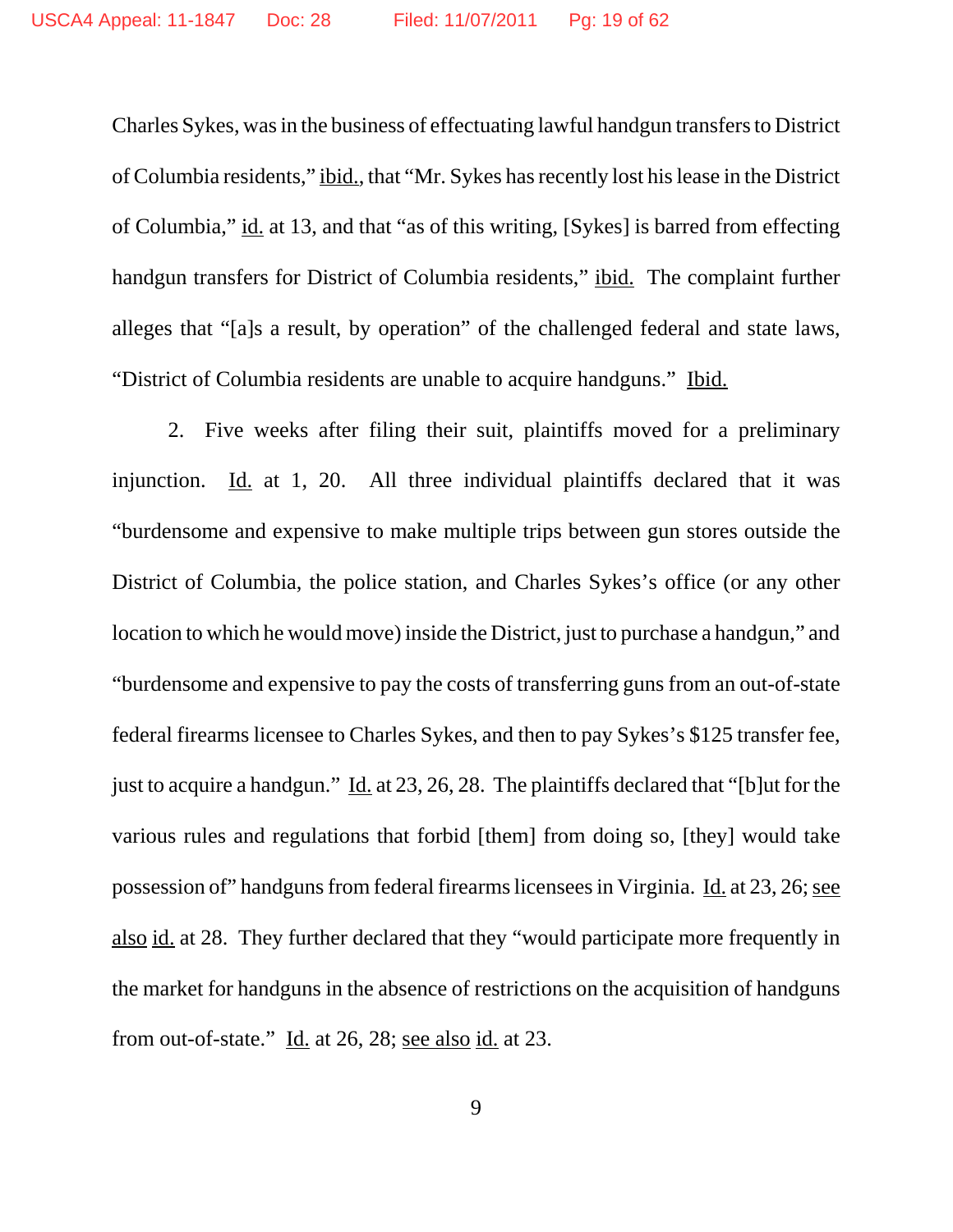Michelle Lane declared that she was "fully qualified to register a handgun in the District of Columbia, and in fact, had previously done so, but [she] found that particular handgun uncomfortable to use and [did] not believe it would be useful to [her] in case of an emergency." Id. at 23. The Wellings declared that "[s]everal homes on the Capitol Hill block where [they] live . . . have been burglarized in recent years" and they "have experienced theft from [their] patio and car." Id. at 25, 27. The Wellings stated that they were "concerned for [their] family's safety, and want to have a handgun at [their] home for self-defense." Id. at 25, 27. The Second Amendment Foundation, through its Director of Operations, Julianne Versnel, declared that the Foundation's members and supporters "participate in the market for handguns" and "are also adversely impacted by the additional costs and loss of choice imposed by interstate handgun transfer prohibitions," and that "[o]wing to SAF's mission, SAF's resources are taxed by inquiries into the operation and consequences of interstate handgun transfer prohibitions." Id. at 29-30.

3. The district court denied plaintiffs' motion for a preliminary injunction and dismissed their suit for lack of standing. Id. at 209, 213-14. The court noted that the challenged laws merely regulated interstate transfers, rather than imposing "an outright ban on purchase of weapons from out-of-state residents, because as counsel acknowledges, it is possible to buy a weapon in another state." Id. at 212.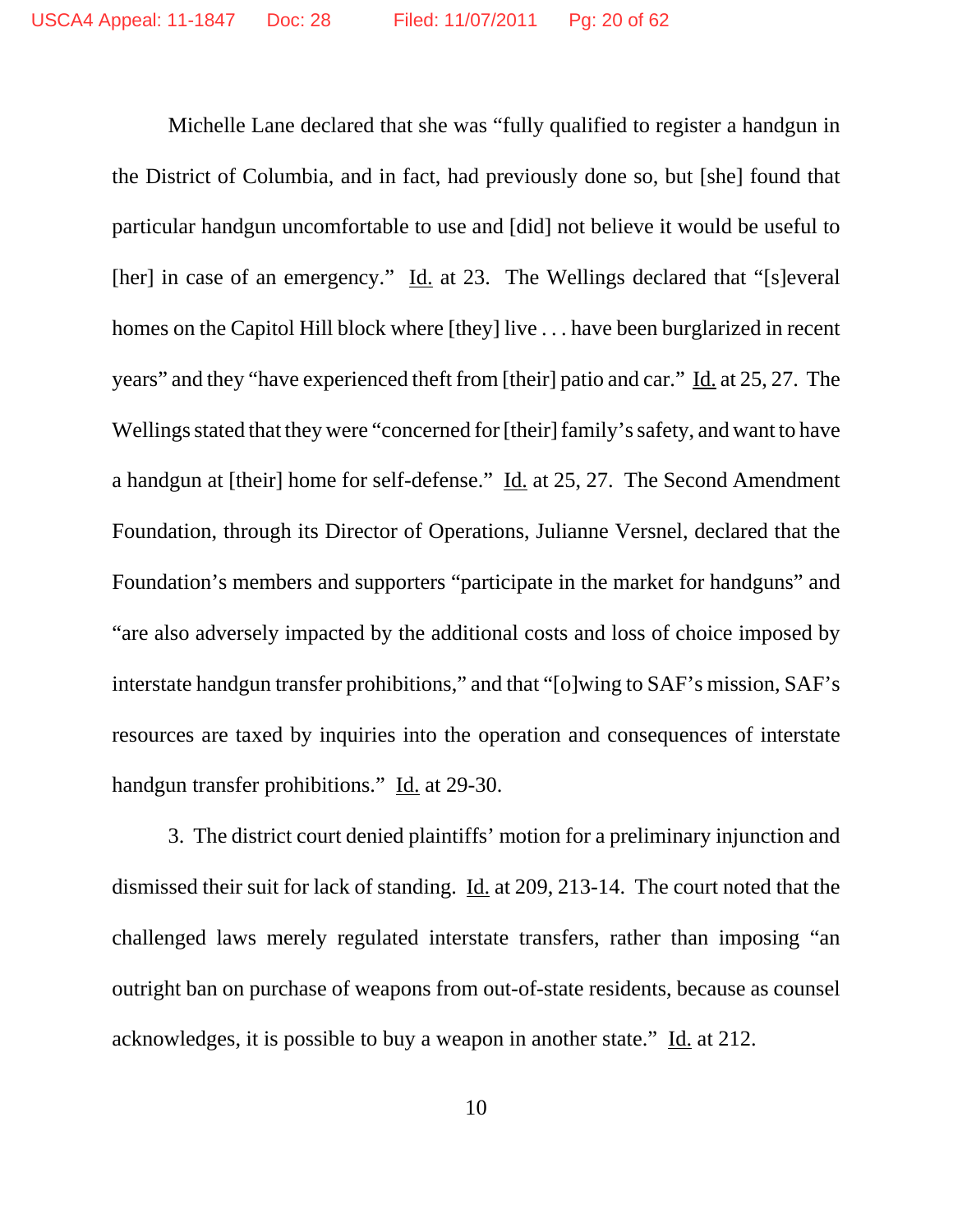The court assumed for purposes of argument that plaintiffs correctly alleged they were presently unable to receive interstate transfers of handguns because there was "no current D.C. federal firearms licensee." Id. at 210.<sup>3</sup> But the court concluded that these allegations were legally insufficient to support standing because "plaintiffs' injury here, if any[,] is caused by independent third parties who are not joined in this case and over whom the Court cannot exercise control," id. at 209. The court determined that "plaintiffs are unable to prove the injury is fairly traceable to or caused by the federal firearms laws." Id. at 213.

The court concluded that plaintiffs' other alleged injuries were similarly insufficient to support their challenge to 18 U.S.C. § 922(b)(3)'s limitations on interstate handgun transfers. JA 213. The court noted that Section 922(b)(3) regulates the actions of federal firearms licensees, and "[p]laintiffs are not licensed importers, manufacturers, dealers, or collectors. They are gun purchasers." JA 213. Because plaintiffs are challenging the government's regulation of third parties not before the court, id. at 212, "their burden is very high," id. at 213. The court explained that "in order to challenge a federal law and to seek a mandatory injunction, a great deal more

<sup>&</sup>lt;sup>3</sup> The United States, in opposition to plaintiffs' motion, submitted a declaration from the Chief of the Federal Firearms Licensing Center of ATF, which stated that "[a]s of June 2011, there were six individuals or entities licensed as Federal firearms dealers in the District of Columbia" and "one entity licensed as an importer of firearms." Id. at 155.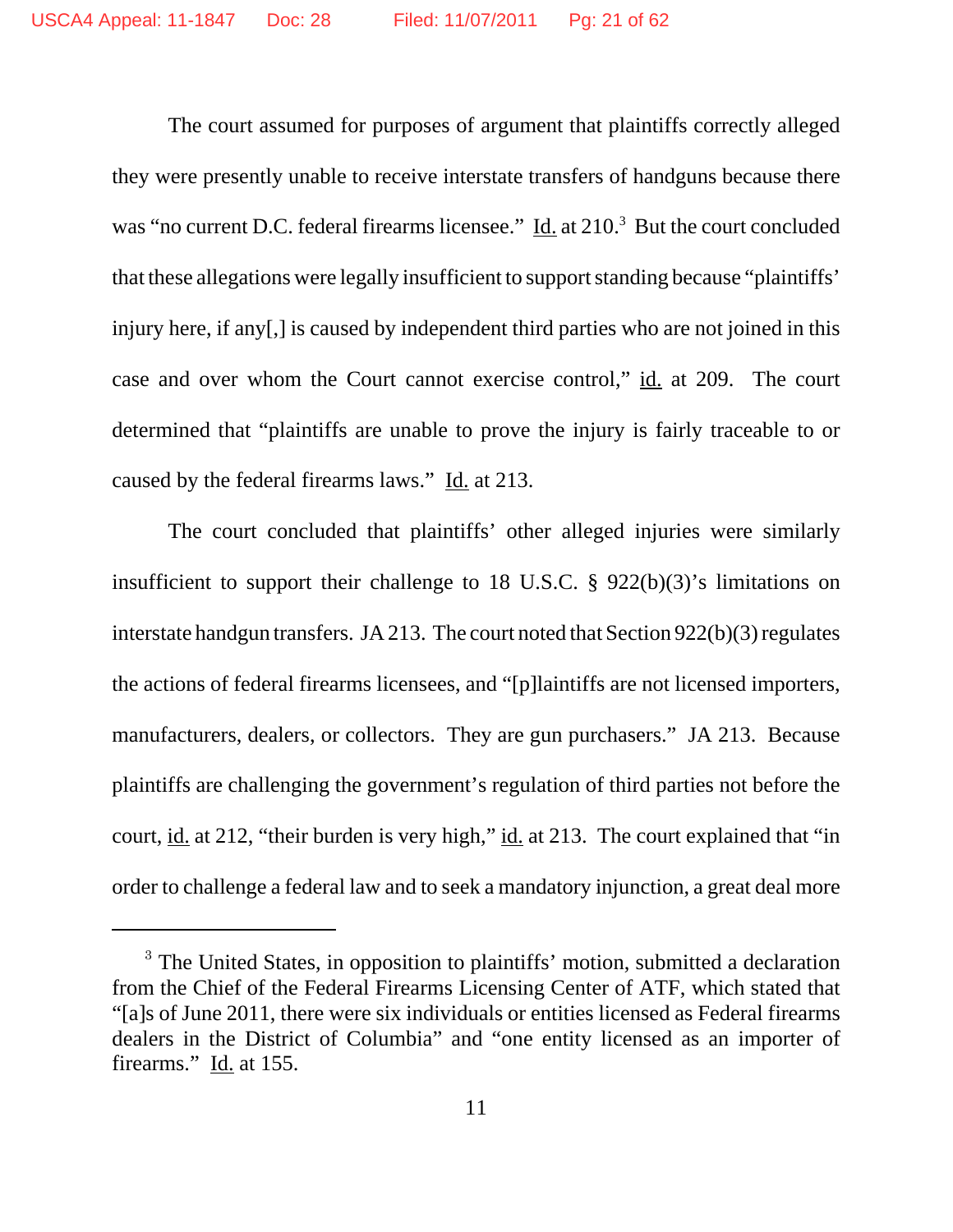would have to be shown, and it has not been shown here." Id. at 213-14. Accordingly, the court denied plaintiffs'motion for a preliminary injunction "because plaintiffs are unable to prove [their] injury is fairly traceable to or caused by" the challenged federal laws, id. at 213, and dismissed plaintiffs' suit "because plaintiffs lack standing" to sue, id. at 214. The court declined to consider the merits of plaintiffs' request for preliminary and permanent injunctive relief "because in the absence of standing it is not appropriate  $\dots$  to reach that question  $\dots$ ." Ibid.

4. While this case was before the district court, the District of Columbia was finalizing arrangements for the District's law enforcement and licensing agencies to provide space for federal firearms licensees needing a location to conduct their business. Id. at 176-79. After plaintiffs filed this appeal, the District of Columbia amended the municipal regulations challenged in plaintiffs' complaint, making 18 U.S.C. § 922(b)(3)'s restrictions on interstate transfers of handguns a prerequisite to the District's restrictions on the transfer of handguns purchased outside the District. Compare id. at 16 (challenging 24 D.C.M.R. § 2320.3(b), (f)) with 58 D.C. Register 008240 (Sept. 23, 2011) (amending 24 D.C.M.R. § 2320.3(b), (f).<sup>4</sup> Plaintiffs therefore

<sup>&</sup>lt;sup>4</sup> At the time this suit was filed, District of Columbia residents seeking to receive a handgun purchased outside the District were required to complete their handgun registration application with the assistance of a firearms dealer licensed by the District of Columbia, 24 D.C.M.R. § 2320.3(b) (June 5, 2009), and to take delivery of the handgun through "a licensed firearms dealer in the District," id. § 2320.3(f) (June 5,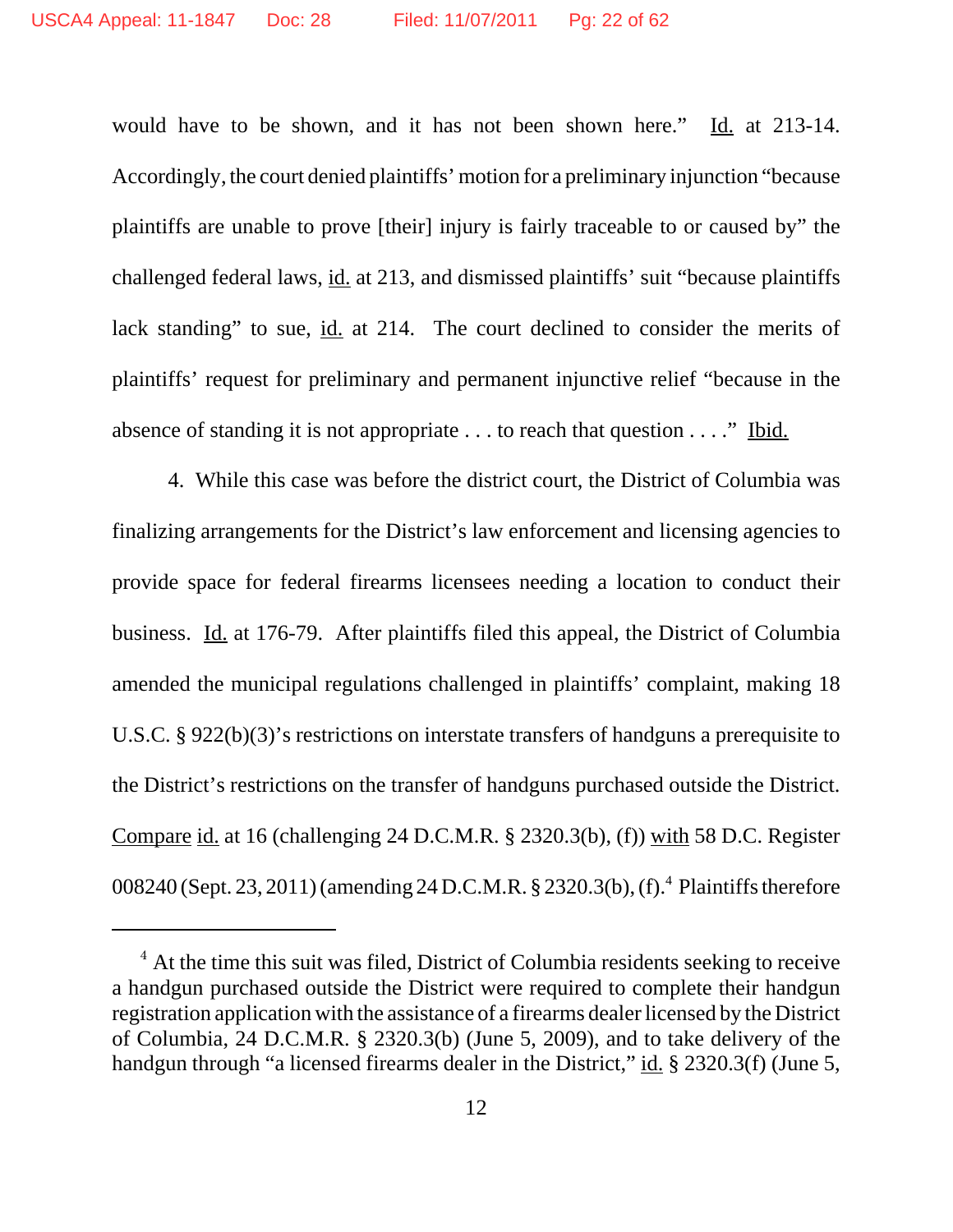moved this Court to dismiss their appeal against the District of Columbia, and this Court granted the motion. Lane v. Holder, No. 11-1847 (4th Cir. Oct. 7, 2011).

#### **SUMMARY OF ARGUMENT**

1. Plaintiffs seek preenforcement review of a federal statute and regulation providing that federal firearms licensees may transfer handguns only to residents of the state where the licensee does business. 18 U.S.C. § 922(b)(3); 27 C.F.R. § 478.99,

 As the district court correctly explained, plaintiffs lack standing because the challenged provisions regulate third parties not before the court, and the injuries asserted by plaintiffs are not fairly traceable to or caused by those provisions.

The individual plaintiffs, residents of the District of Columbia who wish to acquire handguns and who have made arrangements to obtain handguns from federal firearms licensees in Virginia, object to paying to transfer the handguns to a licensee in the District of Columbia and then paying the in-District licensee's transfer fee. The

<sup>2009).</sup> As amended, 24 D.C.M.R. § 2320.3 provides for a handgun registration applicationsto be completed with the assistance of a firearms dealer "[l]ocated outside the District if the firearm is purchased outside the District,"  $\underline{Id}$ . § 2320.3(b) (Sept. 23, 2011), and requires District of Columbia residents to take delivery of the handgun through a firearms dealer in the District only "if federal law such as 18 U.S.C. § 922 prohibits the dealer from delivering the pistol to the applicant because the dealer is not within the District of Columbia," id. § 2320.3(f) (Sept. 23, 2011). See 58 D.C. Register 008240-41 (Sept. 23, 2011), available at http://www.dcregs.dc.gov/Gateway/NoticeHome.aspx?noticeid=1742040 (last visited October 25, 2011).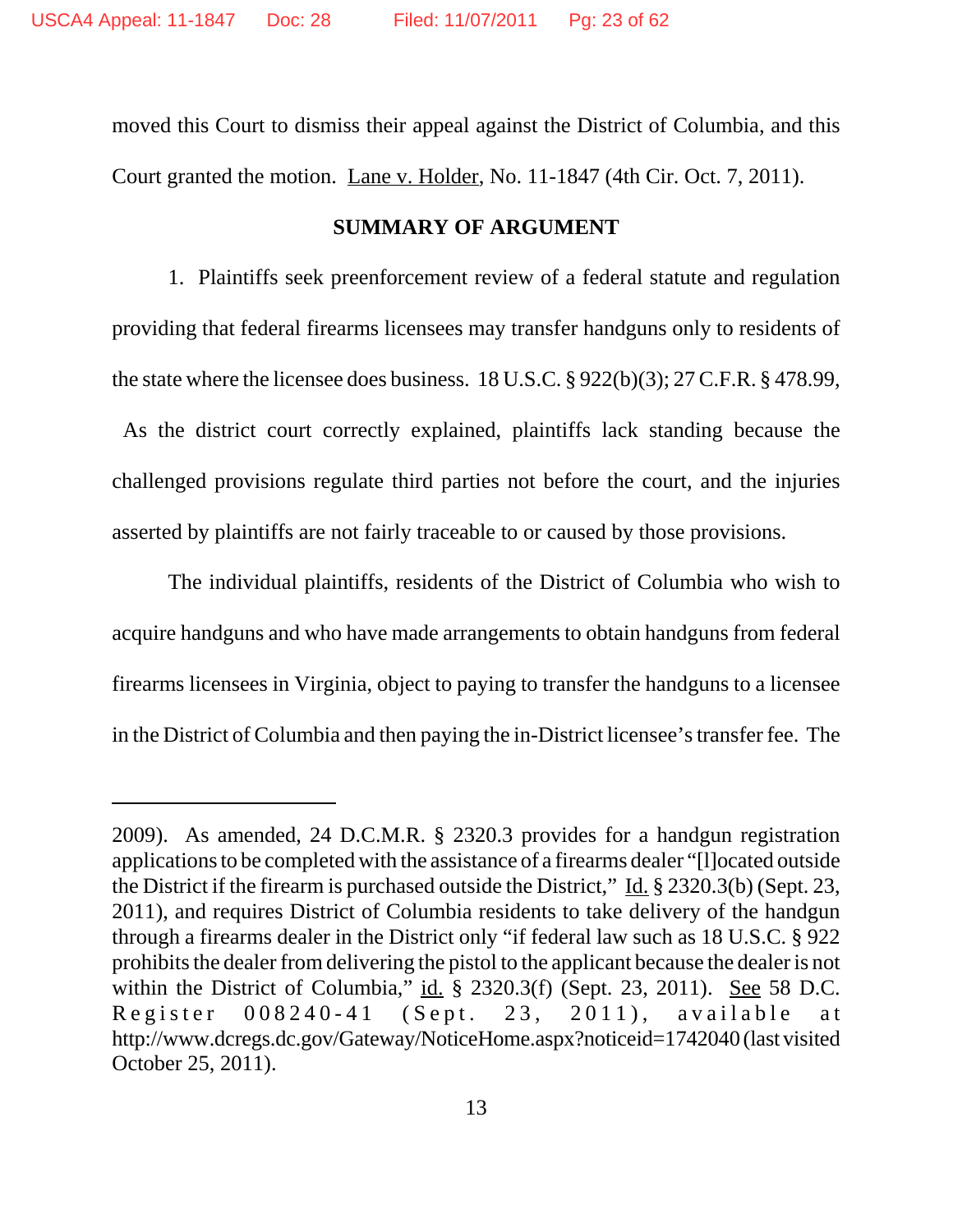individual plaintiffs also object to the burden and expense entailed in making multiple trips between gun stores outside the District of Columbia, their local police stations, and the office of an-in District licensee.

But the challenged provisions do not require plaintiffs to incur these asserted burdens in order to acquire a handgun. Those provisions allow plaintiffs to obtain handguns from a District of Columbia licensee; to the extent that plaintiffs lack an in-District source from whom they may purchase handguns, plaintiffs acknowledge that this circumstance was not caused by the defendants in this suit. The statute also allows plaintiffs to purchase a handgun from an out-of-state source in a single trip by ordering the handgun via the internet from a licensed dealer located anywhere in the United States and arranging for the handgun to be delivered to an in-state firearms dealer, from whom plaintiffs may retrieve the handgun directly. Plaintiffs therefore cannot rely on fees imposed by independent third-party firearms dealers or the added costs of interstate travel in order to establish their standing to sue.

Because the Second Amendment Foundation does not assert the existence of any additional injuries suffered by its members, the Foundation lacks standing to sue for the same reasons that the individual plaintiffs lack standing to sue. The Foundation cannot establish standing to sue on its own behalf merely by claiming that it expends resources responding to inquiries about the operation and consequences of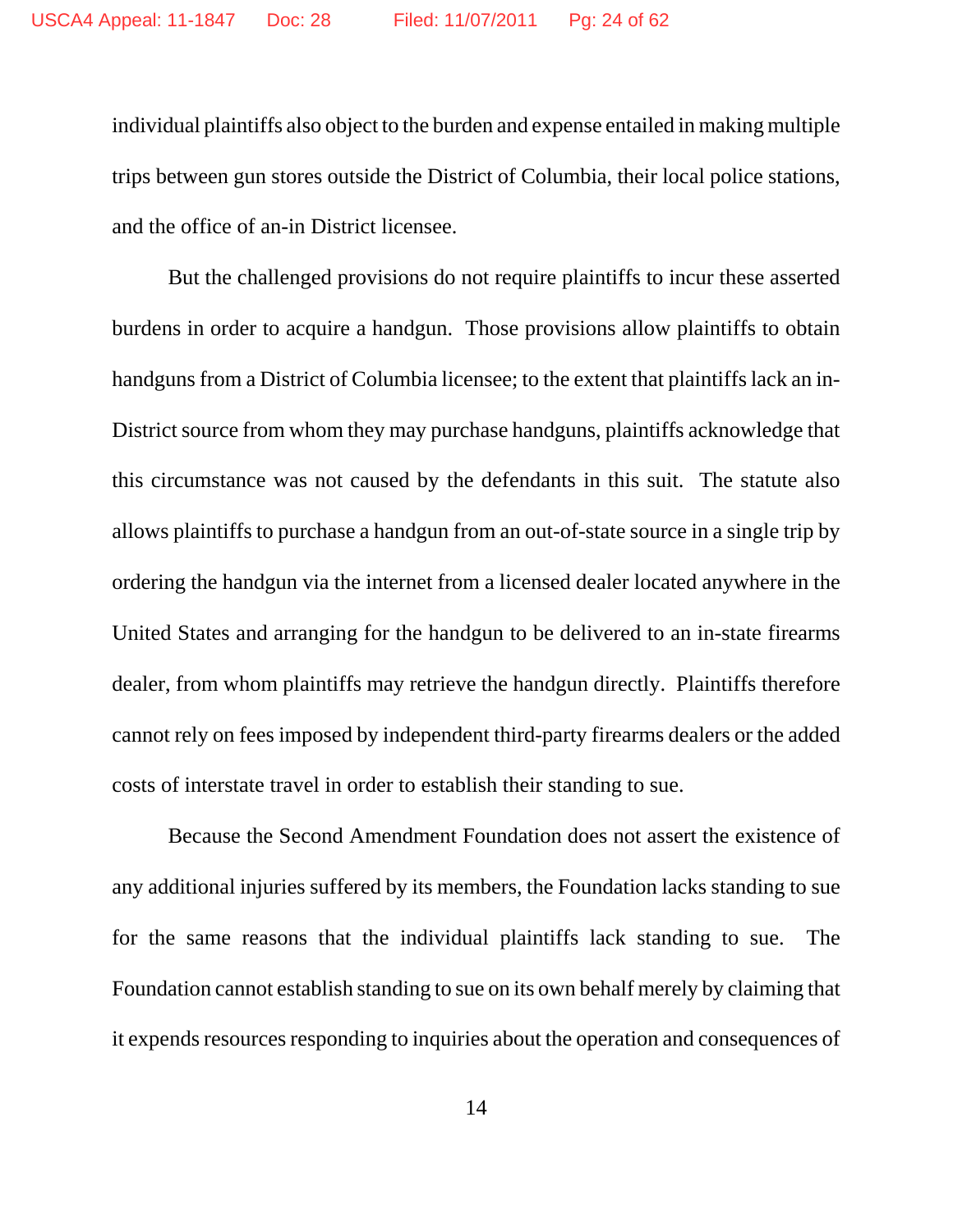interstate handgun prohibitions. That diversion of resources from the Foundation's other programs results from the Foundation's own budgetary choices, not from the federal government's promulgation of the challenged federal laws. The Foundation makes no showing that the challenged federal laws require the Foundation to respond to inquiries it might not otherwise receive, or hinder the activities of the Foundation in any other regard.

2. Because plaintiffs lack standing, the district court properly dismissed their suit without considering their request for a preliminary injunction. A remand is therefore appropriate if this Court disagrees with the district court's determination that plaintiffs lack standing to sue. In any event, plaintiffs have not shown any entitlement to a preliminary injunction. Section 922(b)(3) and 27 C.F.R. § 478.99 place geographical conditions on the sale and transfer of firearms by federally licensed firearms dealers. These provisions are "laws imposing conditions and qualifications on the commercial sale of arms," and therefore among the "presumptively lawful regulatory measures" expressly identified by the Supreme Court in District of Columbia v. Heller, 554 U.S. 570, 626-27 (2008), and McDonald v. City of Chicago, 130 S. Ct. 3020, 3047 (2010) (plurality).

The conduct regulated by these provisions falls outside the scope of the Second Amendment, which does not address the ability to sell or purchase firearms in any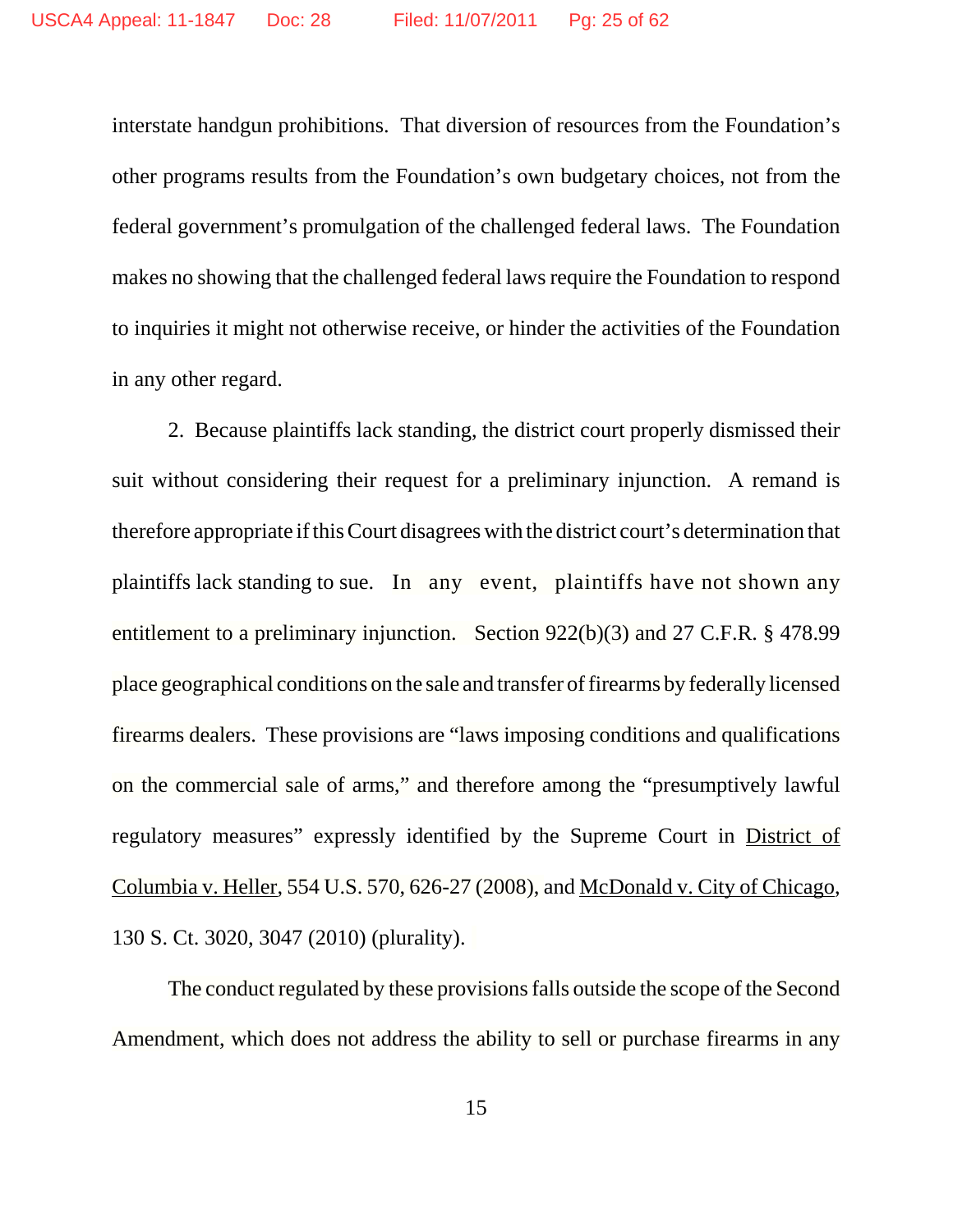particular forum but provides instead that "the right of the people to keep and bear Arms, shall not be infringed," U.S. Const. amend. II. Indeed, plaintiffs acknowledge that they claim a right not directly addressed by the Second Amendment, inviting this Court to infer that the Second Amendment guarantees immediate access to a national market in handguns. Plaintiffs recognize that this right is at least two steps removed from the individual right to keep and bear Arms recognized in Heller, and at least one step removed from any right to acquire handguns for self-defense in the home.

In addition, even if plaintiffs' suit implicates their Second Amendment rights, the challenged federal laws all readily withstand heightened scrutiny. These provisions, which are part of a comprehensive scheme regulating commerce in firearms, support the government's interest in public safety separately and as part of that larger scheme.

Based on a multi-year investigation into violent crime, Congress found that concealable weapons such as handguns were disproportionately used in violent crimes and "that the sale or other disposition of concealable weapons by importers, manufacturers, and dealers holding Federal licenses, to nonresidents of the State in which the licensees' places of business are located, has tended to make ineffective the laws, regulations, and ordinances in the several States and local jurisdictions regarding such firearms," Pub. L. No. 90-351, Title IV, § 901(a)(5), 82 Stat. at 225.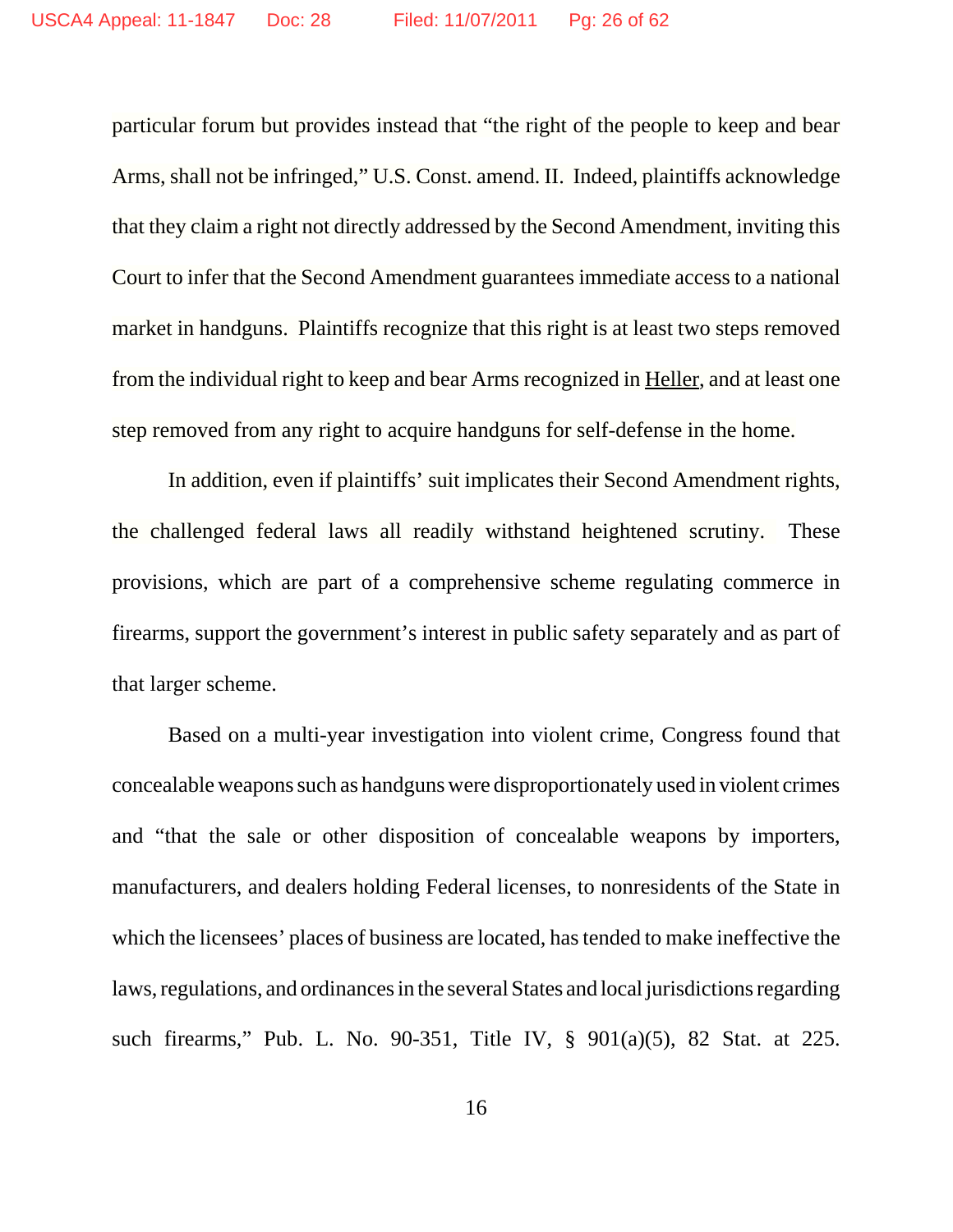Accordingly, Congress enacted statutory provisions "designed to prevent the avoidance of State and local laws controlling firearms by the simple expediency of crossing a State line to purchase one." H. Rep. No. 90-1577, at 14 (1968); see also S. Rep. No. 90-1097, at 14 (1968). These provisions include 18 U.S.C. §§ 922(a)(1)-(5), which require interstate transfers of firearms to take place through federal firearms licensees, and 18 U.S.C. § 922(b)(3), which regulates the conditions under which licensed dealers may transfer handguns to individuals residing outside a dealer's state.

Congress's requirement that handgun transfers take place through in-state licensed dealers limits circumvention of state handgun controls by ensuring that handgun transfers are made only by dealers who are well-acquainted with and required to follow a State's handgun laws, allowing States to monitor more effectively the enforcement of state gun laws by focusing on dealer compliance. There is thus at least a "reasonable fit" between the challenged federal laws and the government's interest in public safety, which the Supreme Court has recognized as "compelling," United States v. Salerno, 481 U.S. 739, 750 (1987); see also Schenck v. Pro-Choice Network of Western New York, 519 U.S. 357, 376 (1997) (referring to the "significant governmental interest in public safety"). Accordingly, Section 922(b)(3) and 27 C.F.R. § 478.99 plainly pass constitutional muster even under heightened scrutiny and plaintiffs cannot establish a likelihood of success on the merits of their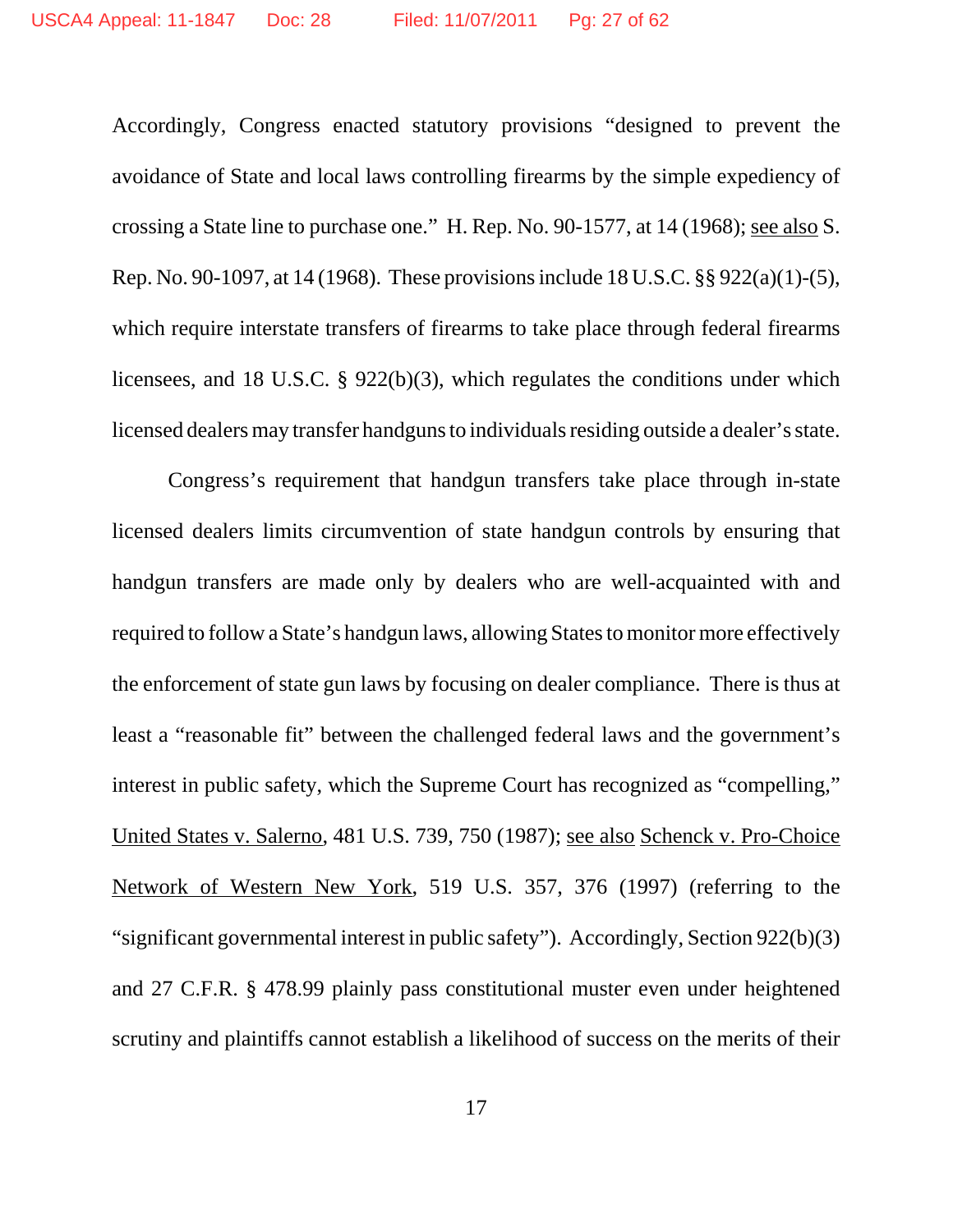challenge.

## **STANDARD OF REVIEW**

The court "review[s] de novo the district court's decision to dismiss for lack of standing," Doe v. Obama, 631 F.3d 157, 160 (4th Cir. 2011), and "can affirm on any basis fairly supported by the record," Eisenberg v. Wachovia Bank, N.A., 301 F.3d 220, 222 (4th Cir. 2002).

### **ARGUMENT**

## **The District Court Properly Dismissed Plaintiffs' Suit For Lack Of Standing.**

#### **A. Plaintiffs Lack Standing To Bring This Suit.**

1a. As the district court correctly explained, both 18 U.S.C. § 922(b)(3) and 27 C.F.R. § 478.99 regulate federal firearms licensees, not would-be purchasers of firearms. JA 213. Section 922(b)(3) provides that, with certain specified exceptions, "[i]t shall be unlawful for any licensed importer, licensed manufacturer, licensed dealer, or licensed collector to sell or deliver . . . any firearm to any person who the licensee knows or has reasonable cause to believe does not reside in . . . the State in which the licensee's place of business is located." The regulation closely tracks the statutory language, providing that "[a] licensed importer, licensed manufacturer, licensed dealer, or licensed collector shall not sell or deliver any firearm to any person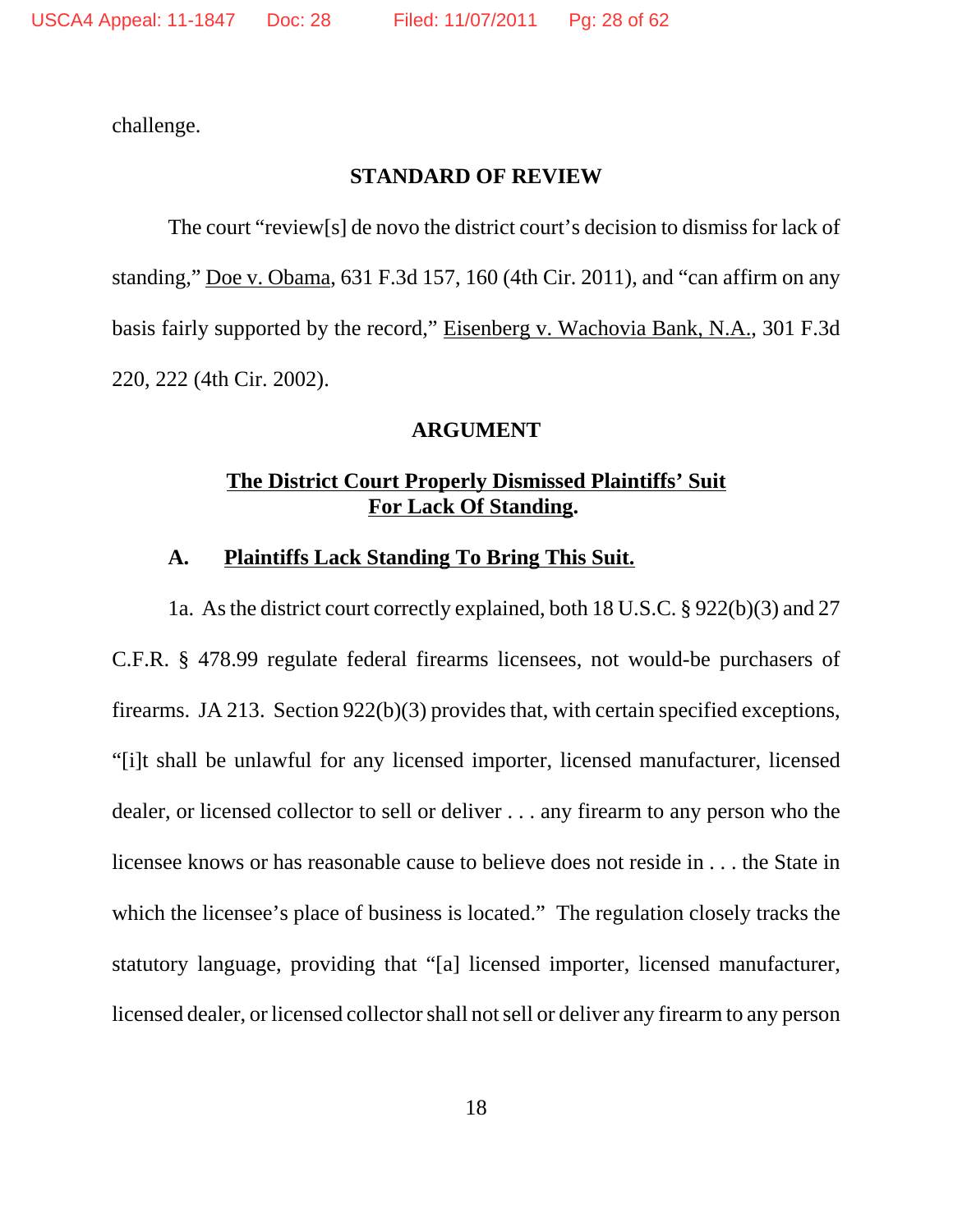not licensed under this part and who the licensee knows or has reasonable cause to believe does not reside in . . . the State in which the licensee's place of business or activity is located," subject to the exceptions set forth in Section 922(b)(3). 27 C.F.R.  $§$  478.99(a).

As this Court has explained, "when a plaintiff is not the direct subject of government action, but rather when the 'asserted injury arises from the government's allegedly unlawful regulation (or lack of regulation) of someone else,' satisfying standing requirements will be 'substantially more difficult.'" Frank Krasner Enterprises, Ltd. v. Montgomery County, 401 F.3d 230, 234-35 (4th Cir. 2005) (quoting Lujan v. Defenders of Wildlife, 504 U.S. 555, 562 (1992)). "In that circumstance, causation and redressability ordinarily hinge on the response of the regulated (or regulable) third party to the government action or inaction –– and perhaps on the response of others as well." Lujan, 504 U.S. at 562. The district court properly rested its analysis on these principles. JA 213 (noting that because plaintiffs are challenging the government's regulation of third-party federal firearms licensees, "their burden is very high").

Plaintiffs contend that Section 922(b)(3)'s regulation of federal firearms licensees makes plaintiffs' intended handgun purchases more "burdensome and expensive." JA 23, 26, 28. They object to "pay[ing] the costs of transferring guns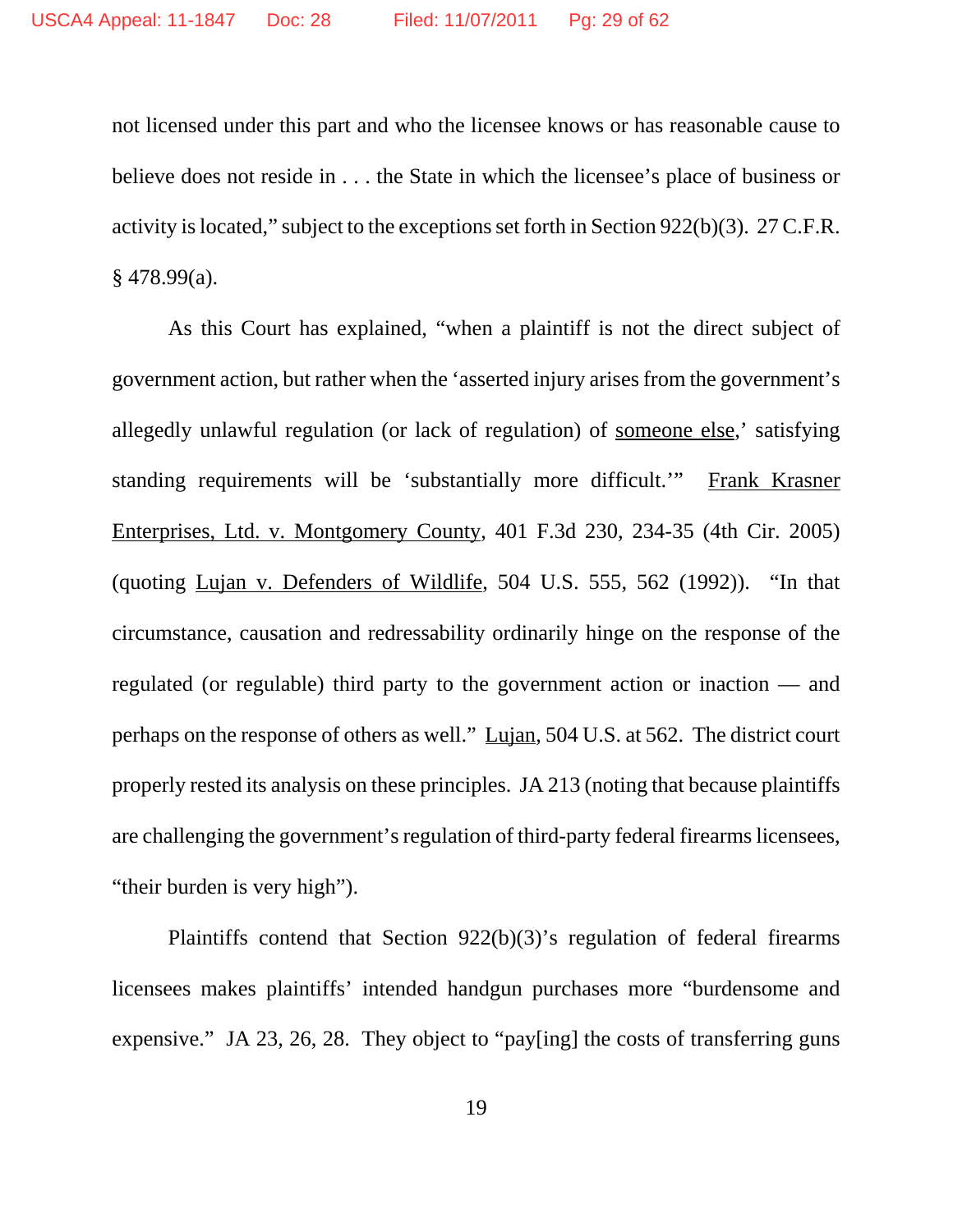from an out-of-state federal firearms licensee to Charles Sykes," a federal firearms licensee located in the District of Columbia, and then "pay[ing] Sykes's \$125 transfer fee, just to acquire a handgun." Id. at 26, 28; see also id. at 23.

These added costs, however, result from fees imposed by the independent thirdparty firearms dealers, not from the challenged federal laws. Plaintiffs thus "lack standing for failure to establish the causation and redressability prongs" of Article III standing. Frank Krasner Enterprises, 401 F.3d at 236. "The purported injury here . . . is not directly linked to the challenged law because an intermediary . . . stands directly between the plaintiffs and the challenged conduct in a way that breaks the causal chain." Ibid.

As this Court explained in Krasner, added costs imposed on a plaintiff by a regulated third party do not provide the plaintiff with standing to challenge the regulations encumbering that third party, where the third party is an independent actor with regard to the costs imposed. In <u>Krasner</u>, a gun-show promoter and gun-show exhibitor challenged a county law denying public funding to venues that display and sell guns. 401 F.3d at 232. The Court "acknowledge[d] that the law makes it more expensive — perhaps prohibitively so — for" a local venue to lease space to the plaintiffs, such that the venue "would need to charge [plaintiffs] or any other gun show proprietors an amount at least equal to what it estimates it would lose from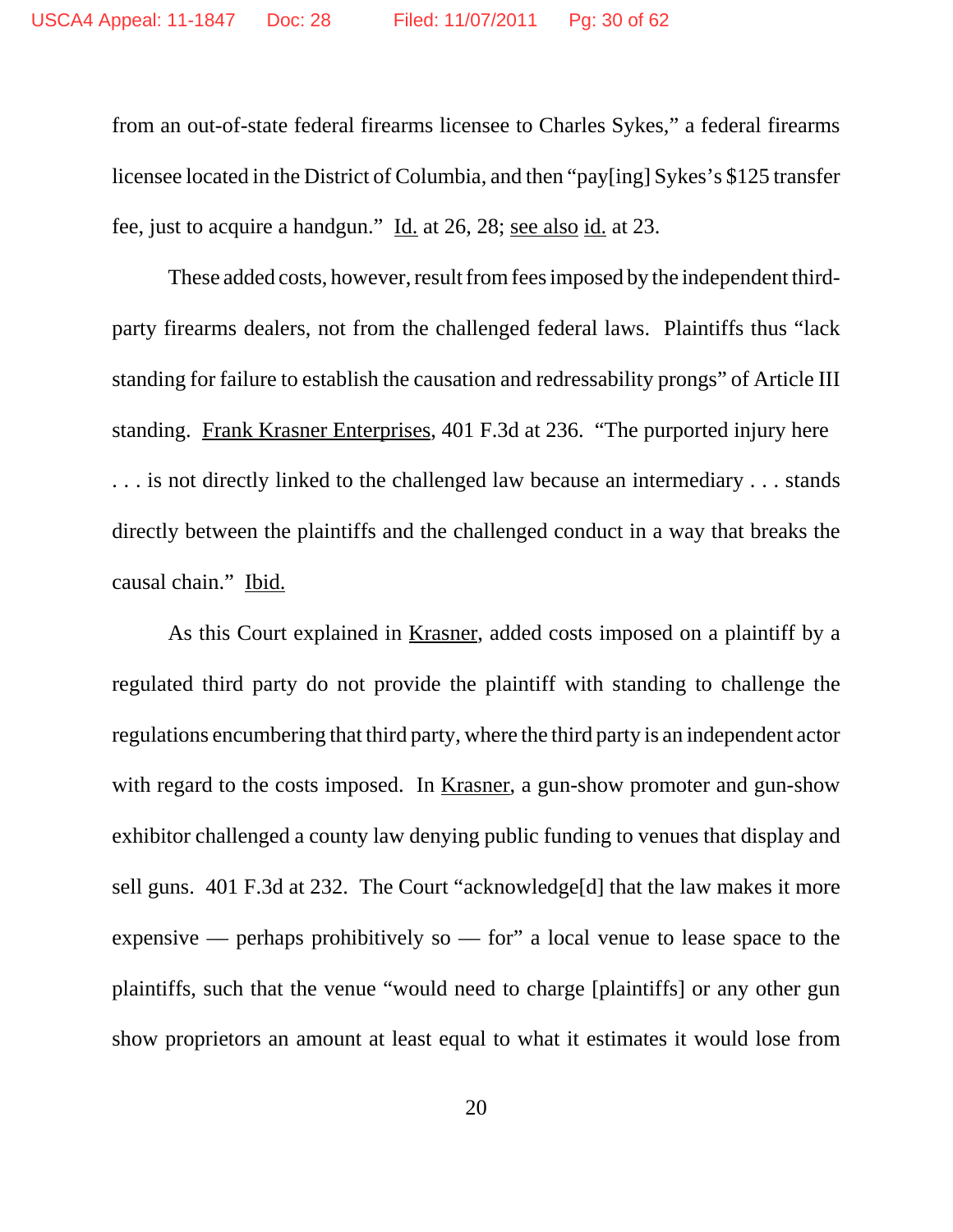Montgomery County in grants." Id. at 236. The Court nonetheless concluded that plaintiffs lacked standing to sue, observing that the challenged law "only indirectly" raised plaintiffs' costs because the local venue "stands directly between the plaintiffs and the challenged conduct in a way that breaks the causal chain." Ibid.

The Court in Krasner noted with approval the similar conclusion of the Ninth Circuit in San Diego County Gun Rights Committee v. Reno, 98 F.3d 1121 (9th Cir. 1996). There "the Ninth Circuit denied standing to plaintiffs who alleged, among other things, that the Crime Control Act, which banned certain guns (but 'grandfathered' in others) made the guns and ammunition the plaintiffs wished to purchase more expensive." Krasner, 401 F.3d at 235. "Even granting that the law restricted supply and that the purported economic injury was an 'injury in fact,'" the Ninth Circuit "found it to be a 'fatal flaw' in the plaintiff's standing argument that 'nothing in the Act directs manufacturers or dealers to raise the price of regulated weapons." Ibid. (quoting 98 F.3d at 1130). As the Ninth Circuit observed, "third parties such as weapon dealers and manufacturers broke the chain of causation by independently charging higher prices." Ibid.<sup>6</sup>

<sup>&</sup>lt;sup>6</sup> The Ninth Circuit's decision in <u>San Diego County Gun Rights Committee</u> predates the Supreme Court's recognition that the Second Amendment protects "an individual right to keep and bear arms," District of Columbia v. Heller, 554 U.S. 570, 595 (2008), but the Ninth Circuit's conclusion that the plaintiffs' alleged economic injuries were not "fairly traceable" to the challenged federal law, 98 F.3d at 1130, is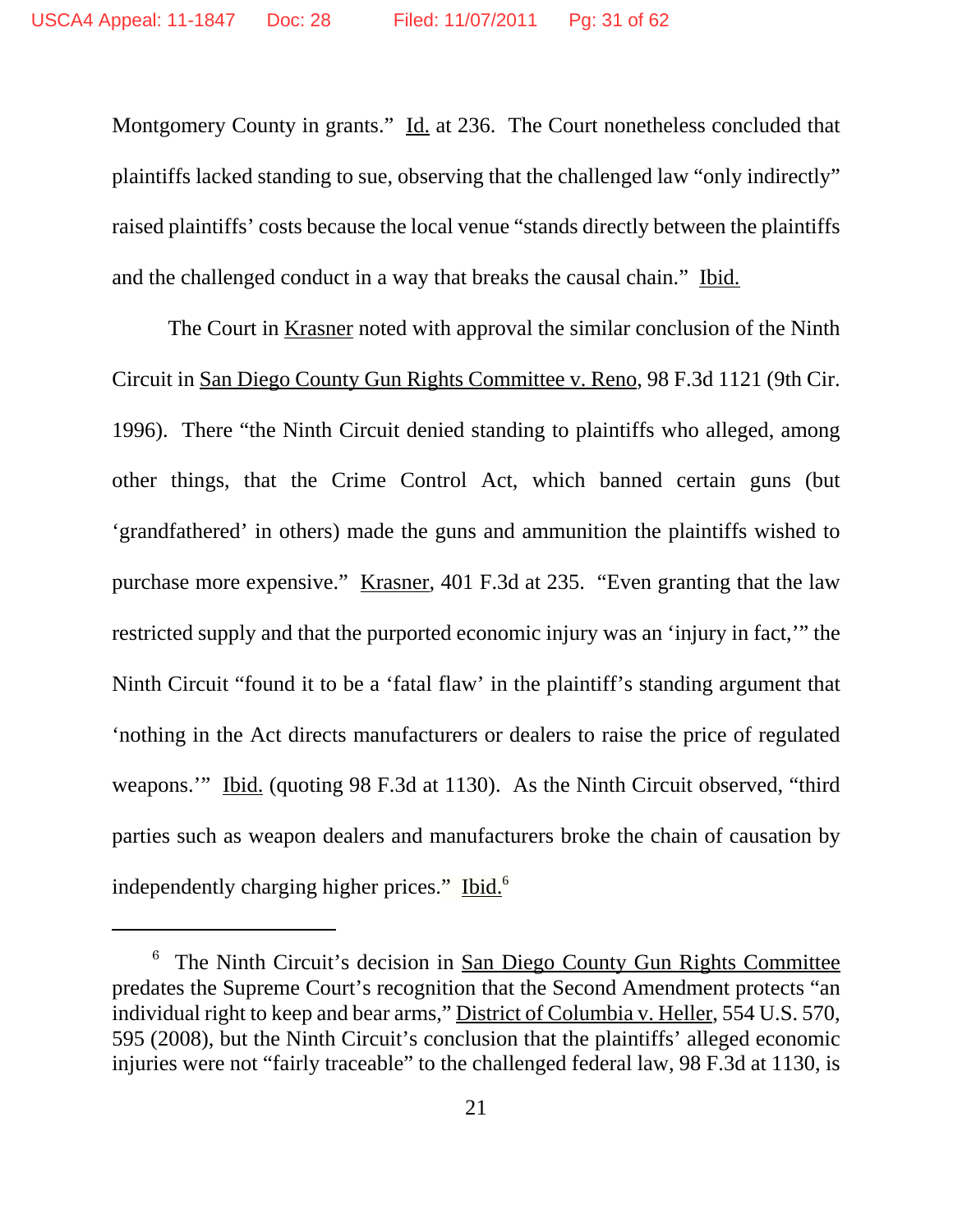The economic injuries claimed by plaintiffs in this suit are similarly attributable to the independent actions of third-party firearms dealers, not to the challenged federal laws. Neither 18 U.S.C. § 922(b)(3) nor 27 C.F.R. § 478.99 direct firearm dealers to charge transfer fees. Plaintiffs cannot therefore rely on these transfer fees to establish their standing to sue.

Plaintiffs also state that they "find it burdensome and expensive to make multiple trips between gun stores outside the District of Columbia, the police station, and [the office of a federal firearms licensee] inside the District, just to purchase a handgun." JA 26, 28; see also id. at 23. Plaintiffs are mistaken, however, in contending that federal regulations on interstate handgun transfers require them to make these trips in order to purchase a handgun.

Neither Section 922(b)(3) nor ATF's regulation at 27 C.F.R. § 478.99 require plaintiffs to make multiple trips in order to purchase a handgun. To the extent that plaintiffs lack an in-District source from whom they may purchase handguns, plaintiffs now acknowledge that "[d]efendants Holder and Flaherty are not responsible for the lack of firearms dealers in Washington, D.C." (Pl. Br. 24).<sup>7</sup> In addition, federal

unaffected by Heller's analysis.

 $<sup>7</sup>$  Plaintiffs thus disclaim reliance on the inability to acquire handguns (Pl. Br. 23-</sup> 24) that they asserted in their complaint, which alleges that plaintiffs are "unable to acquire handguns" because the District of Columbia lacks a federal firearms licensee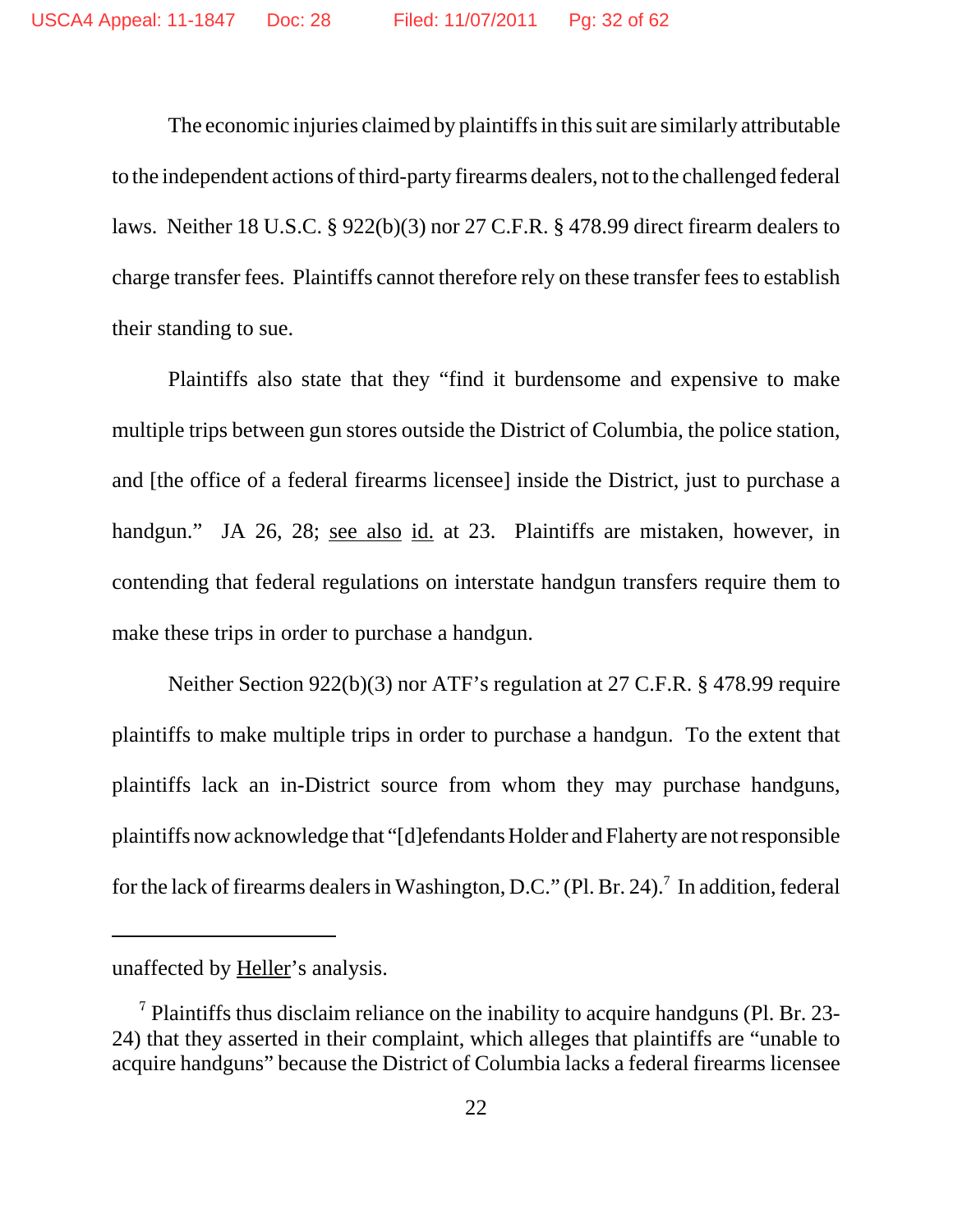law permits an individual to purchase a handgun from an out-of-state source in a single trip by ordering the handgun via the internet from a licensed dealer located anywhere in the United States and arranging for the handgun to be delivered to an instate firearms dealer, from whom the purchaser may retrieve the handgun directly. 18 U.S.C. § 922(b) (providing that "[p]aragraphs (1), (2), (3), and (4) of this subsection shall not apply to transactions between" federal firearms licensees).

In any event, a handgun purchaser who physically travels to an out-of-state firearms dealer may need to make more than one trip independently of Section 922(b)(3), depending on the outcome of the National Instant Criminal Background Check ("NICS") check or state law. For example, Virginia law prohibits the sale of a handgun without a criminal background check, and Virginia firearms dealers may be required to wait up to three business days for the criminal background check to be completed by Virginia's Firearms Transaction Center. JA 67 (Tate Affidavit); see also 27 C.F.R. § 478.102(a)(2)(ii) (requiring firearms dealers to delay the sale of a firearm to a purchaser for three business days if a NICS background check on the purchaser cannot be immediately accomplished). Plaintiffs are not asking to be

capable of "effectuating lawful handgun transfers to District of Columbia residents," JA 12-13. In any event, this claim has been mooted by the District of Columbia's arrangements for the District's law enforcement and licensing agencies to provide operating space for Charles Sykes and other federal firearms licensees needing a place to conduct business. See id. at 176-79 (O'Meara Affidavit, Schellin Affidavit).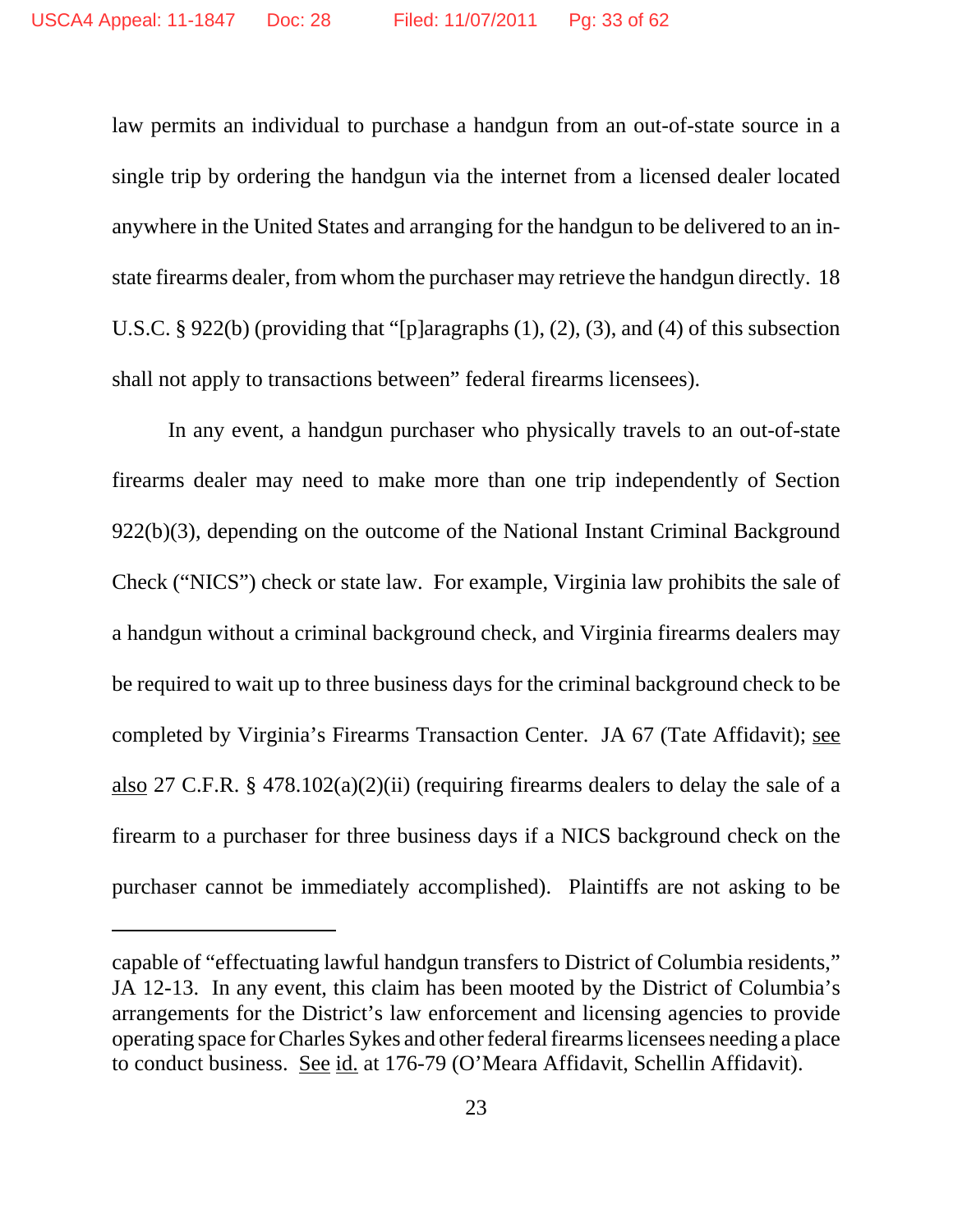excused from these mandatory background check requirements (Pl. Br. 17).

b. Plaintiffs erroneously contend that "[w]ere the lower court's decision here correct, [Carey v. Population Services International, 431 U.S. 678 (1977)] and [Doe v. Bolton, 410 U.S. 179 (1973)] should have been dismissed for lack of standing, because the plaintiffs in those cases could have obtained their contraceptives and abortions from other providers" (Pl. Br. 29). In Carey, a "nonprofit corporation disseminating birth control information and services" challenged a New York law making it a crime "(1) for any person to sell or distribute any contraceptive of any kind to a minor under the age of 16 years; (2) for anyone other than a licensed pharmacist to distribute contraceptives to persons 16 or over; and (3) for anyone, including licensed pharmacists, to advertise or display contraceptives." 431 U.S. at 681-82.

The non-profit plaintiff in Carey was directly regulated by the law being challenged and "[v]arious New York officials [had] advised [it] that its activities violate New York law." Id. at 682. The Supreme Court concluded that the non-profit therefore had standing to sue and determined that there was "no occasion to decide the standing of the other appellees." Ibid. $8$ 

<sup>8</sup> Plaintiffs make the same error of reasoning in relying (Pl. Br. 30) on Schad v. Mt. Ephraim, 452 U.S. 61, 64 (1981) (adult bookstore challenging conviction for violation of a zoning ordinance), Schneider v. New Jersey, 308 U.S. 147 (1939) (individuals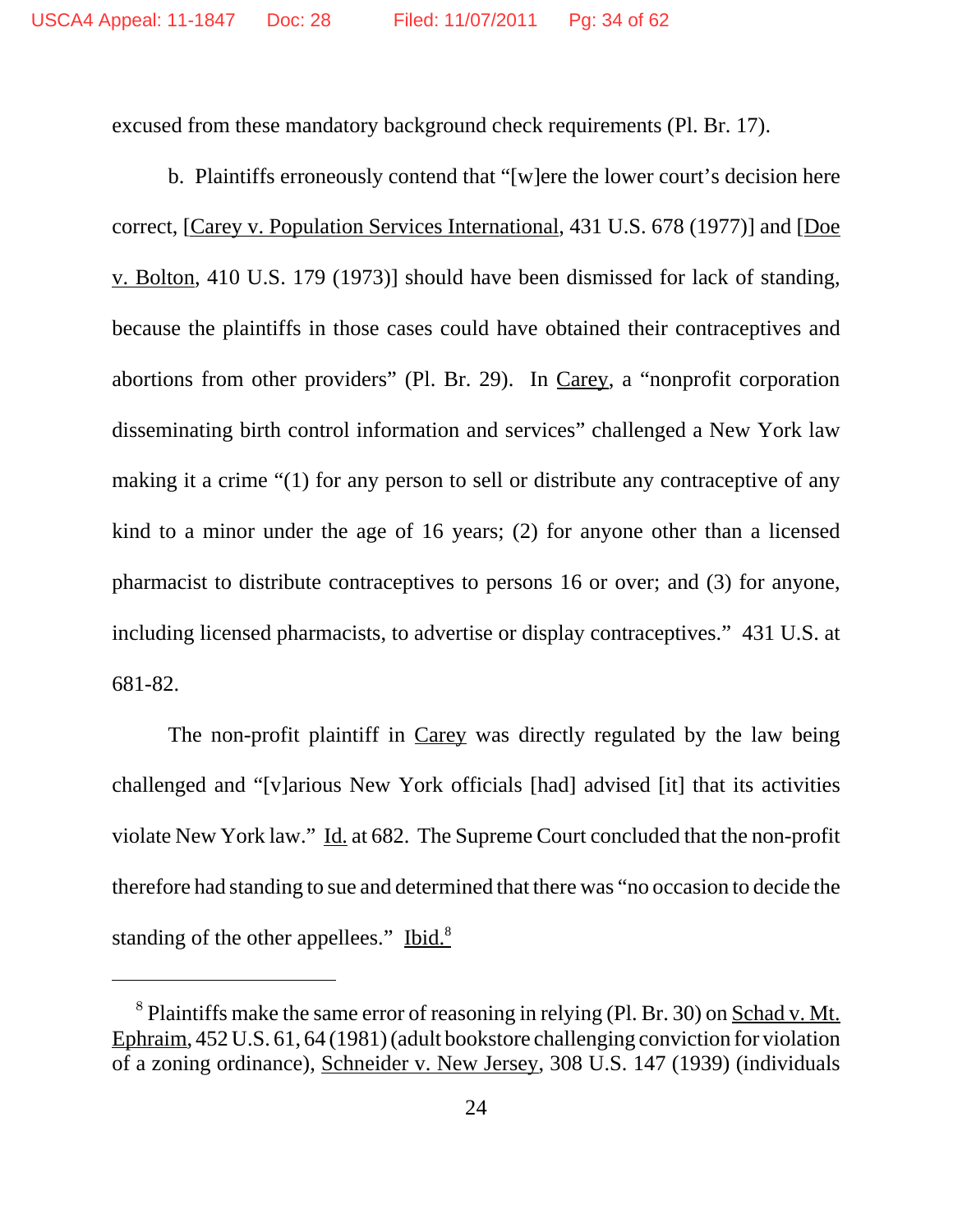In Doe, a state law requiring "advance approval by [a hospital] abortion committee" in order "for an abortion to be authorized or performed as a noncriminal procedure," 410 U.S. at 183-84, was challenged by physicians who were directly regulated by the law, and a pregnant woman who established that "[b]ecause her application was denied, she was forced either to relinquish her right to decide when and how many children she will bear or to seek an abortion that was illegal under the Georgia statutes," id. at 185-86. Thus, neither Carey nor Doe support plaintiffs' standing to bring this suit.

Plaintiffs' reliance on Dearth v. Holder, 641 F.3d 499 (D.C. Cir. 2011) is misplaced in light of their acknowledgment that the challenged federal laws regulate only the terms on which they may purchase handguns from an out-of-state source, not whether they may acquire handguns at all (Pl. Br. 28). In Dearth, the D.C. Circuit concluded that standing to sue was established by the plaintiff's allegation that he was prohibited from purchasing a handgun in any United States forum because he lacked a U.S. state of residence and therefore could not complete ATF Form 4473. 641 F.3d

challenging convictions for violating anti-leafleting ordinances); Annex Books,Inc. v. City of Indianapolis, 581 F.3d 460, 461 (7th Cir. 2009) ("firms defined as 'adult entertainment businesses'" challenging municipality's "adult-business ordinances"); and Chesapeake B & M, Inc. v. Harford County, 58 F.3d 1005 (4th Cir. 1995) (en banc) (adult bookstore challenging constitutionality of county adult bookstore licensing law).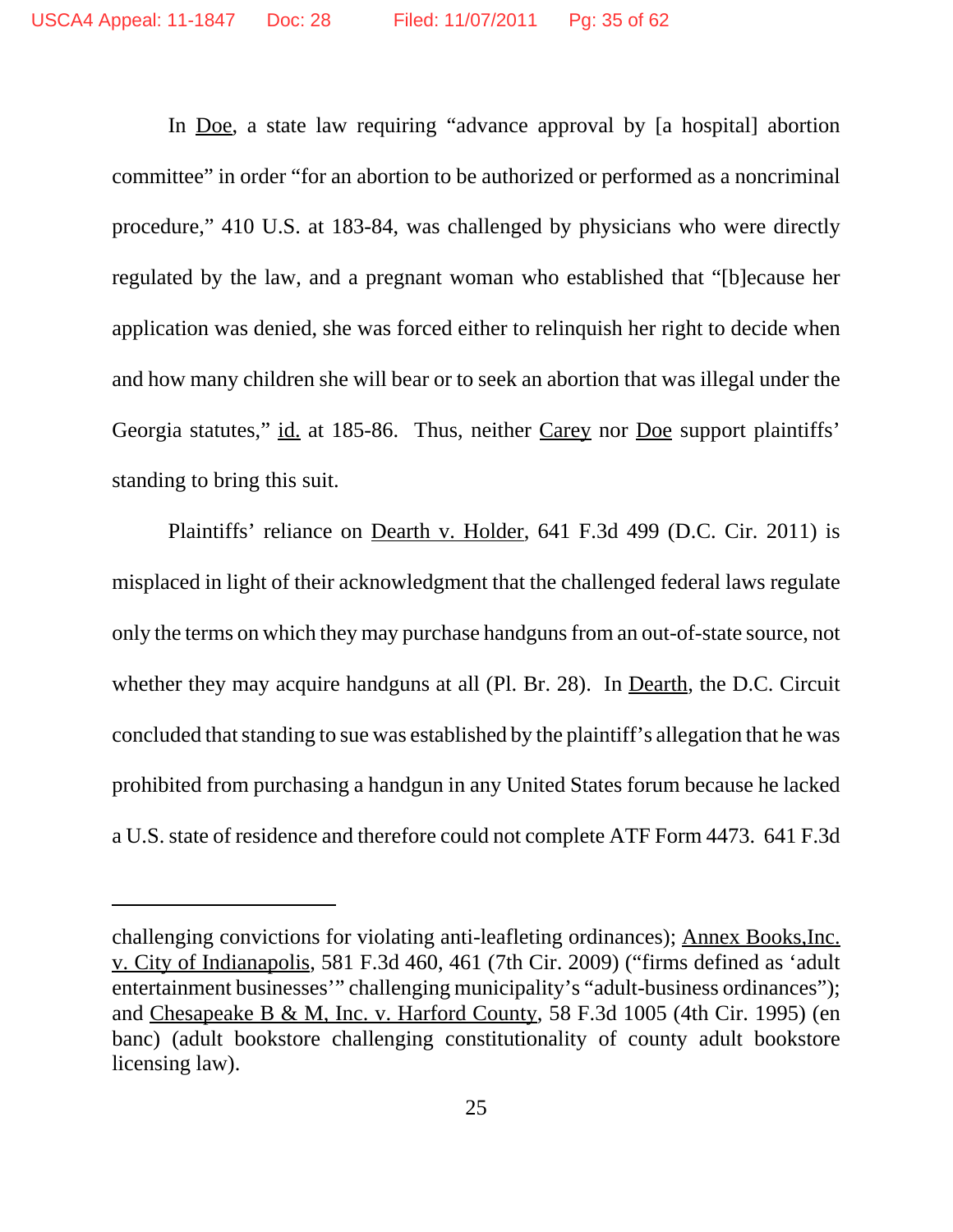at 501-02 (noting that "Dearth is an American citizen who resides in Canada and no longer maintains a residence in the United States," and that Dearth "argues the Government denied him the ability to buy a firearm by requiring, via Question 13 on Form 4473, that he reside in a state as a condition of making such a purchase"). Here, the challenged federal laws do not prevent plaintiffs from acquiring new handguns. Plaintiffs may acquire handguns from a local source directly. They may also acquire handguns from anywhere in the United States as long as they arrange to retrieve the handguns from a federal licensee doing business in the District of Columbia.

Because Section 922(b)(3) does not require plaintiffs to travel to a different jurisdiction in order to exercise their right to possess firearms in the home for selfdefense, their circumstances are readily distinguishable from those of the individual plaintiffs in Ezell v. City of Chicago, 651 F.3d 684 (7th Cir. 2011). In Ezell, the Seventh Circuit found standing to sue based on the individual plaintiffs' showing that the challenged municipal ordinance "severely burdens the core Second Amendment right to possess firearms for self-defense because it conditions possession on range training but simultaneously forbids range training everywhere in the city." 651 F.3d at 690; see also id, at 695 ("[T]he range ban impermissibly burdens the core Second Amendment right to possess firearms in the home for self-defense because it prohibits, everywhere in the city, the means of satisfying a condition the City imposes for lawful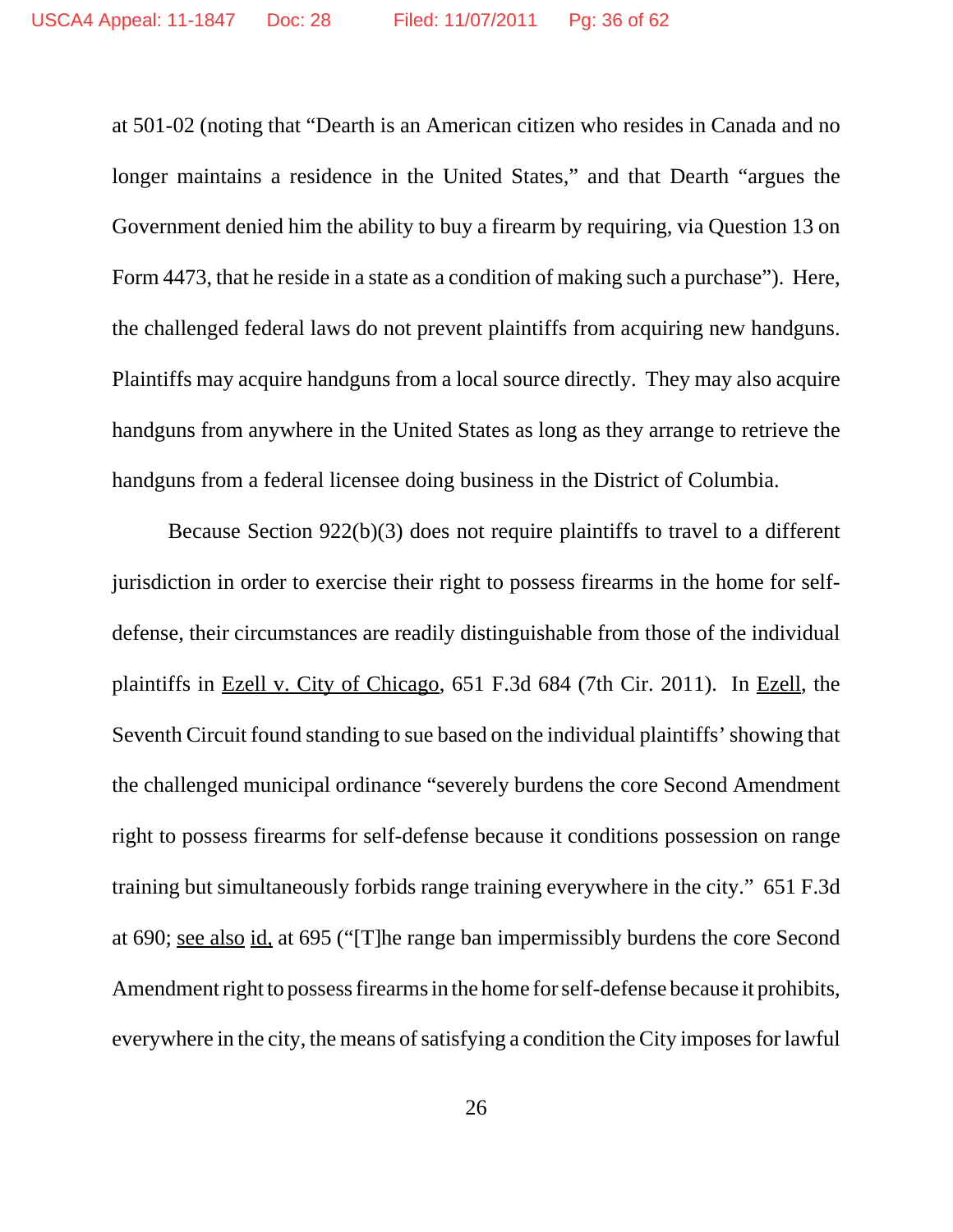firearm possession."). Here, as noted above, the challenged federal laws permit Plaintiffs to acquire handguns from a local source.

2. The complaint does not assert the existence of any additional injuries suffered by the Second Amendment Foundation or its members. Thus, the Foundation lacks standing to sue for the same reasons that the individual plaintiffs lack standing to sue.

The Foundation's reliance on Havens Realty Corp. v. Coleman, 455 U.S. 363 (1982), is misplaced (Pl. Br. 33). In Havens, the plaintiff organization alleged that the defendant's unlawful housing practices "frustrated" the organization's efforts "to assist equal access to housing" and further alleged that it "had to devote significant resources to identify and counteract" the defendant's unlawful housing practices. 455 U.S. at 379. Here, the Foundation offers only a statement that "[o]wing to SAF's mission, SAF's resources are taxed by inquiries into the operation and consequences of interstate handgun prohibitions." JA 30 (Versnel Affidavit)

An organization's expenditure of resources in connection with challenged conduct does not inevitably establish an "'injury in fact' fairly traceable to" that conduct. Fair Employment Council of Greater Washington, Inc. v. BMC Mktg. Corp, 28 F.3d 1268, 1276 (D.C. Cir. 1994). In Fair Employment Council, the D.C. Circuit concluded that the plaintiff organization had standing to sue based on its showing that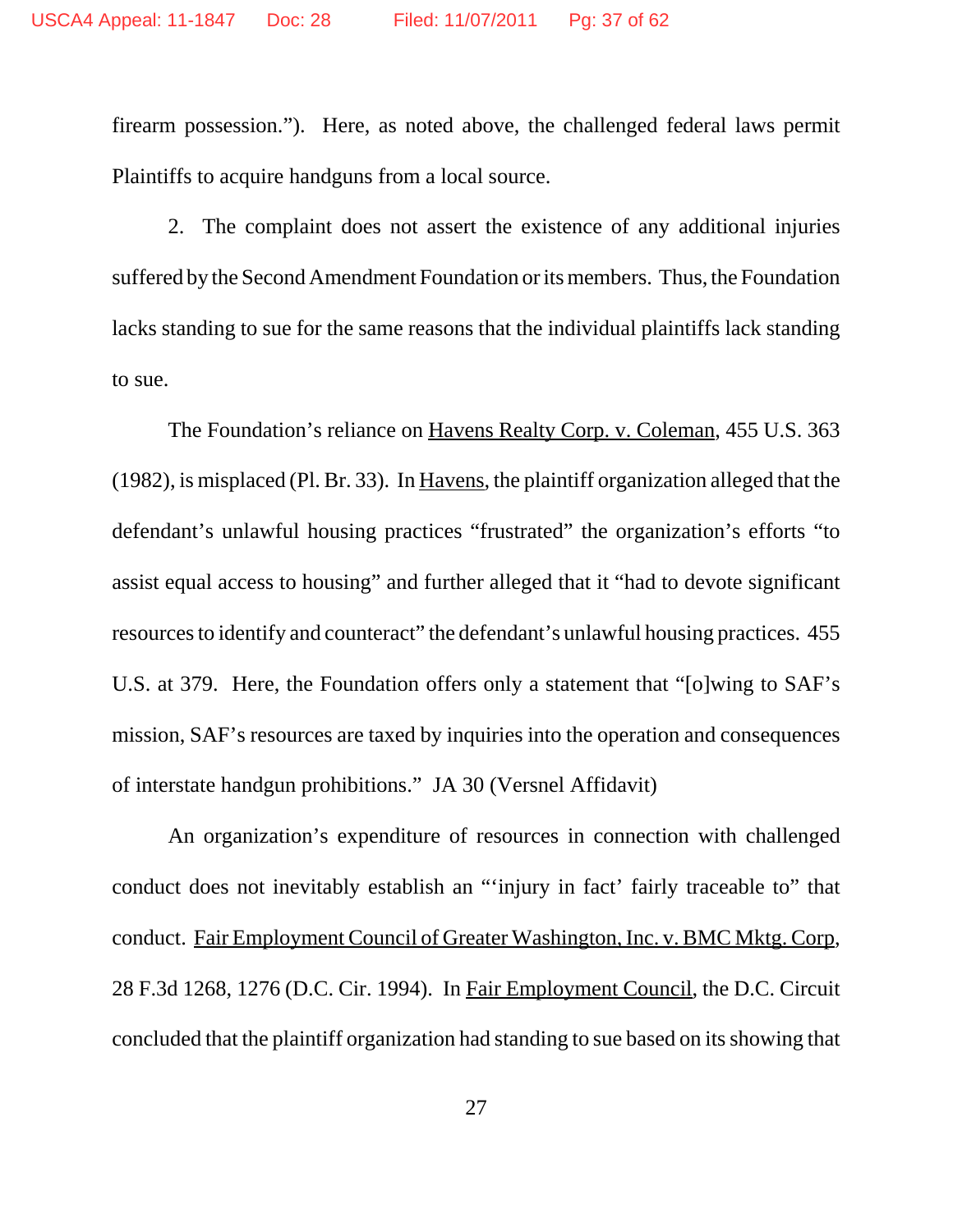the defendant's "pattern of discrimination . . . has made the [organization's] overall task more difficult," for example, by "reduc[ing] the effectiveness of any given level of outreach efforts." Ibid. (emphasis added). The D.C. Circuit distinguished between these allegations, "which closely track the claims that the Supreme Court found sufficient in Havens," and the plaintiff's more general allegations of resource expenditure, which the D.C. Circuit found insufficient to support standing as a matter of law. Ibid.<sup>9</sup> The D.C. Circuit explicitly rejected the organization's suggestion that the expense of monitoring the defendant's conduct gave the organization standing to sue. Ibid. The D.C. Circuit explained that, although this "diversion of resources ... might well harm the Council's other programs," that "particular harm is self-inflicted; it results not from any actions taken by [the defendant], but rather from the Council's own budgetary choices." Ibid. As the D.C. Circuit observed, "[o]ne can hardly say that [the defendant] has injured the Council merely because the Council has decided that its money would be better spent by testing [the defendant] than by counseling or

See also Abigail Alliance For Better Access to Developmental Drugs v. Eschenbach, 469 F.3d 129, 132-33 (D.C. Cir. 2006) (organizational standing based on allegation that the challenged regulations "frustrated" the organization's "efforts to assist its members and the public in accessing potentially life-saving drugs and its other activities, including counseling, referral, advocacy, and educational services . . . because the organization has had to divert significant time and resources from these activities toward helping its members and the public address the unduly burdensome requirements" imposed).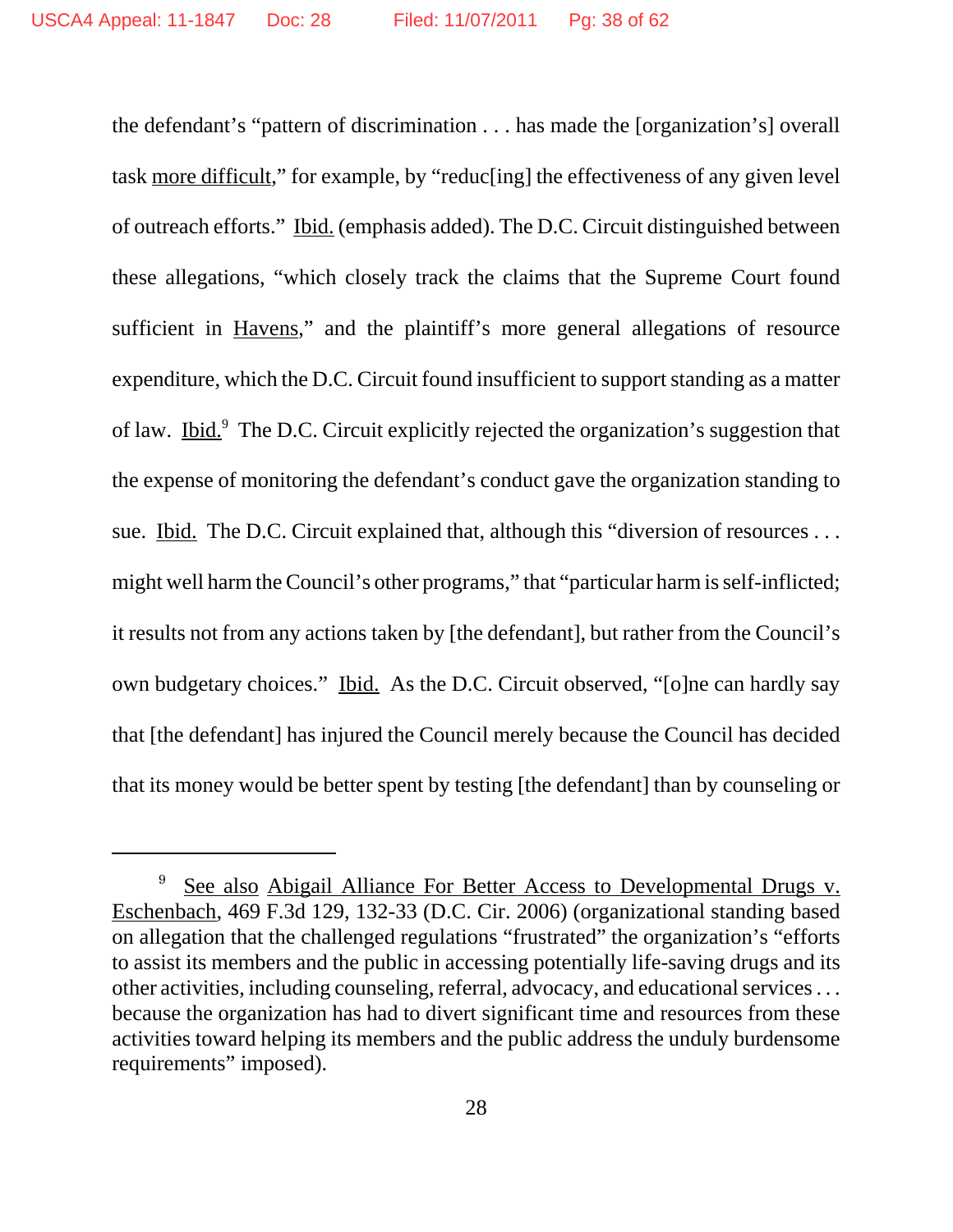researching." Id. at 1277.

Here, the Second Amendment Foundation makes no showing that the challenged federal laws require the Foundation to respond to inquiries it might not otherwise receive, or make the activities of the Amendment Foundation more difficult in any other regard. Thus, to the extent the Foundation expends any resources in connection with the challenged federal laws, this "particular harm is self-inflicted; it results not from any actions taken by [the defendant], but rather from the [Foundation's] own budgetary choices," Fair Employment Council, 28 F.3d at 1276.

Contrary to the Foundation's assertions (Pl. Br. 32-33), Ezell v. City of Chicago, 651 F.3d 684 (7th Cir. 2011), does not support the Second Amendment Foundation's standing to bring this suit. In Ezell, individual members of the Foundation had standing to sue, 651 F.3d at 696, and the activities of the Foundation were actively thwarted by Chicago's firing range ban, id. at 692 (noting the organizational plaintiffs' presentation of testimony that they had "made arrangements to try to bring a mobile firing range to Chicago").

## **B. The District Court Properly Declined To Consider Plaintiffs' Request For A Preliminary Injunction, And Plaintiffs' Claims Lack Merit In Any Event.**

Because plaintiffs lack standing, the district court properly dismissed their suit without considering their request for a preliminary injunction. If this Court were to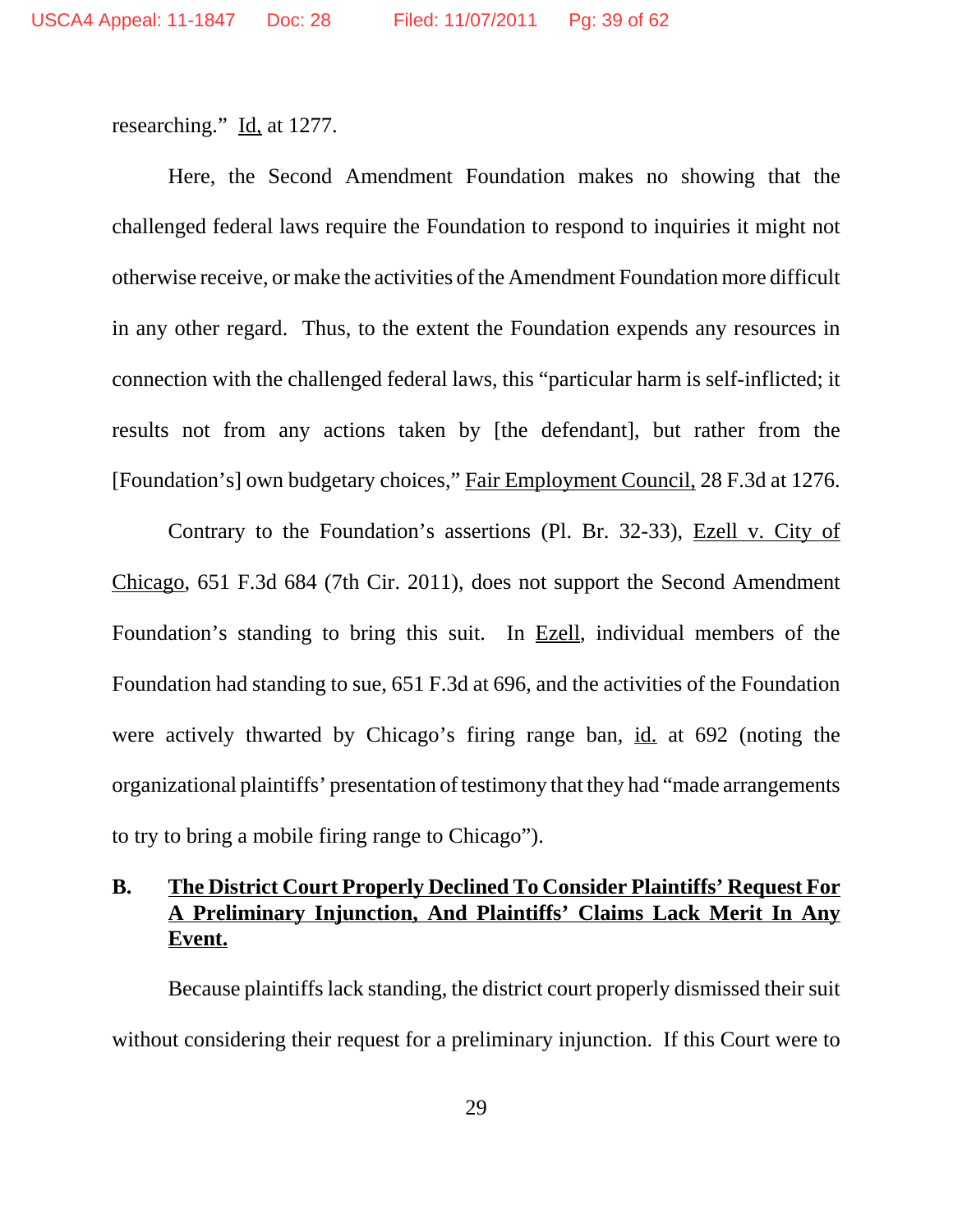conclude that plaintiffs have standing, the Court should remand this suit to the district court for the district court to consider the propriety of preliminary injunctive relief in the first instance.

"A preliminary injunction is an extraordinary remedy afforded prior to trial at the discretion of the district court." Real Truth About Obama, Inc. v. FEC, 575 F.3d 342, 345 (4th Cir. 2009), reissued on remand, 607 F.3d 355 (4th Cir. 2010). Its "traditional" purpose "is to protect the status quo and to prevent irreparable harm during the pendency of a lawsuit ultimately to preserve the court's ability to render a meaningful judgment on the merits." In re Microsoft Corp. Antitrust Litig*.*, 333 F.3d 517, 525 (4th Cir. 2003) (citation omitted). Plaintiffs here seek the particularly extraordinary remedy of a preliminary injunction that would alter the status quo by enjoining the enforcement of an existing federal statutory and regulatory scheme.

"Because a preliminary injunction affords, on a temporary basis, the relief that can be granted permanently after trial, the party seeking the preliminary injunction must demonstrate by 'a clear showing'" that "it is likely to succeed on the merits at trial." Real Truth About Obama, 575 F.3d at 345-36 (quoting Winter v. Natural Res. Def. Council, Inc., 129 S. Ct. 365, 376 (2008)). The party seeking the preliminary injunction must also "make a clear showing," id. at 346, that "it is likely to be irreparably harmed absent preliminary relief," id. at 347, "that the balance of equities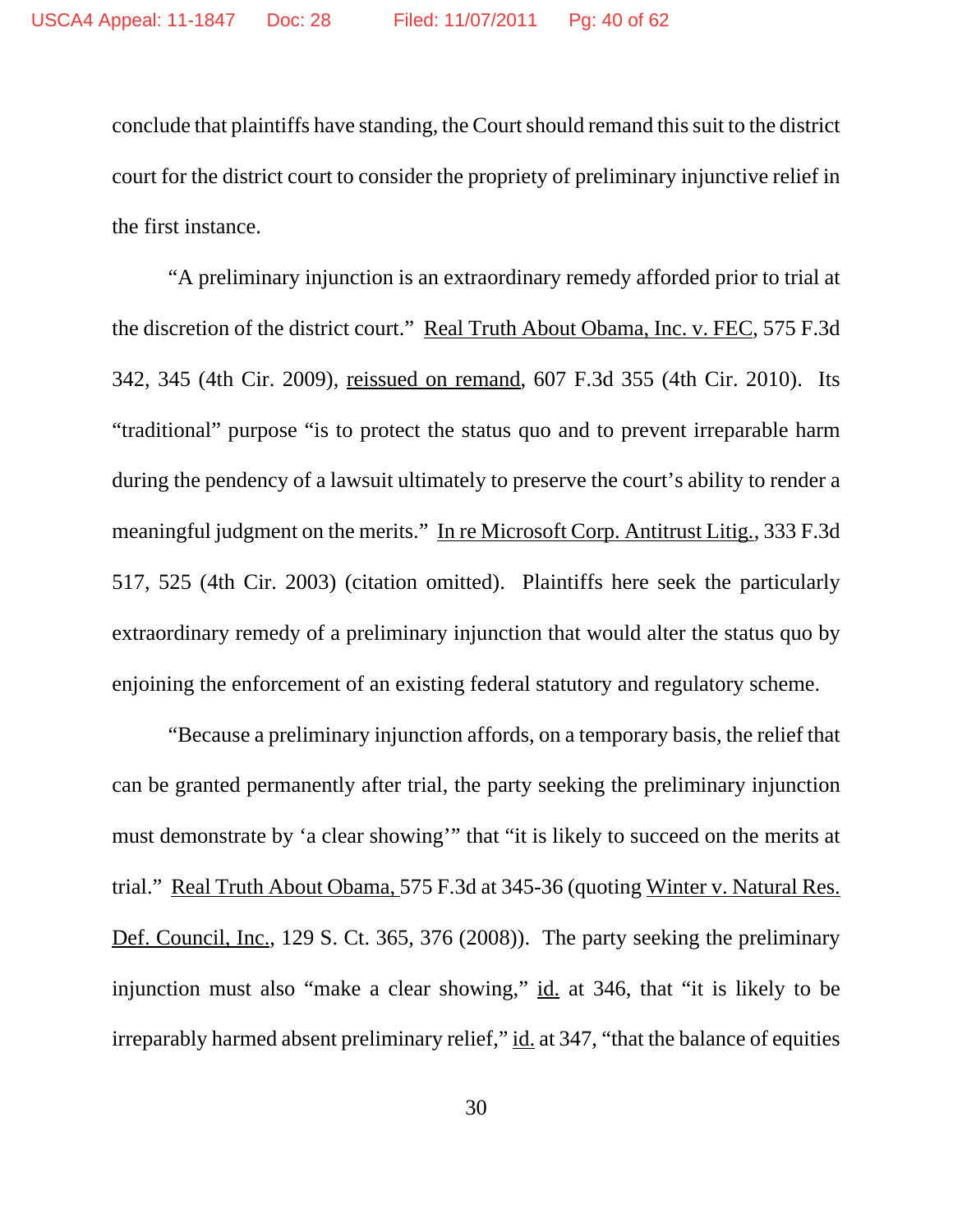tips in [its] favor," id. at 346, and "that an injunction is in the public interest," ibid. "The standard of review on appeal is whether the record shows an abuse of discretion by the district court, not whether the appellate court would have granted or denied the injunction." Wetzel v. Edwards, 635 F.2d 283, 286 (4th Cir. 1980).

Here, the district court properly declined to consider plaintiffs' request for a preliminary injunction in light of its conclusion that plaintiffs lack standing to sue. JA 214. A remand for further proceedings is therefore appropriate if this Court disagrees with the district court's determination that plaintiffs lack standing to sue.  $N \circ r$ should the court accept plaintiffs' invitation to advance to the merits, as "it is generally inappropriate for a federal court at the preliminary injunction stage to give a final judgment on the merits." Univ. of Tex. v. Camenisch, 451 U.S. 390, 395 (1981).

In any event, plaintiffs' constitutional challenges lack merit. In District of Columbia v. Heller, the Supreme Court provided a non-"exhaustive" list of "presumptively lawful regulatory measures," including "laws imposing conditions and qualifications on the commercial sale of arms." 554 U.S. at 626-27 & n.26. The Court "made it clear in Heller that [its] holding did not cast doubt" on such measures and "repeat[ed] those assurances" in McDonald v. City of Chicago, 130 S. Ct. 3020, 3047 (2010) (plurality).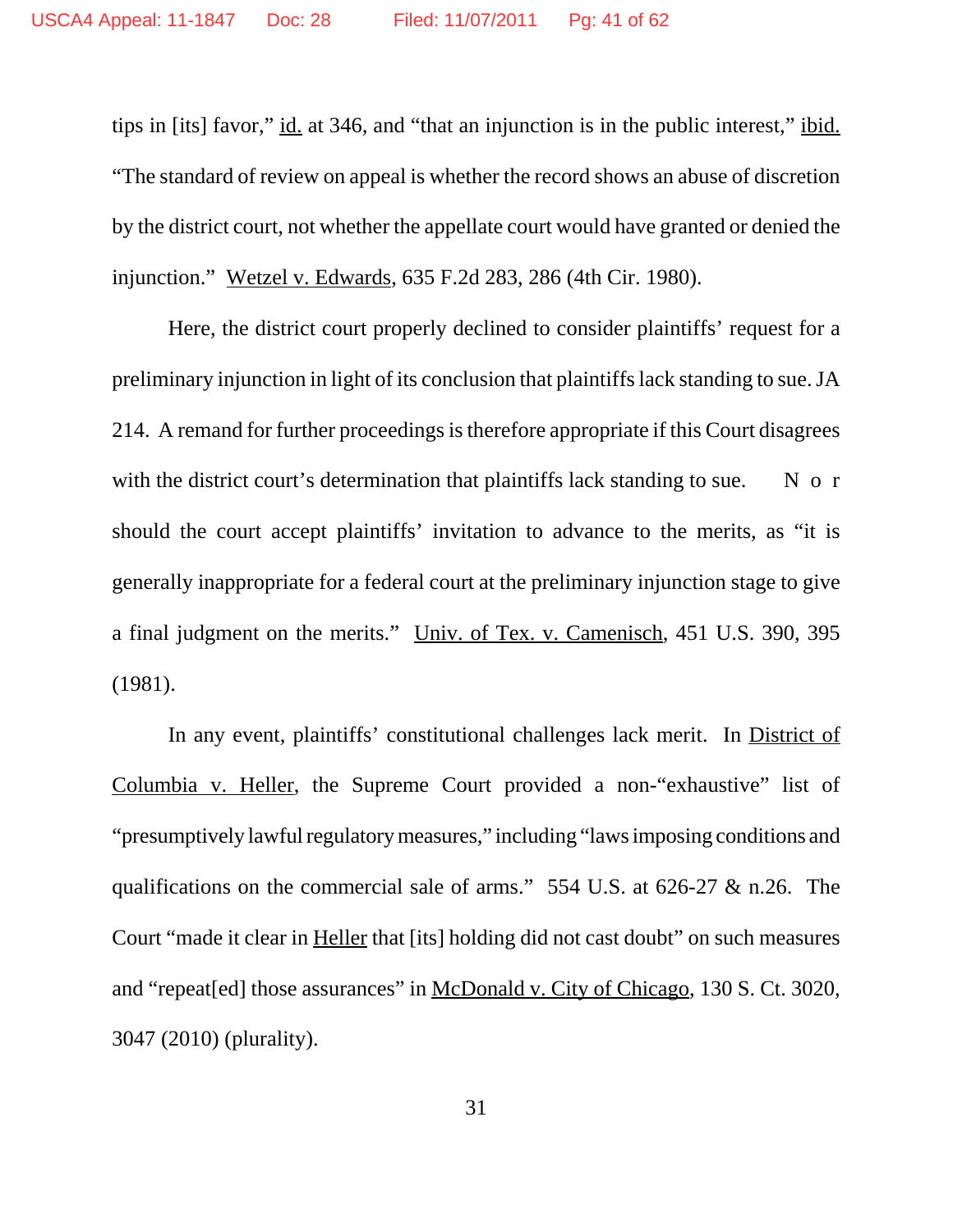Heller thus recognized that "the right to keep and bear arms, like other Constitutional rights, is limited in scope and subject to some regulation." United States v. Chester, 628 F.3d 673, 676 (4th Cir. 2010). McDonald, in turn, "reaffirmed that Second Amendment rights are far from absolute, reiterating that Heller had 'assur[ed]' that many basic handgun regulations were presumptively lawful." United States v. Masciandaro, 638 F.3d 458, 467 (4th Cir. 2011).

As plaintiffs acknowledge, Section 922(b)(3) and 27 C.F.R. § 478.99 are "laws imposing conditions and qualifications on the commercial sale of arms," Heller, 554 U.S. at 626-27. The challenged federal laws are therefore among the "presumptively lawful regulatory measures" expressly identified in Heller, 554 U.S. at 626-27, and McDonald, 130 S. Ct. at 3047. Plaintiffs thus cannot demonstrate a likelihood of success on the merits because the challenged federal laws are plainly constitutional.

## **1. The Challenged Federal Laws Do Not Burden Conduct Protected By The Second Amendment.**

The challenged federal laws place geographical conditions on the sale and transfer of firearms by federally licensed firearms dealers. They therefore regulate conduct falling outside the scope of the Second Amendment, which does not address the ability to sell or purchase firearms in any particular forum but provides instead that "the right of the people to keep and bear Arms, shall not be infringed," U.S. Const.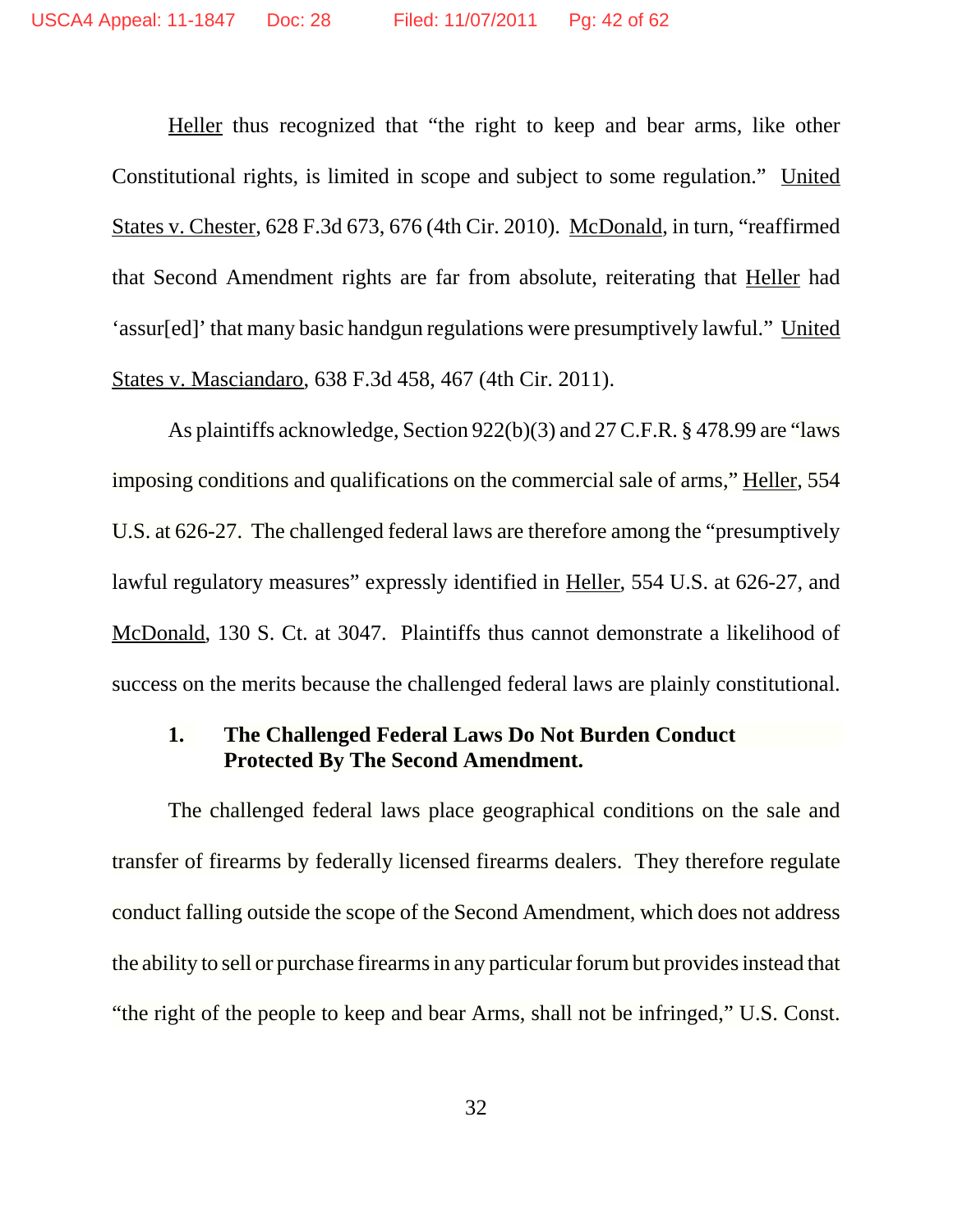amend. II.

Laws enacted around the time the Constitution was ratified confirm that the Second Amendment was not intended to address regulations on the commercial sale of weaponry. For example, laws regulating how sellers of gun powder could store and transport their goods were adopted by Philadelphia in 1782, New York in 1784, and Boston in 1792. See Saul Cornell & Nathan DeDino, A Well Regulated Right: The Early American Origins of Gun Control, 73 Fordham L. Rev. 487, 511-12 (2004) (citing Act of Dec. 6, 1783, Ch. MLIX, 11 Pa. Stat. 209; Act of Apr. 13, 1784, ch. 28, 1784 N.Y. Laws 627; Act of June 26, 1792, ch. X, 1792 Mass. Acts 208).

Plaintiffs acknowledge that they claim a right not directly addressed by the Second Amendment (Pl. Br. 37), inviting this Court to infer that the Second Amendment guarantees consumers the ability to "acquire a [firearm] where they buy it and where it is offered for sale" (Pl. Br. 28). Plaintiffs appear to recognize that the right to be inferred is at least two steps removed from the individual "right to keep and bear Arms" recognized in Heller, and at least one step removed from any "right to acquire" handguns, asserting that "[t]he ultimate availability of some handguns" is "irrelevant" to this Court's analysis of the challenged federal laws (Pl. Br. 28).

Plaintiffs' argument finds no support in the constitutional text or this Court's approach to Second Amendment analysis. This Court, when rejecting a request to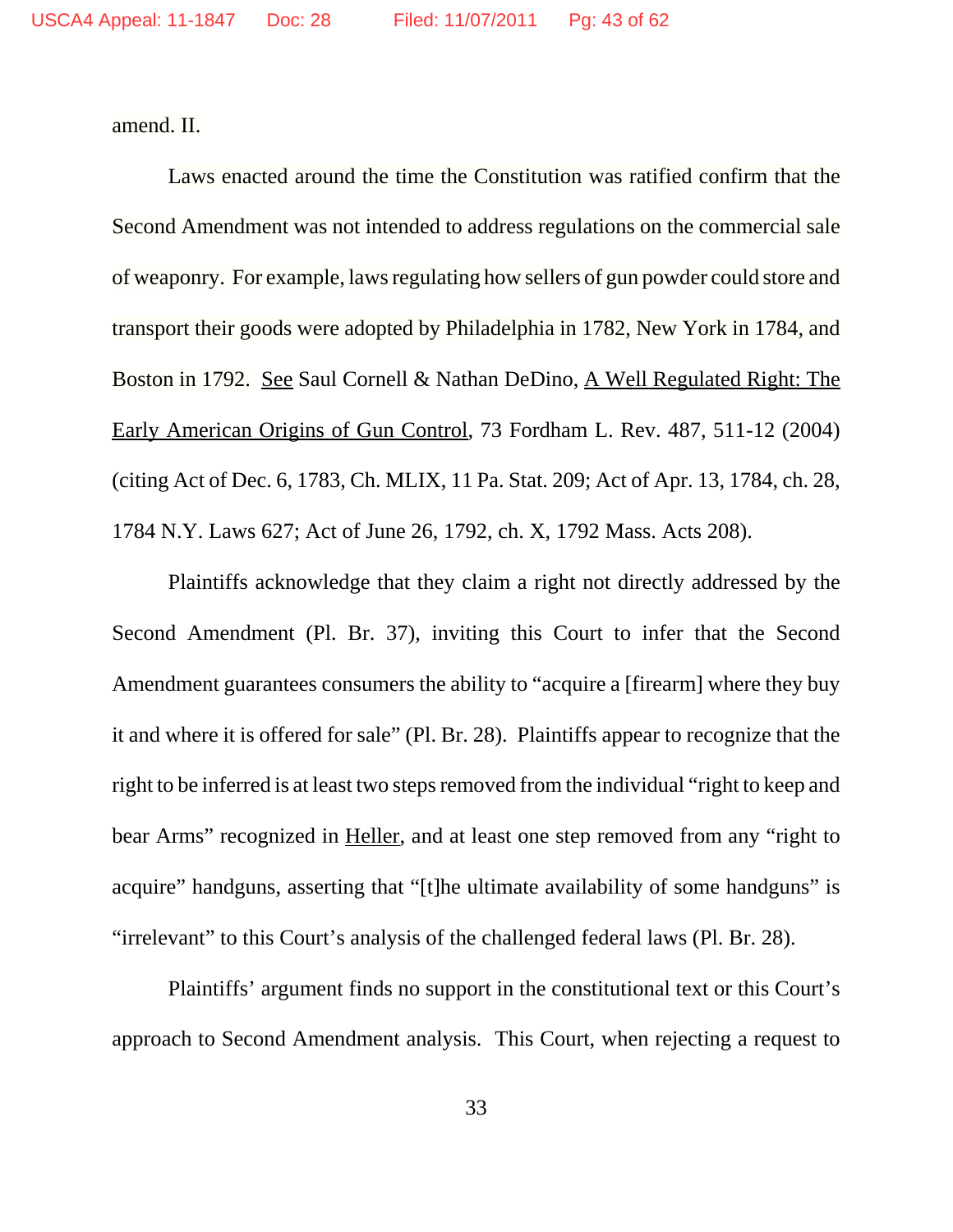explore "whether and to what extent the Second Amendment right recognized in Heller applies outside the home," found it "prudent to await direction from the [Supreme] Court itself." Masciandaro, 638 F.3d at 474-75. As this Court observed, "[t]o the degree that we push the right beyond what the Supreme Court in Heller declared to be its origin, we circumscribe the scope of popular governance, move the action into court, and encourage litigation in contexts we cannot foresee." Id. at 475. Firearms regulations, the Court noted, are a "serious business," and the Court did not "wish to be even minutely responsible for some unspeakably tragic act of mayhem because in the peace of our judicial chambers we miscalculated as to Second Amendment rights." Ibid.

## **2. Even If Plaintiffs' Suit Implicates Their Second Amendment Rights, The Challenged Federal Laws Are Constitutional.**

This Court should reject plaintiffs' challenge to Section 922(b)(3) and 27 C.F.R. § 478.99 because these are "laws imposing conditions and qualifications on the commercial sale of arms," Heller, 554 U.S. at 627 n.26, and therefore do not run afoul of the Second Amendment. But to the extent that the Court concludes that the conduct at issue here is protected by the Second Amendment at all, the Court should reject plaintiffs' constitutional challenges. As explained below, the challenged provisions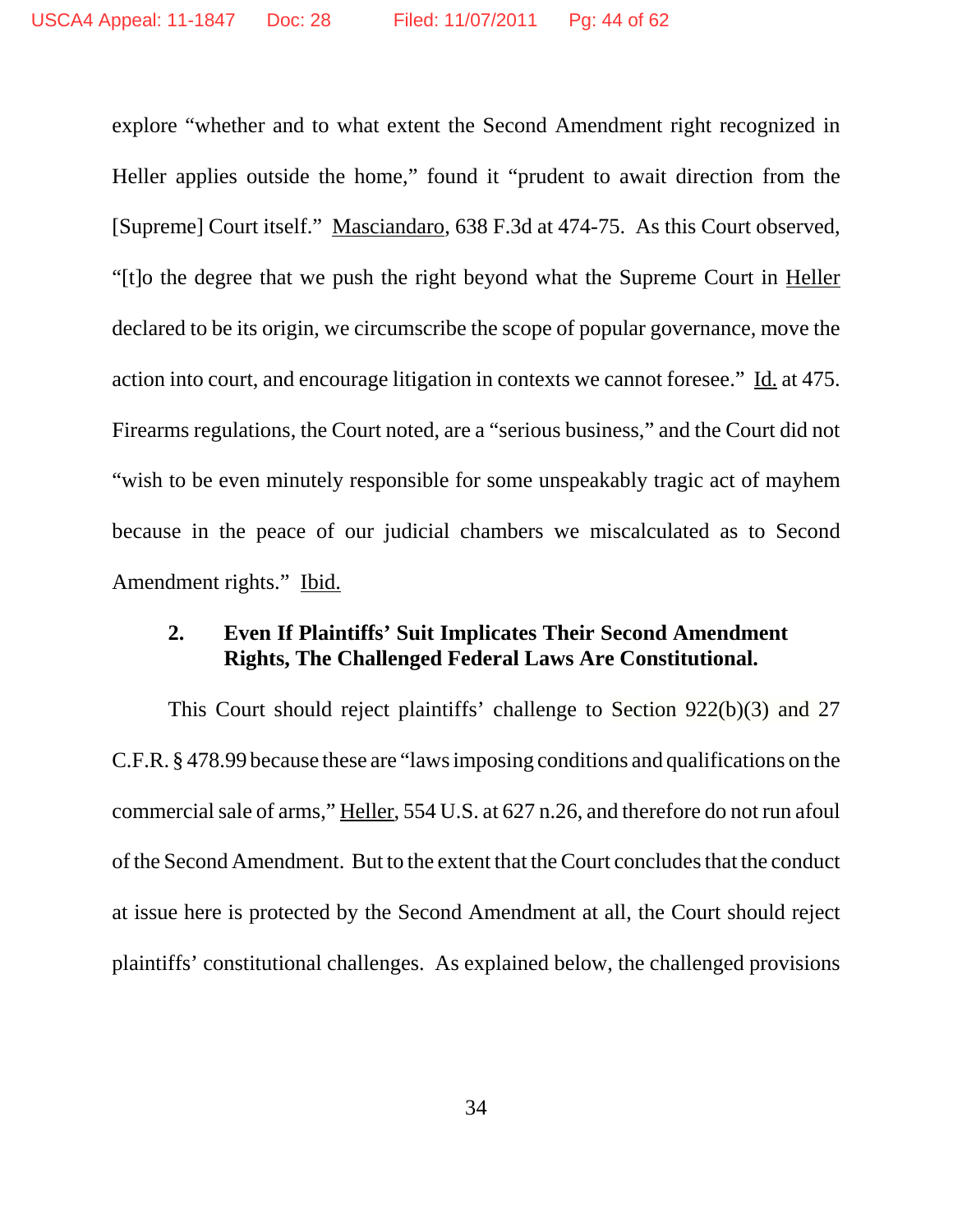all readily withstand intermediate scrutiny.10

#### **a. At Most This Court Should Apply Intermediate Scrutiny.**

In urging this Court to apply strict scrutiny to Section 922(b)(3) and 27 C.F.R. § 478.99, plaintiffs overlook the Supreme Court's admonition that "laws imposing conditions and qualifications on the commercial sale of arms" are "presumptively lawful regulatory measures," McDonald, 130 S. Ct. at 3047; Heller, 554 U.S. at 626- 27  $\&$  n.26. Strict scrutiny contemplates that a law is "presumptively invalid." See, e.g., Ysursa v. Pocatello Educ. Ass'n, 129 S. Ct. 1093, 1098 (2009) ("Restrictions on speech based on its content are 'presumptively invalid' and subject to strict scrutiny."); Michael M. v. Superior Court of Sonoma County, 450 U.S. 464, 497 n.4 (1981) (Stevens, J. dissenting) ("Racial classifications, which are subjected to 'strict scrutiny,' are presumptively invalid because there is seldom, if ever, any legitimate reason for treating citizens differently because of their race."). Thus, in light of "public safety interests," this Court has declined to apply strict scrutiny even to claims that come much closer to implicating the core of the Second Amendment right. Masciandaro, 638 F.3d at 470; see also id. at 467 (Niemeyer, J. concurring) (noting

<sup>&</sup>lt;sup>10</sup> The challenged federal laws would also satisfy strict scrutiny for the reasons set forth below and because they are "presumptively lawful." Heller, 554 U.S. at 527 n.26. In any event, as explained below, this Court should apply intermediate scrutiny at most.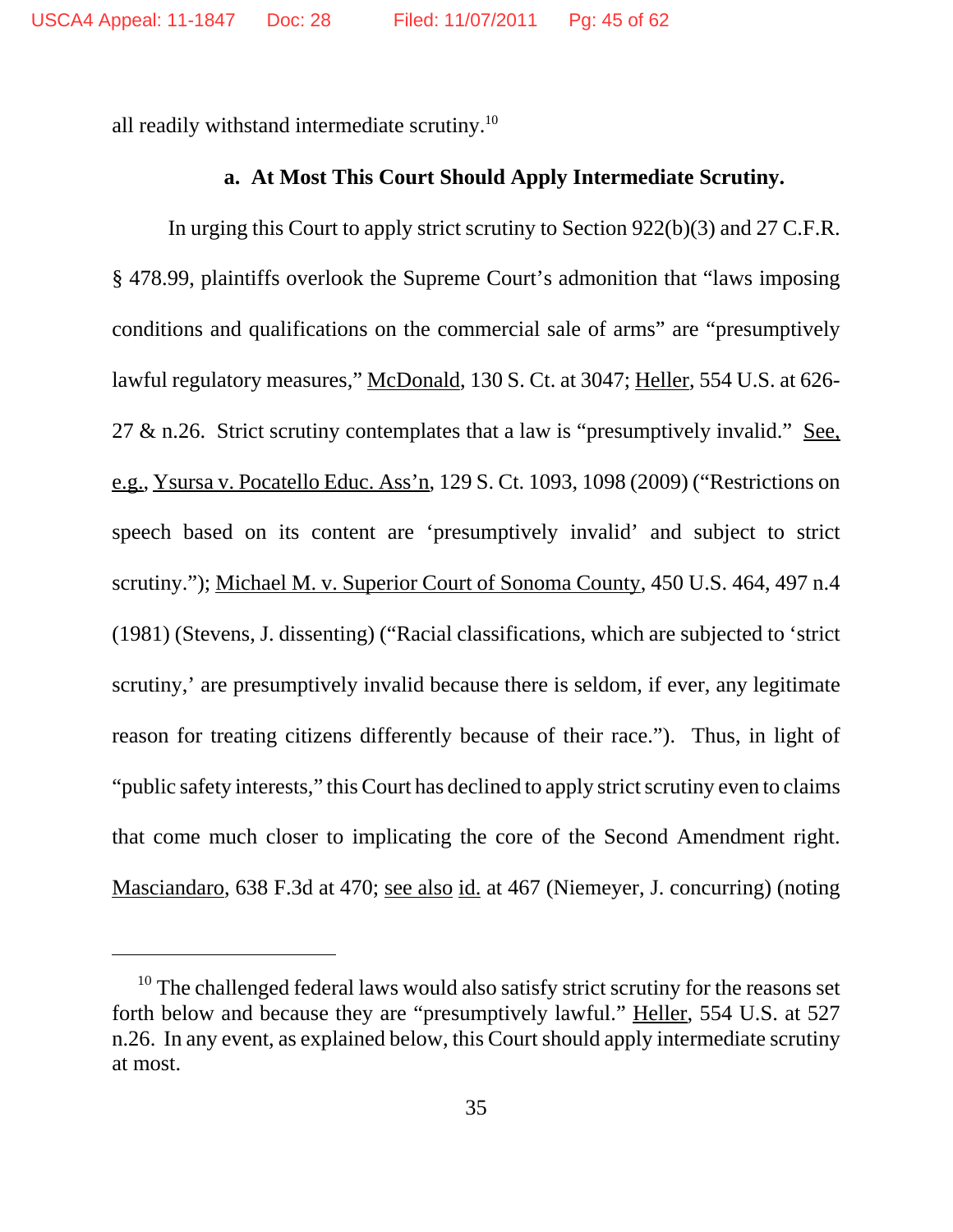plaintiff's claim that "because he regularly slept in his car, as much as three to five days a week while traveling on business, his arrest for carrying or possessing a handgun" in his car "ran afoul of Heller's core protection of the right 'to use arms in defense of hearth and home'"). As the Court explained in Masciandaro: "Were we to require strict scrutiny in circumstances such as those presented here, we would likely foreclose an extraordinary number of regulatory measures, thus handcuffing lawmakers' ability to prevent armed mayhem in public places, and depriving them of a variety of tools for combating that problem." 638 F.3d at 471 (brackets, quotation marks, and citation omitted).

Strict scrutiny is also inappropriate because the challenged laws merely regulate the geographical conditions under which federally licensed firearms dealers may sell and transfer firearms. Plaintiffs remain free to purchase handguns from an in-state source, or to procure handguns from an out-of-state source as long as they arrange to retrieve the handguns from an in-state federal licensee. As this Court has observed, "[t]he Second Amendment is no more susceptible to a one-size-fits-all standard of review than any other constitutional right." Masciandaro, 638 F.3d at 470 (quoting Chester, 628 F.3d at 682). "[L]ess severe burdens on the right, laws that merely regulate rather than restrict, and laws that do not implicate the central self-defense concern of the Second Amendment, may be more easily justified." Ibid. (quoting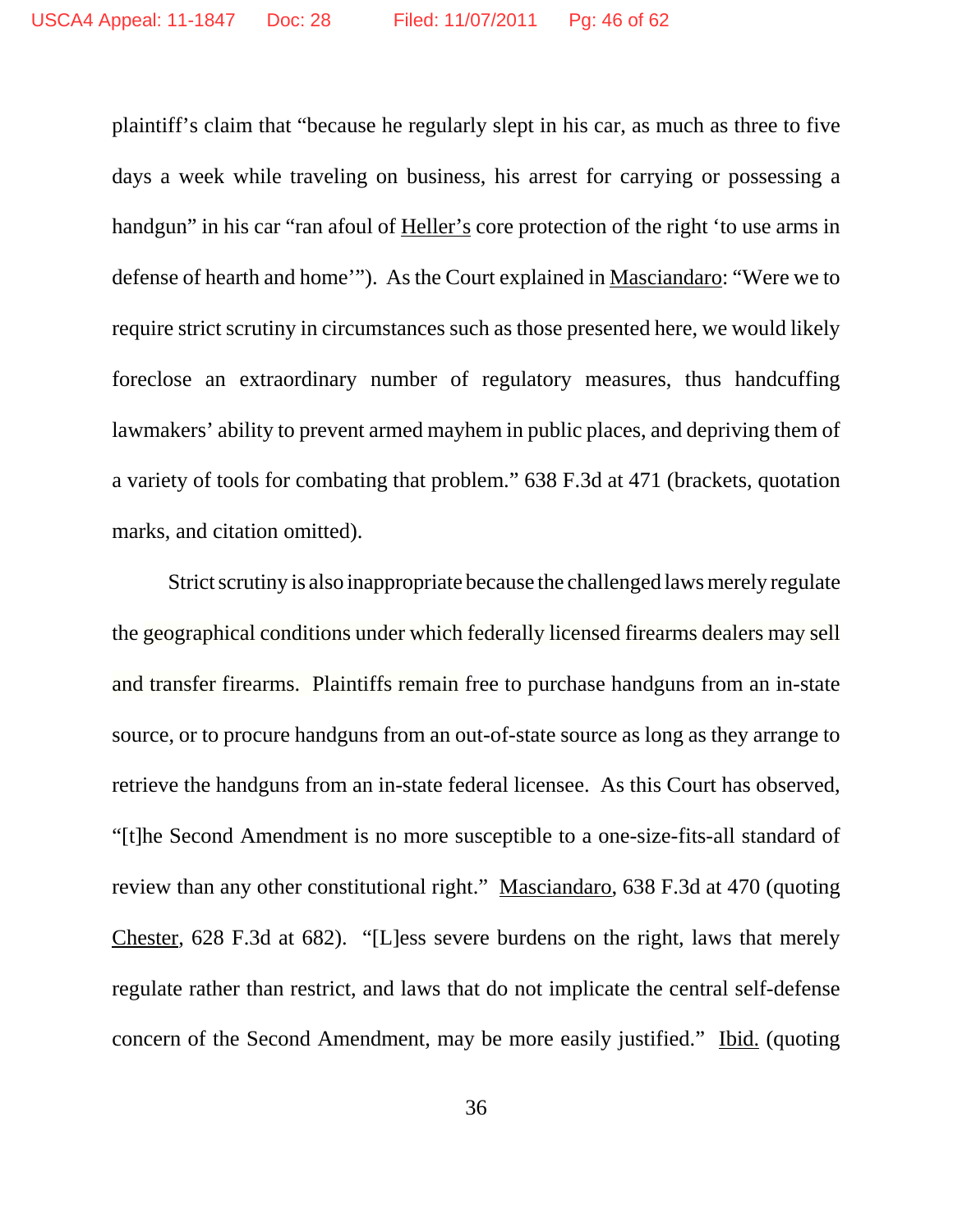Chester, 628 F.3d at 682) (quotation marks omitted).

Other courts of appeals have similarly concluded that strict scrutiny is not triggered by a law that is "neither designed to nor has the effect of prohibiting the possession of any class of firearms." United States v. Marzzarella, 614 F.3d 85, 97 (3rd Cir. 2010). In Marzzarella, the Third Circuit applied intermediate scrutiny to a law prohibiting possession of a firearm with an obliterated serial number, 18 U.S.C. § 922(k), explaining that "[t]he burden imposed by the law does not severely limit the possession of firearms" because the law "leaves a person free to possess any otherwise lawful firearm he chooses — so long as it bears its original serial number." Ibid.

The federal laws challenged here likewise do not "severely limit the possession of firearms," ibid., because they "leave[] a person free to possess any otherwise lawful firearm he chooses," ibid., as long as he complies with the applicable regulations on interstate transfers and sales. Section 922(b)(3) does not prohibit individuals from acquiring or possessing handguns, and Congress plainly did not intend Section 922(b)(3) to have that effect. As Congress declared, "it is not the purpose of this [law] to place any undue or unnecessary Federal restrictions or burdens on law-abiding citizens with respect to the acquisition, possession, or use of firearms appropriate to the purpose of hunting, trapshooting, target shooting, personal protection, or any other lawful activity," and the law "is not intended to discourage or eliminate the private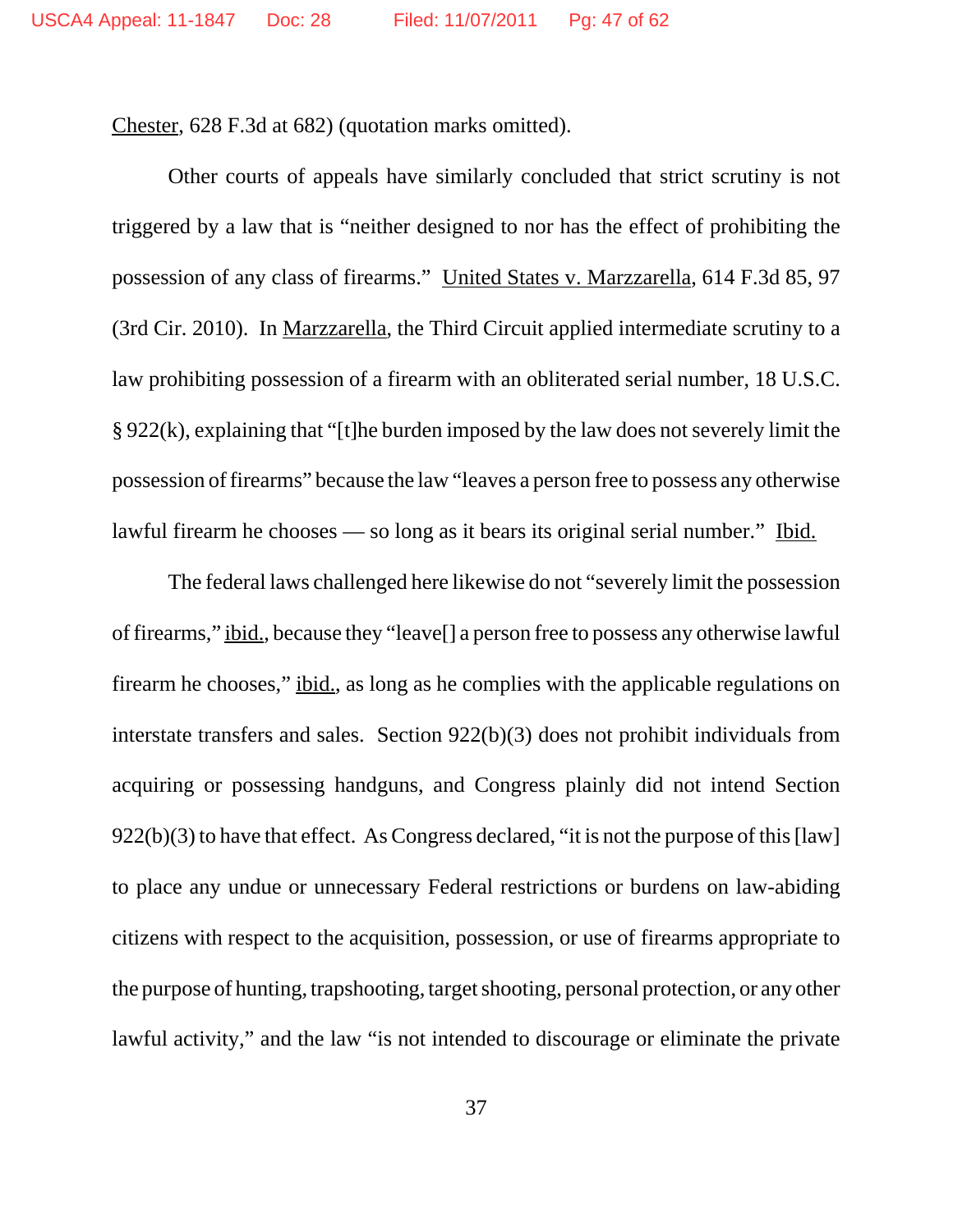ownership or use of firearms by law-abiding citizens for lawful purposes." Pub. L. No. 90-618, § 101, 82 Stat. at 1213-14; see also Pub. L. No. 90-351, § 901(b), 82 Stat. at 226. Rather, Congress's "principal purpose" was "to strengthen Federal controls over interstate and foreign commerce in firearms and to assist the States effectively to regulate firearms traffic within their borders." H.R. Rep. No. 90-1577, at 6; see also Navegar, Inc. v. United States, 192 F.3d 1050, 1063 (D.C. Cir. 1999) (recognizing this Congressional purpose); United States v. Petrucci, 486 F.2d 329, 331 (9th Cir. 1973) (same).

Thus, the challenged federal laws do not trigger strict scrutiny and may not even warrant intermediate scrutiny. As the Ninth Circuit has observed, "[t]he Supreme Court's reasoning in Heller and McDonald suggests that heightened scrutiny does not apply unless a regulation substantially burdens the right to keep and to bear arms for self-defense." Nordyke v. King, 644 F.3d 776, 783 (9th Cir. 2011). Here, the challenged federal laws permit plaintiffs to purchase firearms from an in-state federal firearmslicensee or obtain a handgun froman out-of-state source, by arranging forthe handgun to be delivered to an in-state firearms dealer, from whom they may retrieve the handgun directly. 18 U.S.C. § 922(b) (providing that "[p]aragraphs (1), (2), (3), and (4) of this subsection shall not apply to transactions between" federal firearms licensees). The challenged federal laws therefore "leave[] law-abiding citizens with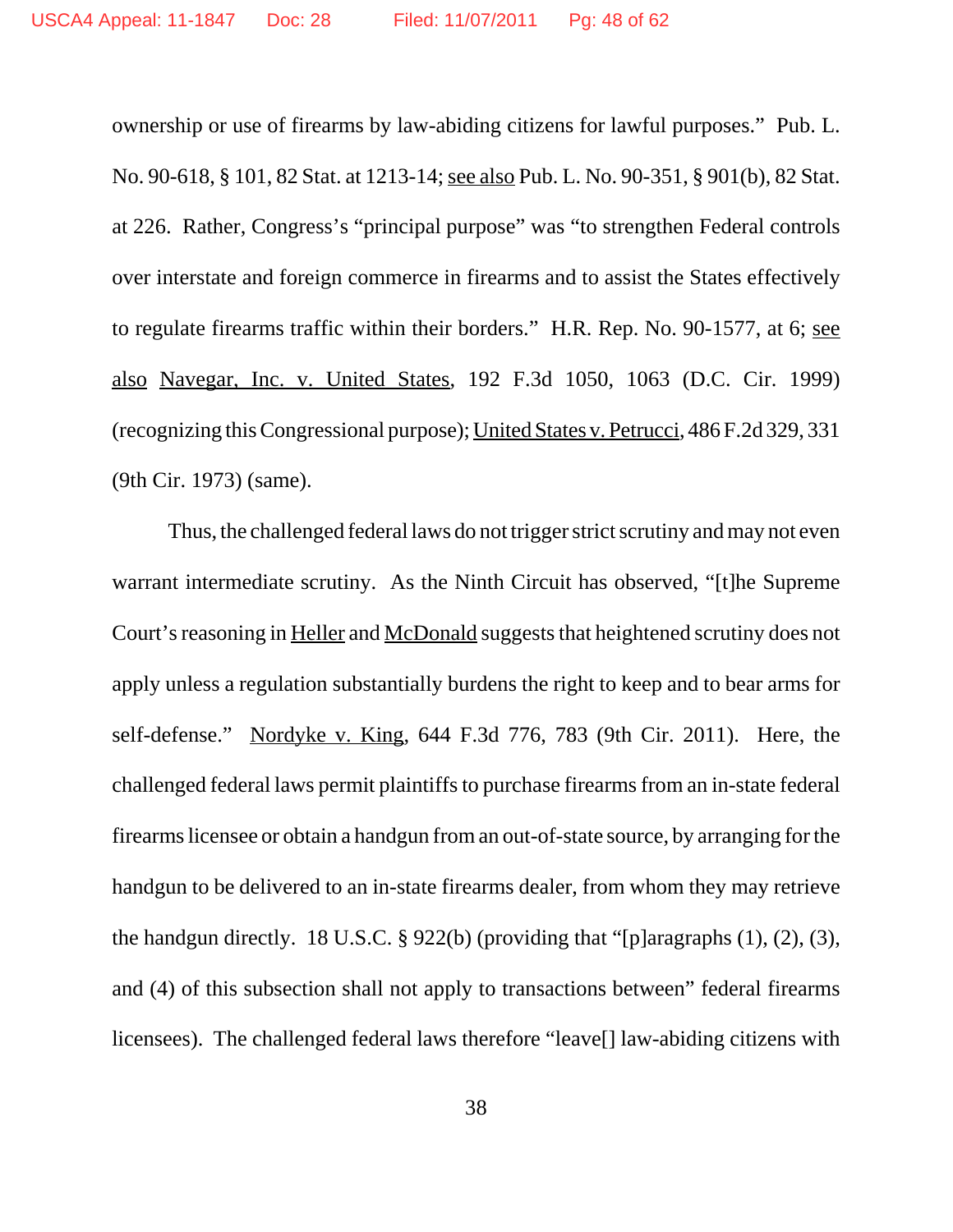reasonable alternative means for obtaining firearms sufficient for self-defense purposes," Nordyke, 644 F.3d at 787.

## **b. The Challenged Federal Laws Satisfy Intermediate Scrutiny.**

To satisfy intermediate scrutiny, the government must demonstrate "that there is a 'reasonable fit' between the challenged regulation and a 'substantial' government objective." Chester, 628 F.3d at 683. "[I]ntermediate scrutiny does not require that a regulation be the least intrusive means of achieving the relevant government objective, or that there be no burden whatsoever on the individual right in question." Masciandaro, 638 F.3d at 474. Applying intermediate scrutiny here, Plaintiffs cannot show a likelihood of success on the merits because the federal laws are plainly constitutional.

The challenged federal laws are part of a comprehensive scheme regulating commerce in firearms. Based on a multi-year investigation into violent crime, Congress found "that there is a widespread traffic in firearms moving in or otherwise affecting interstate or foreign commerce, and that the existing Federal controls over such traffic do not adequately enable the States to control this traffic within their own borders through the exercise of their police power." Pub. L. No. 90-351, Title IV, § 901(a)(1), 82 Stat. at 225. Congress accordingly enacted the Omnibus Crime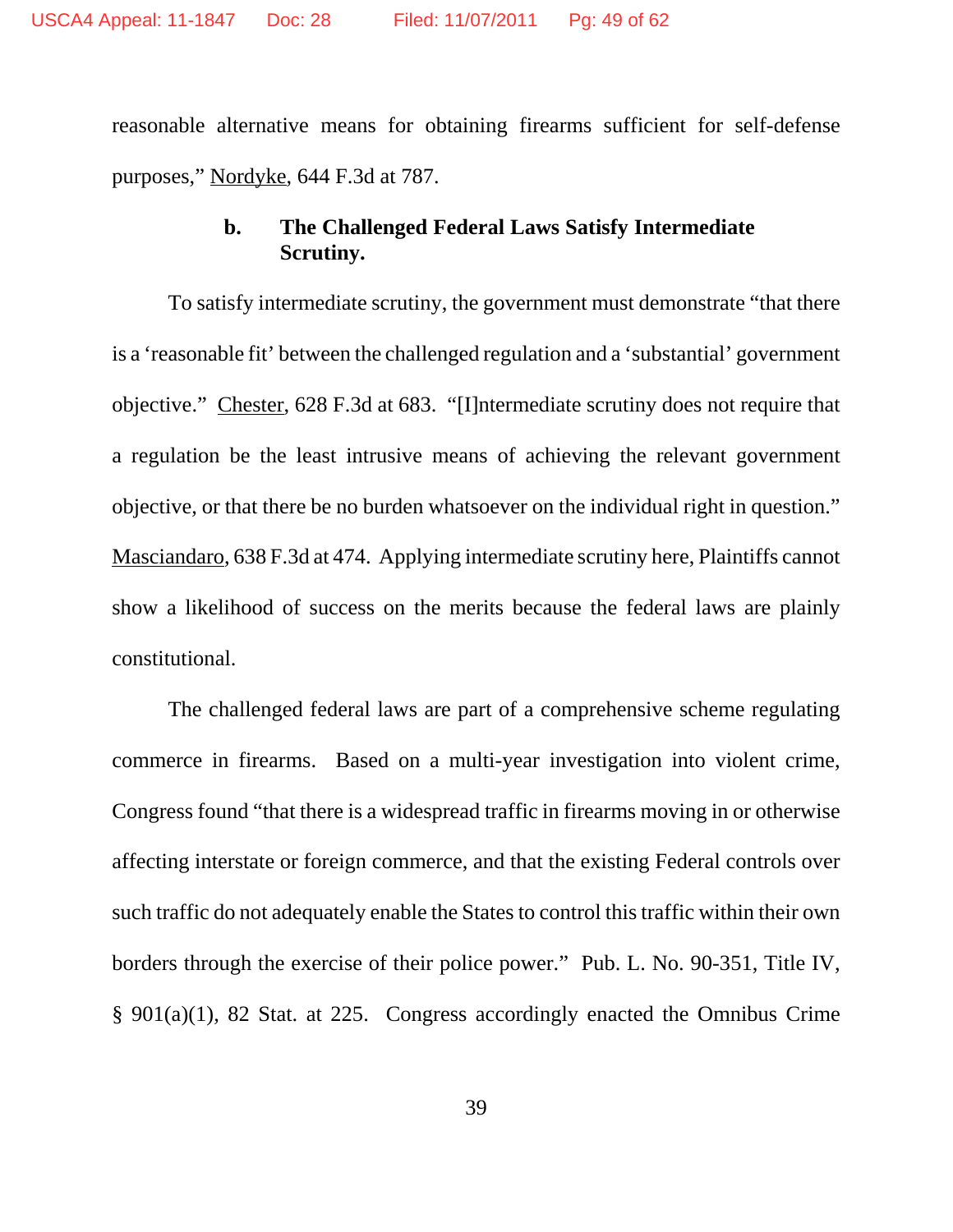Control Act, Pub. L. No. 90-351, 82 Stat. 225, and the Gun Control Act of 1968, Pub. L. No. 90-618, 82 Stat. 1213.

Congress found "that the sale or other disposition of concealable weapons by importers, manufacturers, and dealers holding Federal licenses, to nonresidents of the State in which the licensees' places of business are located, has tended to make ineffective the laws, regulations, and ordinances in the several States and local jurisdictions regarding such firearms." Pub. L. No. 90-351, Title IV, § 901(a)(5), 82 Stat. at 225. Congress's investigations revealed a "serious problem of individuals going across State lines to procure firearms which they could not lawfully obtain or possess in their own State and without the knowledge of their local authorities." S. Rep. No. 89-1866, at 19. The investigation established that "[n]ot only is mail order a means of circumventing State and local law, but the over-the-counter sale of firearms, primarily handguns, to persons who are not residents of the locale in which the dealer conducts his business, affords similar circumvention."  $\underline{Id}$  at 3.

Congress's investigations revealed that "[c]ircumvention of the laws of the District of Columbia was easily effected by" interstate transfers of handguns and that "[t]his situation is not peculiar or confined to the Washington, D.C. area." Id. at 61. "[I]n the Maryland suburban area of Washington D.C.," 58 percent of one firearms dealer's handgun sales were to residents of the District of Columbia, and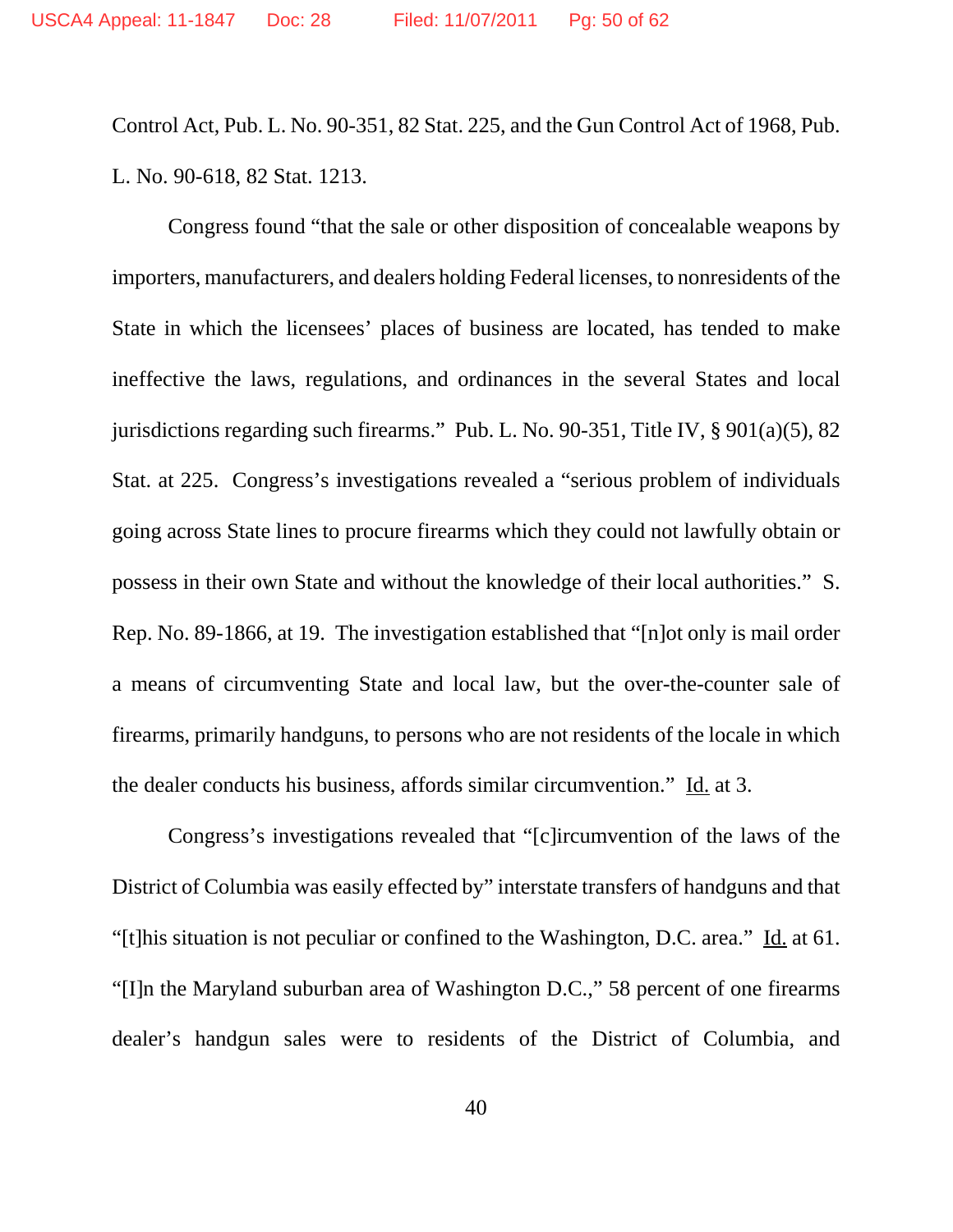"[s]ubsequent criminal records checks on these purchasers reveal[ed] that 40 percent of them have criminal records." Id. at 61. Another Maryland firearms dealer made 40 percent of its handgun sales to residents of the District of Columbia, 23 percent of whom were subsequently found to have criminal records in the District of Columbia. Ibid, The Massachusetts State Police "traced 87 percent of the concealable firearms used in crimes in Massachusetts to out-of-State purchases." Id. at 54. In New Jersey, "of 1,815 arrests for the illegal carrying of concealed weapons (handguns) only 15 of the guns involved had been purchased legally" in New Jersey. Id. at 62. In New York City, an investigation of "2,676 deliveries of concealable firearms by common carrier" revealed that "1,439 deliveries . . . were consigned to persons who would not have been authorized to receive them under the laws of the State of New York." Id, at 57. "[O]f the 300 guns received by Philadelphians via mail order, 54 of [the recipients] had police records." Ibid. "[A]n investigation of 4,069 consignees of mail-order firearms in Chicago, who had purchased and received their firearms from just 3 California-based mail-order firearms dealers" revealed "that 948 consignees had arrest records." Id. at 56-57.

Congress therefore concluded "that only through adequate Federal control over interstate and foreign commerce in these weapons, and over all persons engaging in the business of importing, manufacturing, or dealing in them, can this grave problem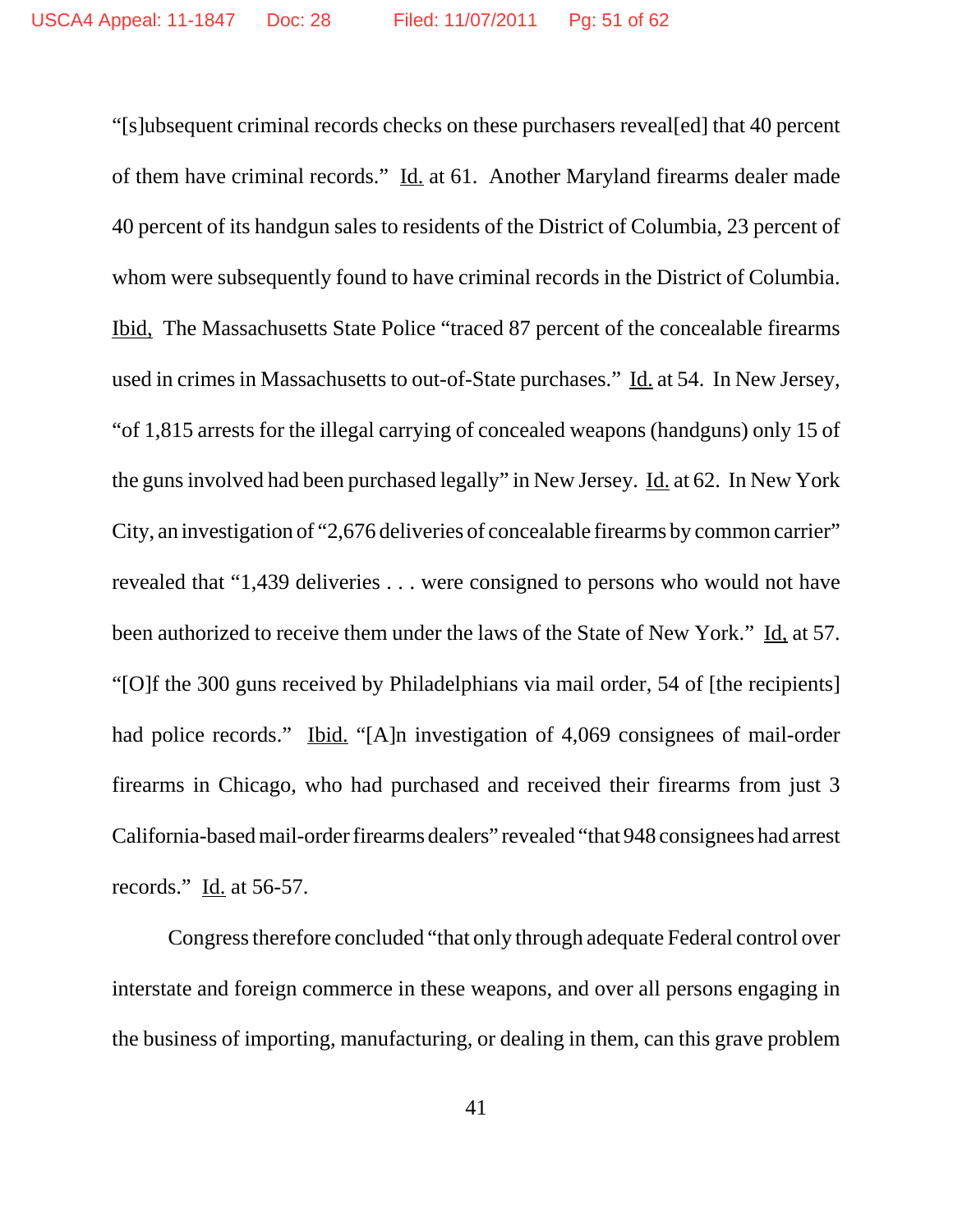be properly dealt with, and effective State and local regulation of this traffic be made possible." Pub. L. No. 90-351, Title IV, § 901(a)(3), 82 Stat. at 225.

To that end, Congress included, in both the Omnibus Crime Control Act and the Gun Control Act, statutory provisions "designed to prevent the avoidance of State and local laws controlling firearms by the simple expediency of crossing a State line to purchase one." H. Rep. No. 90-1577, at 14; see also S. Rep. No. 90-1097, at 114. These provisions include 18 U.S.C.  $\S § 922(a)(1)-(5)$ , which require interstate transfers of firearms to take place through federal firearms licensees, and 18 U.S.C. § 922(b)(3), which regulates the interstate transfer of firearms by federal firearms licensees.

In enacting these provisions, Congress declined to "indiscriminately place further restrictions on the acquisition of all types of firearms." S. Rep. No. 89-1866, at 4. "Rather, in seeking to reduce the criminal use of firearms," Congress "especially concern[ed] itself with the particular type of weapon that is predominantly used by the criminal." Ibid. The handgun's "size, weight, and compactness make it easy to carry, to conceal, to dispose of, or to transport," and "[a]ll these factors make it the weapon most susceptible to criminal use." Ibid. "The evidence before" Congress, moreover, "overwhelmingly demonstrated that the handgun is the type of firearm that is principally used in the commission of serious crime." Id. at 7. For example, the FBI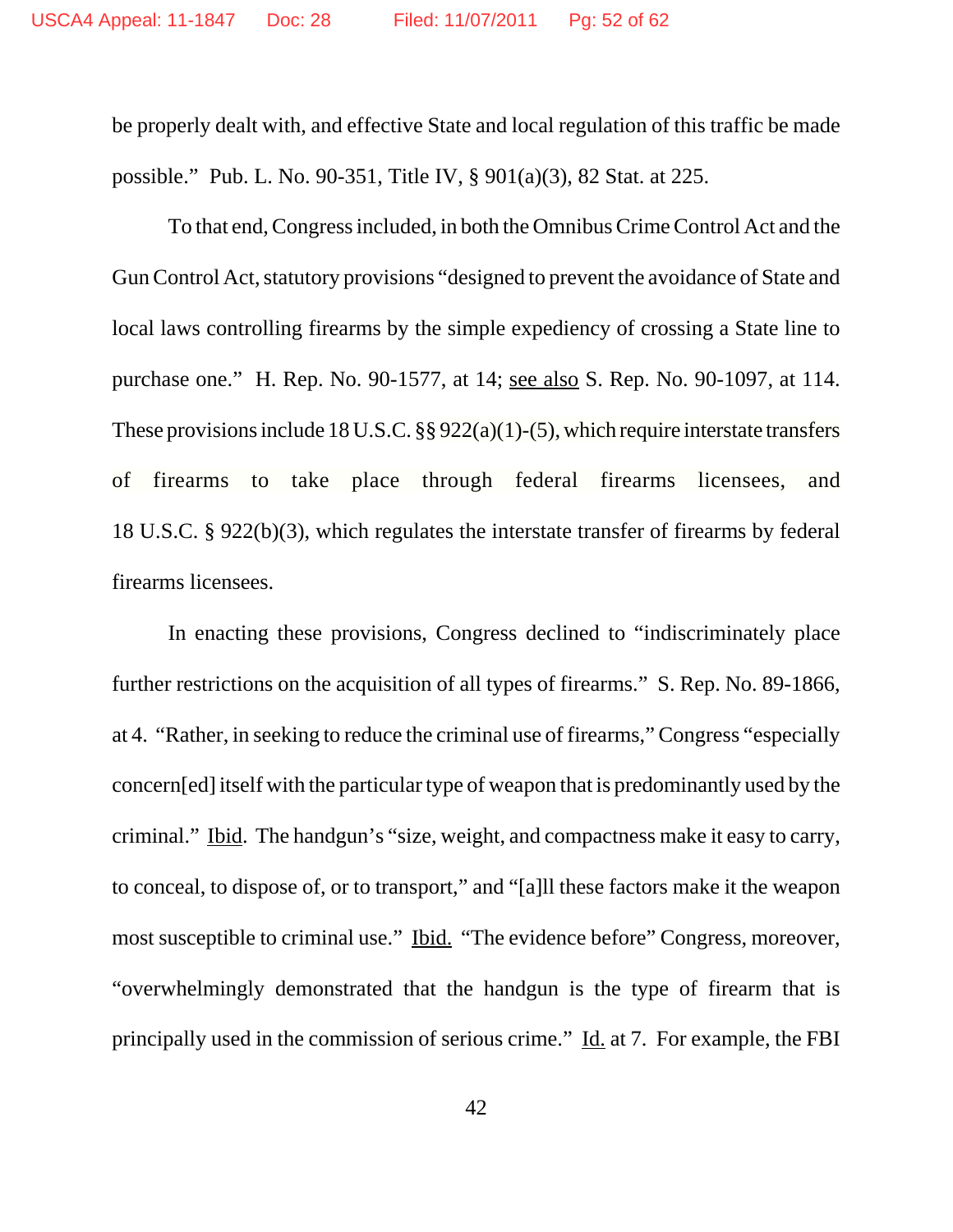reported that "handguns were used in 70 percent of the murders committed with firearms" during the preceding year, id. at 5, and in 78 percent of the firearm-related homicides of police officers killed in the line of duty, see Federal Firearms Act: Hearings Before the Subcomm. to Investigate Juvenile Delinquency of the Sen. Comm. on the Judiciary, 90th Cong. 873 (1967) ("1967 Hearings").<sup>11</sup> The Vice-President of the National Rifle Association confirmed that "generally speaking, the handgun has been the principal problem of crime in America," and "therefore we felt that this is the proper place to regulate." 1967 Hearings at 560 (statement of Franklin Orth, Vice-President, National Rifle Association of America).<sup>12</sup>

Congress determined "that the lawmakers of each State are best able to determine the conditions and needs within their own borders and to pass appropriate

 $11$  Available at

http://www.lexisnexis.com/congcomp/getdoc?HEARING-ID=HRG-1967-SJS-0031

 $12$  Homicide statistics reveal the disproportionate threat that handguns continue to pose to the public safety. From 2005-2009, at least 70 percent of those killed by firearms across the country were killed by handguns. See Federal Bureau of Investigation, Uniform Crime Reports ("FBI Crime Reports"), table 8, available at http://www2.fbi.gov/ucr/cius2009/offenses/expanded\_information/data/shrtable\_0 8.html (last visited Nov. 7, 2011). In 2009, at least 70 percent of the people murdered by firearms in the District of Columbia were killed with handguns. See FBI Crime Reports, table 20, available at http://www2.fbi.gov/ucr/cius2009/data/table\_20.html (last visited Nov. 7, 2011). Handguns were used in 72 percent of the 490 firearmrelated felony homicides of law enforcement officers killed in the line of duty from 2000 through 2009. See FBI Crime Reports, table 27, available at http://www2.fbi.gov/ucr/killed/2009/data/table\_27.html (last visited Nov. 7, 2011).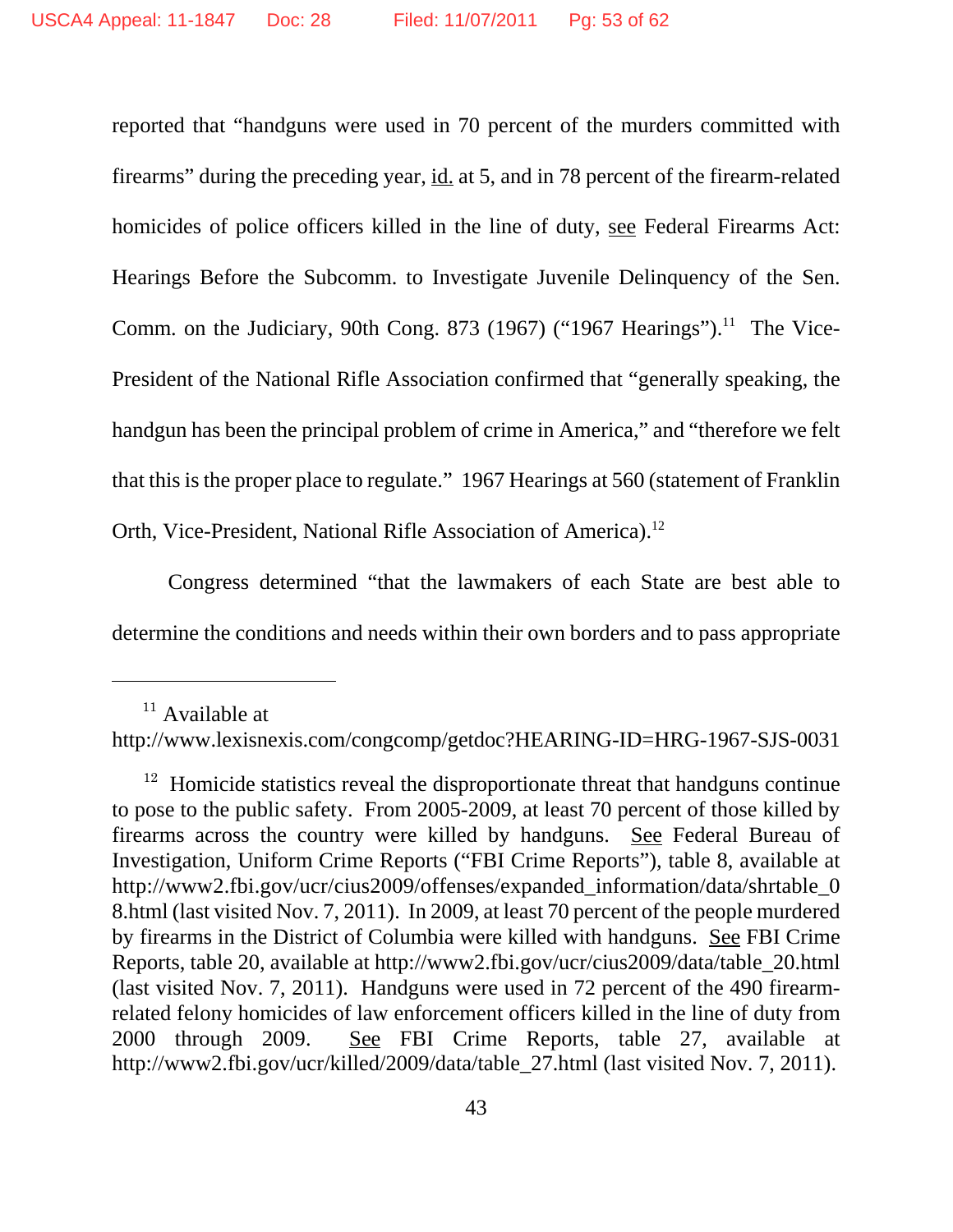legislation in regard to the use of handguns." S. Rep. No. 89-1866, at 5. Accordingly, Congress "endeavored to draft legislation which would give State and local officials notice of the flow of handguns into their jurisdictions so as to enable them to regulate their use as dictated by applicable local laws." Ibid. Under Section 922(b)(3), federal firearms licensees may provide "the loan or rental of a firearm to any person for temporary use for lawful sporting purposes." 18 U.S.C. § 922(b)(3)(B). A licensee may also sell or deliver "any rifle or shotgun to a resident of a State other than a State in which the licensee's place of business is located if the transferee meets in person with the transferor to accomplish the transfer, and the sale, delivery, and receipt fully comply with the legal conditions of sale in both such States." Id.  $\S 922(b)(3)(A)$ . But the licensee may not transfer a handgun to a non-licenseholder whom "the licensee knows or has reasonable cause to believe does not reside in . . . the State in which the licensee's place of business is located." Id.  $\S 922(b)(3)$ .

Congress enacted different requirements for the transfer of handguns, as opposed to rifles and shotguns, because it found that "concealable weapons" presented a particular challenge for state and local law enforcement authorities, Pub. L. No. 90-351, Title IV, § 901(a)(2), (4), (5), (6), 82 Stat. at 225, and that "the sale or other disposition of concealable weapons by importers, manufacturers, and dealers holding Federal licenses, to nonresidents of the State in which the licensees' places of business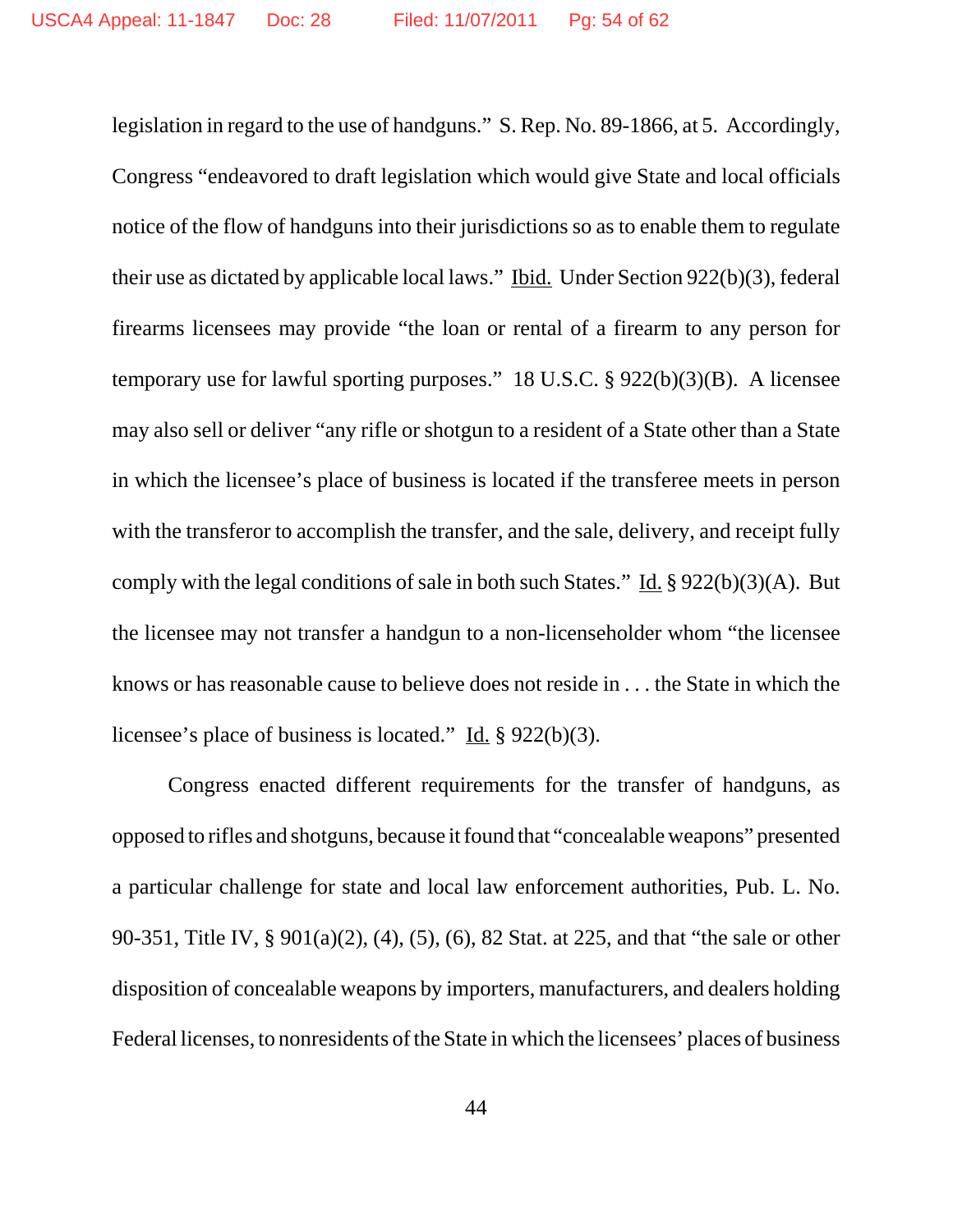are located, has tended to make ineffective the laws, regulations, and ordinances in the several States and local jurisdictions regarding such firearms," Id.  $\S 901(a)(5)$ , 82 Stat. at 225.

As Congress's investigations revealed, there is a "much greater extent of control over handguns by the States" and substantial variation in the types of handgun controls imposed by different States. See, e,g., S. Rep. No. 89-1866, at  $4-5.^{13}$  Thus it cannot be presumed that "licensees will be able to familiarize themselves with the often complex laws of other states and jurisdictions." H.R. Rep. No. 99-495 (1986),

<sup>&</sup>lt;sup>13</sup> State controls on handguns continue to differ substantially from State to State, and state controls on handguns continue to be more extensive than state controls on shotguns and rifles. For example, in Maryland, handguns but not rifles and shotguns are considered "regulated firearms" subject to extensive controls. Md. Code Ann. § 5-101(p) (definition of "regulated firearms"); id. § 5-123(a) (7-day waiting period); id.  $\S$  5-128(b) (one gun per month restriction); id.  $\S$  5-132(c) (restrictions on sale/transfer without safety devices); id. § 5-133(d) (restrictions on possession by those under 21). In comparison, there appear to be a total of three Maryland laws regulating long guns. See, e.g. id. § 5-203 (prohibition on possession of short barreled long guns); id. § 5-204 (purchase of out of state long guns limited to adjacent states); id. § 5-205 (allowing possession of a long gun by a person with a mental disorder if the person "possesses a physician's certificate that the person is capable of possessing a rifle or shotgun without undue danger to the person or to another"). Virginia regulates handguns differently than Maryland, but more extensively than Virginia regulates long guns. Compare Va. Code Ann. § 18.2-308 (regulating the carrying of pistols and revolvers), § 18.2-308.7 (prohibiting those under 18 from possessing handguns), and § 18.2-309 (permitting counties and cities to make it unlawful to transfer a handgun to a minor) with Va. Code Ann. § 15.2-915.2 (making it unlawful to transport a loaded shotgun or rifle in any vehicle on a public street, road, highway unless a person "reasonably believes that a loaded rifle or shotgun is necessary for his personal safety in the course of his employment or business").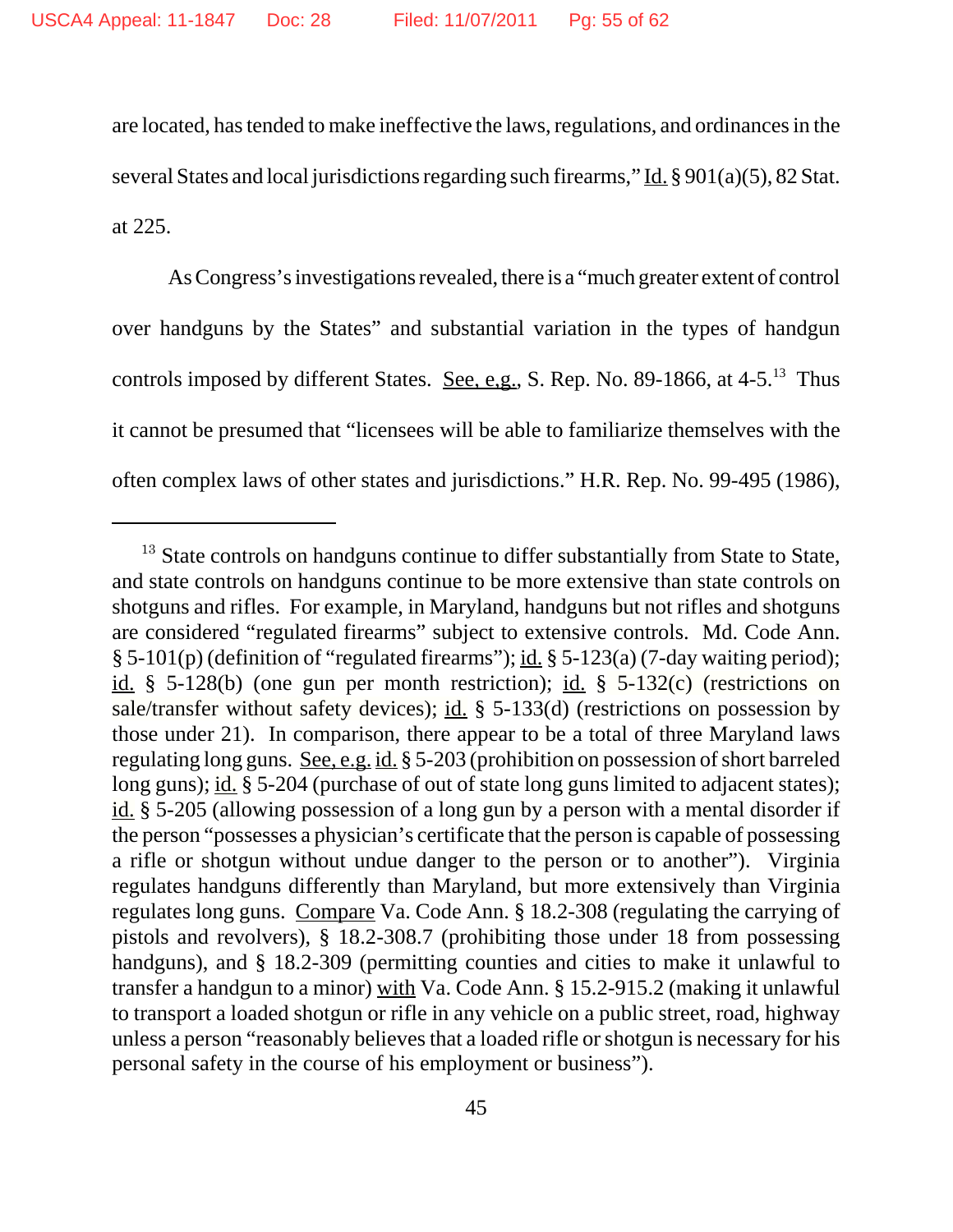at 9. "A State could not have any ability to prosecute dealers whose sales are made out of State and which violate that State's law—the burden of such enforcement would be solely upon the Federal government." Ibid. And although "[s]ales which do not fully comply with applicable state and local law would violate Federal law," if the failure to comply "was due to a mistake of law or fact or due to negligence on the part of the licensee, the violation of the law most likely would not be punishable." Ibid. Congress's requirement that handgun transfers take place through in-state licensed dealers, 18 U.S.C.  $\S$ § 922(a)(1)-(5), 922(b)(3), accordingly limits circumvention of state handgun controls by ensuring that transfers are made only by dealers who are well-acquainted with and required to follow a State's handgun laws, allowing States to monitor more effectively the enforcement of state gun laws by focusing on dealer compliance.

There is thus at least a "reasonable fit," Chester, 628 F.3d at 683, between the challenged federal laws and "the government's interest in public safety," Masciandaro*,* 638 F.3d at 473, which the Supreme Court has recognized as "compelling," United States v. Salerno, 481 U.S. 739, 750 (1987); see also Schenck v. Pro-Choice Network, 519 U.S. 357, 376 (1997) (referring to the "significant governmental interest in public safety");Masciandaro*,* 638 F.3d at 473 ("Although the government's interest need not be 'compelling' under intermediate scrutiny, cases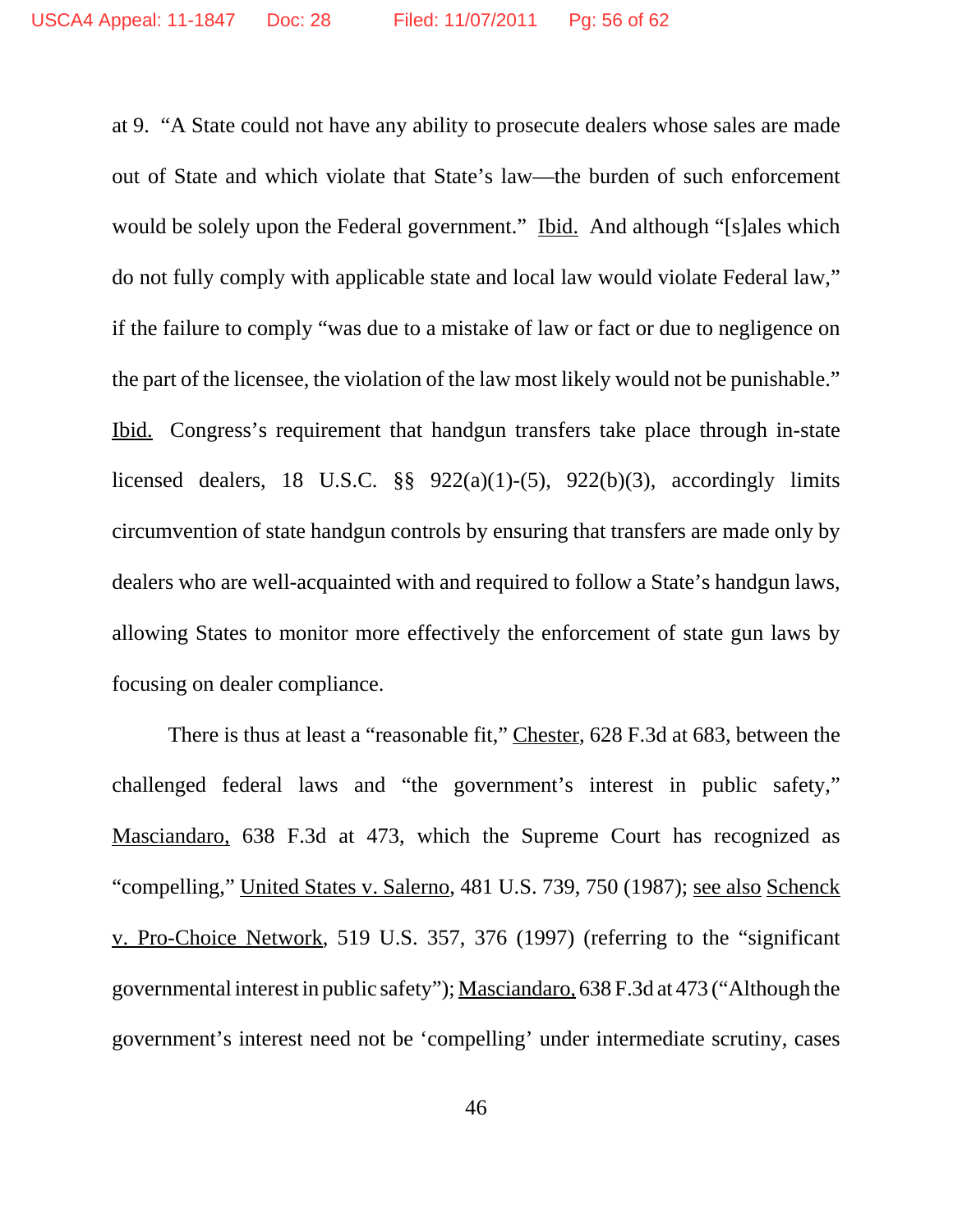have sometimes described the government's interest in public safety in that fashion."). Plaintiffs are mistaken in contending that the federal laws would be invalid if the government's interests could feasibly be served by permitting interstate transfers of handguns on the same terms that interstate transfers of long guns are permitted. "[I]ntermediate scrutiny does not require that a regulation be the least intrusive means of achieving the relevant government objective . . ." Masciandaro, 638 F.3d at 474. And, in any event, as explained above, the record before Congress rebuts the premise of plaintiffs' argument. Accordingly, Section 922(b)(3) and 27 C.F.R. § 478.99 plainly pass constitutional muster under intermediate scrutiny, and plaintiffs cannot establish a likelihood of success on the merits of their challenge.

## **3. The Balance Of Harms Weighs Decidedly Against A Preliminary Injunction.**

Moreover, contrary to plaintiffs' contentions, the balance of harms and the public interest weigh heavily against entry of an extraordinary preliminary injunction that would suspend the operation of a presumptively valid Act of Congress. See Walters v. Nat'l Ass'n of Radiation Survivors, 468 U.S. 1323, 1324 (1984) (Rehnquist,J., in chambers) ("The presumption of constitutionality which attachesto every Act of Congress is not merely a factor to be considered in evaluating success on the merits, but an equity to be considered in favor of applicants in balancing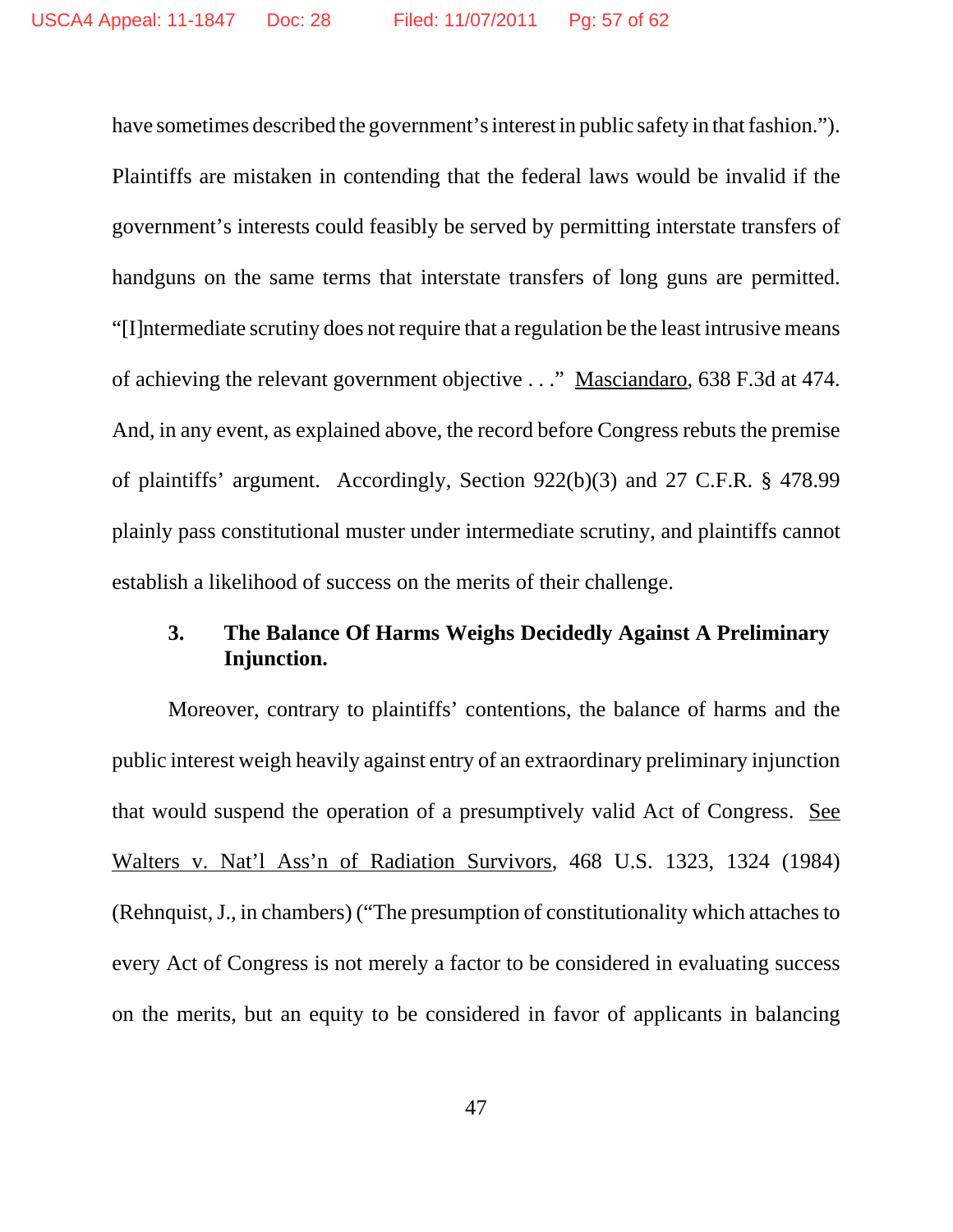hardships.")

Indeed, the interim invalidation of the statute would itself cause recognized injury. See New Motor Vehicle Board v. Orrin W. Fox Co., 434 U.S. 1345, 1351 (1977) (Rehnquist, J., in chambers) ("[A]ny time a State is enjoined by a court from effectuating statutes enacted by representatives of its people, it suffers a form of irreparable injury.").

By contrast, plaintiffs have identified no substantial harm that would warrant the extraordinary injunctive relief they request. Plaintiffs' mere allegation of a violation of their Second Amendment rights does not result in irreparable harm per se. "[I]n cases involving a claim by movant of interference with protected freedoms or other constitutional rights, the finding of irreparable injury cannot meaningfully be rested on a mere contention of a litigant." Del. & H. Ry. Co. v. United Transp. Union, 450 F.2d 603, 619 (D.C. Cir. 1971). Rather, such a finding "depends on an appraisal of the validity, or at least the probable validity, of the legal premise underlying the claim of right in jeopardy of impairment." Id. at  $619-20$ . Here, there has been no purposeful suppression of plaintiffs' Second Amendment rights by the federal government. To the contrary, the challenged federal laws explicitly permit the acquisition of handguns.

The public interest also weighs heavily against the grant of a preliminary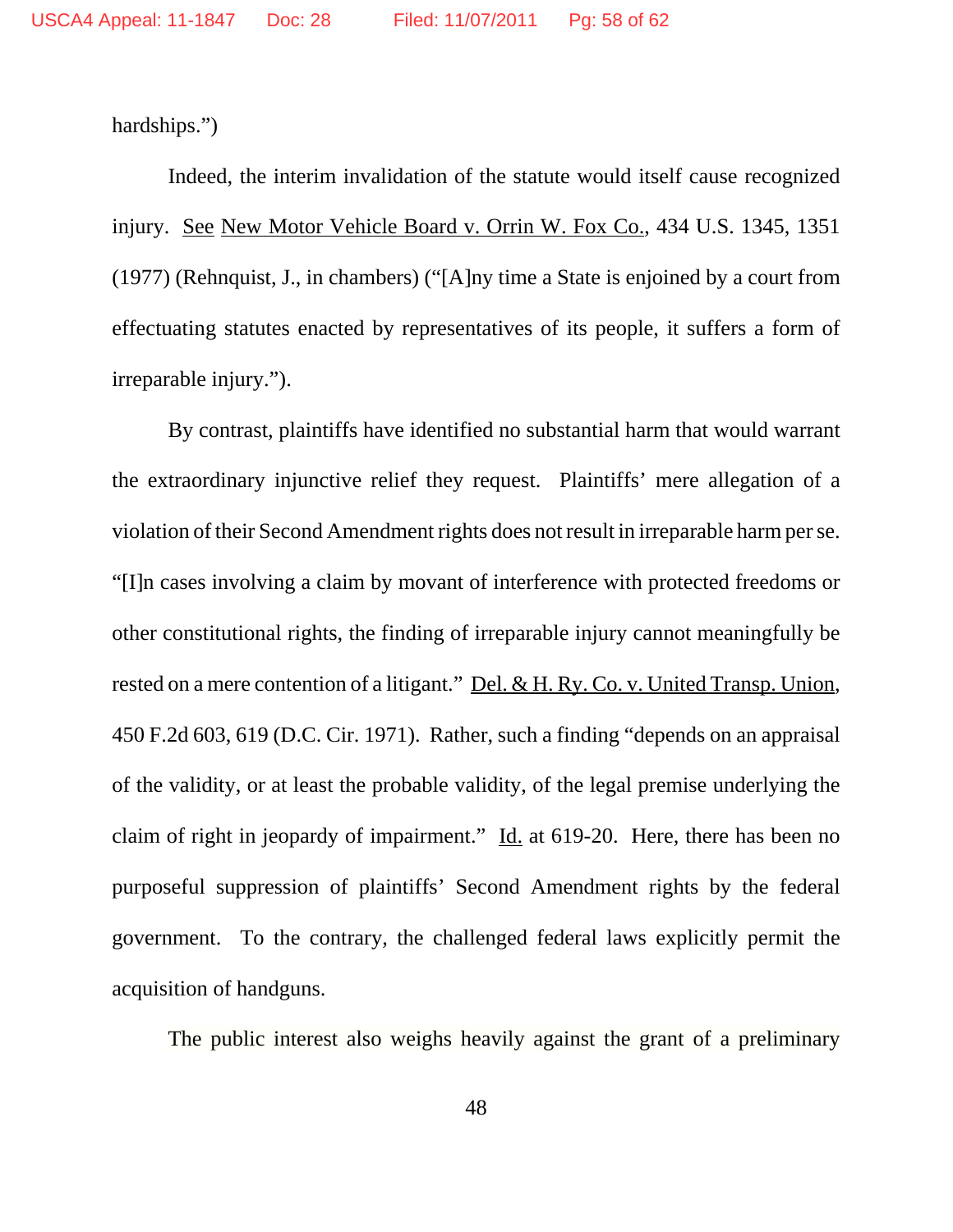injunction. As explained above, the statute that plaintiffs seek to enjoin forms part of a comprehensive scheme that Congress enacted to address the problem of violent crime. Enjoining the challenged provisions would threaten to render large portions of the framework unworkable and could result in significant portions of the interstate firearm market being unregulated.

## **CONCLUSION**

For the foregoing reasons, the judgment of the district court should be affirmed.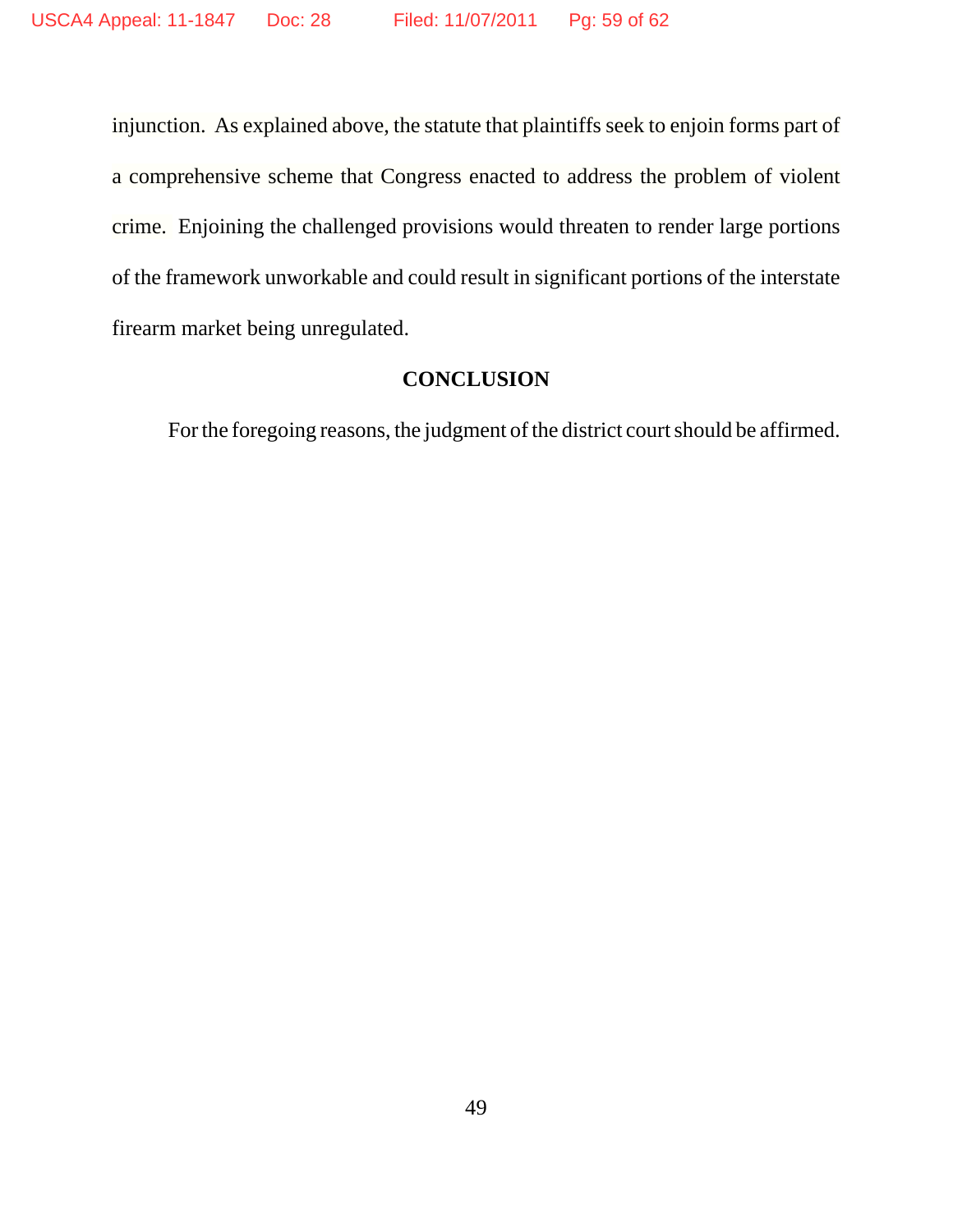Respectfully submitted,

TONY WEST *Assistant Attorney General*

NEIL H. MacBRIDE *United States Attorney*

MICHAEL S. RAAB (202) 514-4053 /s/ Anisha S. Dasgupta ANISHA S. DASGUPTA (202) 514-5428 *Attorneys, Appellate Staff Civil Division, Room 7237 U.S. Department of Justice 950 Pennsylvania Ave., N.W. Washington, D.C. 20530*

NOVEMBER 2011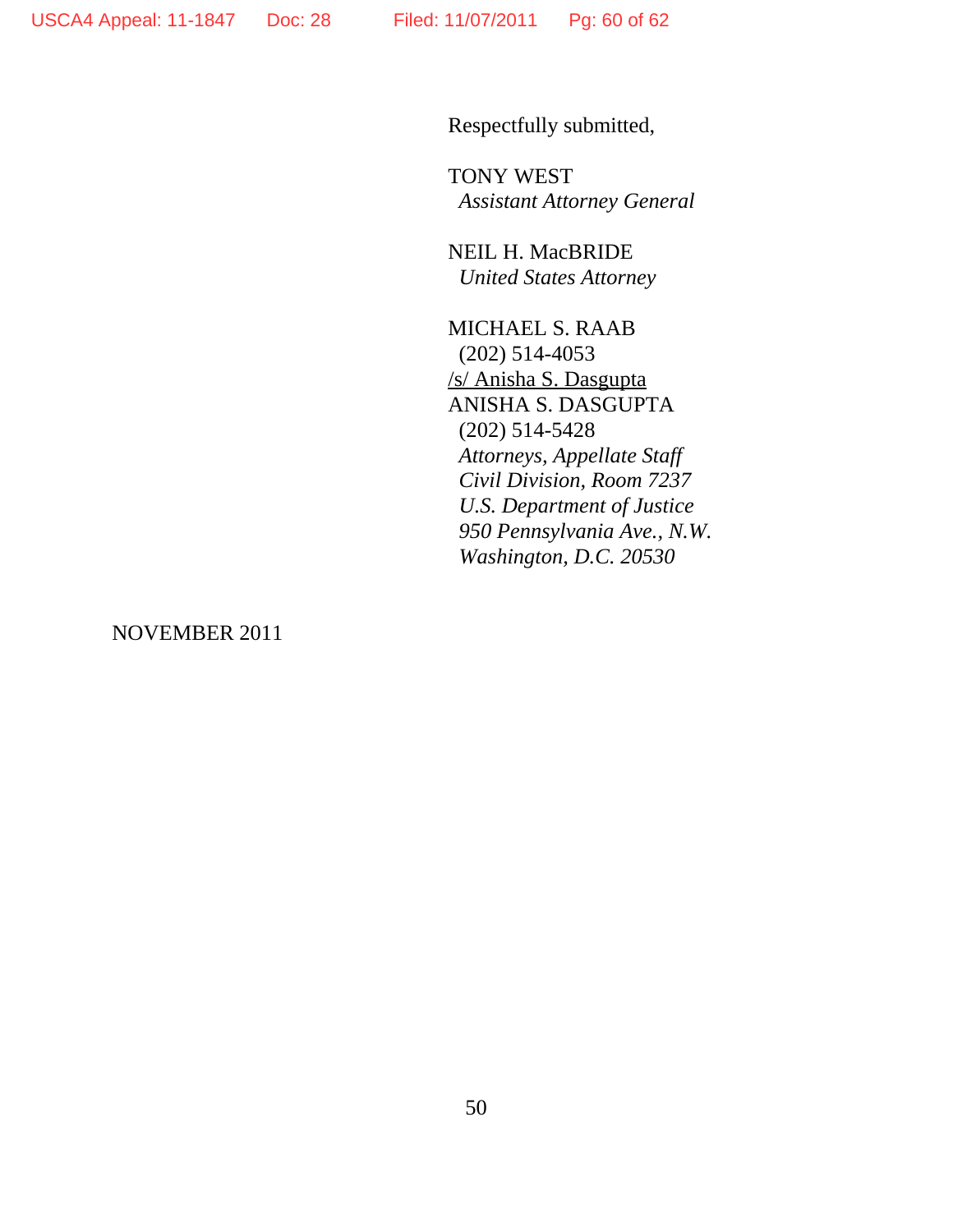## **CERTIFICATE OF COMPLIANCE**

This brief complies with the type-volume requirements of Federal Rule of Appellate Procedure 32(a)(7)(B) because the brief contains 11,622 words excluding the parts of the brief exempted by Fed. R. App. P.  $32(a)(7)(B)(iii)$ . This brief complies with the typeface requirements of Fed. R. App. P. 32(a)(5) and the type style requirements of Fed. R. App. P. 32(a)(6) because this brief has been prepared in a proportionally spaced typeface using 14-point Times New Roman font.

> /s/ Anisha S. Dasgupta Anisha S. Dasgupta *anisha.dasgupta@usdoj.gov Attorney, Appellate Staff Civil Division, Room 7261 U.S. Department of Justice 950 Pennsylvania Ave., N.W. Washington, DC 20530-0001*